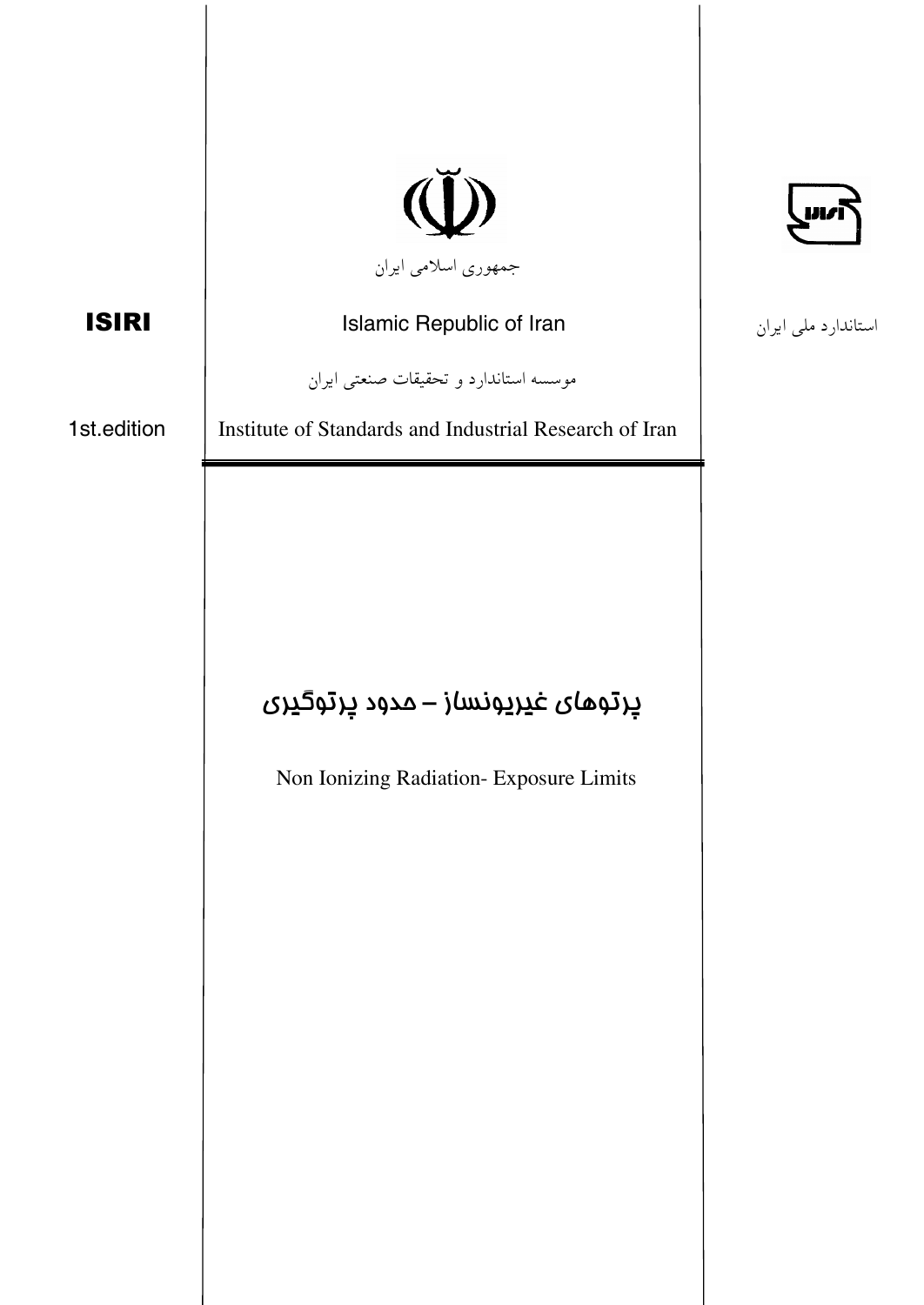

 $\boxed{\equiv}$  Headquater: Institute of Standards and Industrial Research of IRAN  $P.O.BOX: 31585-163Karaj - IRAN$ Central office : Southern corner of Vanak square, Tehran  $P. O. BOX: 14155 - 6139$  Tehran – IRAN Tel .(Karaj ): 0098 261 2806031 -8 Tel .(Tehran): 0098 21 8879461-5 Fax (Karaj ): <sup>0098</sup> <sup>261</sup> <sup>2808114</sup> Fax (Tehran): <sup>0098</sup> <sup>21</sup> <sup>8887080</sup> , <sup>8887103</sup> Email : Standard @ isiri . or . ir Price : RLS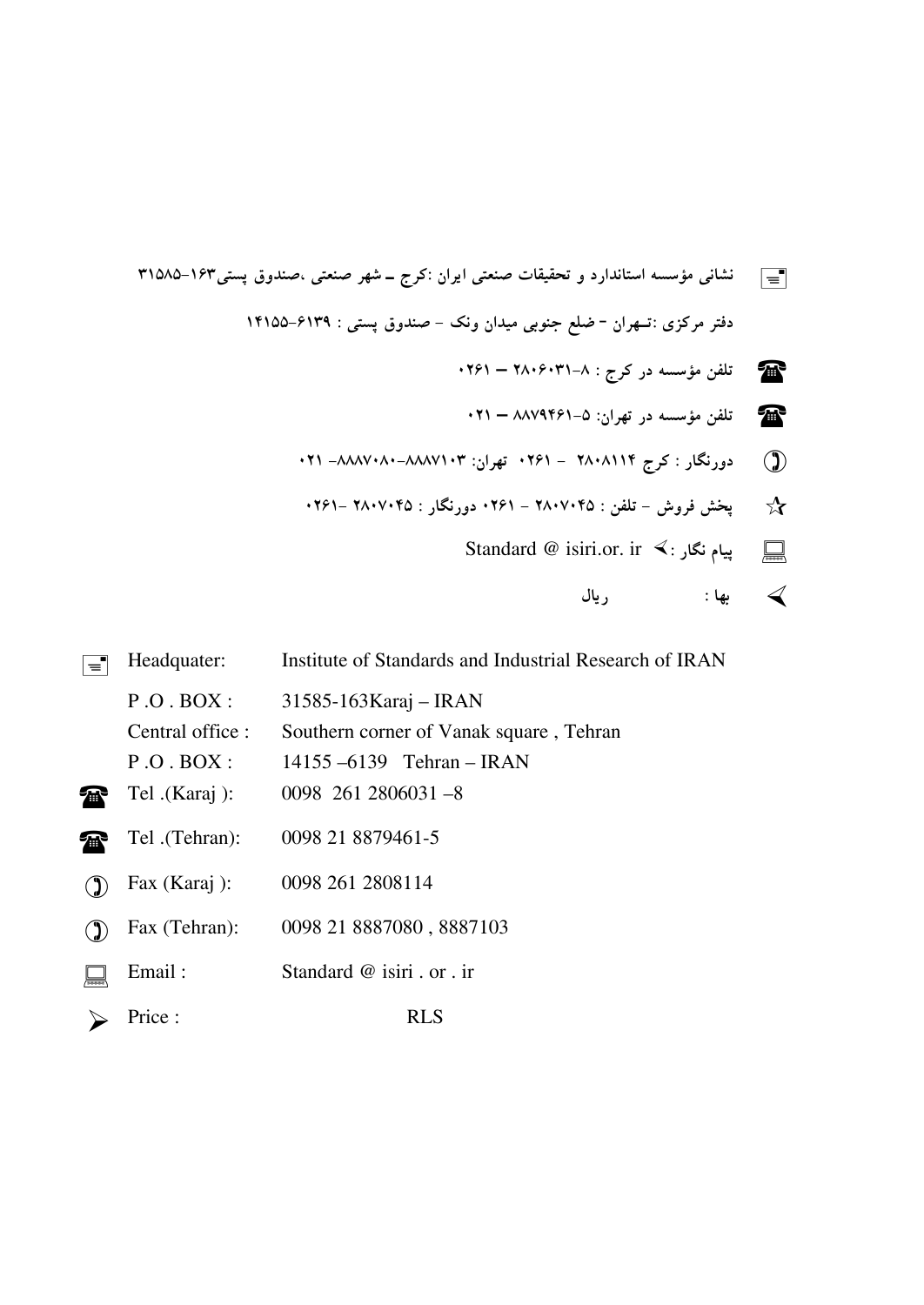## «سمه تعالى

## آشنایی با مؤسسه استاندارد و تمقیقات صنعتی ایران

مؤسسه استاندارد و تحقیقات صنعتبی ایران به موجب قانون، تنها مرجع رسمی کشور است که عهده دار وظیفه تعیین، تدوین و نشر استانداردهای ملی (رسمی) میباشد.

تدوین استاندارد در رشته های مختلف توسط کمیسیون های فنی مرکب از کارشناسان مؤسسه، صاحبنظران مراكز و مؤسسات علمي، يژوهشي، توليدي واقتصادي آگاه ومرتبط با موضوع صورت میگیرد. سعی بر این است که استانداردهای ملی، در جهت مطلوبیت ها و مصالح ملی وبا توجه به شرایط تولیدی، فنی و فن آوری حاصل از مشارکت آگاهانه و منصفانه صاحبان حق و نفع شامل: تولیدکنندگان ،مصرف کنندگان، بازرگانان، مراکز علمی و تخصصی و نهادها و سازمانهای دولتی باشد.پیش نویس استانداردهای ملی جهت نظرخواهی برای مراجع ذینفع واعضای کمیسیون های فنی مربوط ارسال میشود و پس از دریافت نظرات وپیشنهادها در کمیته ملی مرتبط با اَن رشته طرح ودر صورت تصویب به عنوان استاندارد ملی (رسمی) چاپ و منتشر می شود.

پیش نویس استانداردهایی که توسط مؤسسات و سازمانهای علاقمند و ذیصلاح و با رعایت ضوابط تعیین شده تهیه می شود نیز پس از طرح و بـررسی در کمیته ملی مربوط و در صورت تصویب، به عنوان استاندارد ملی جاپ ومنتشرمی گردد. بدین ترتیب استانداردهایی ملی تلقی می شود که بر اساس مفاد مندرج در استاندارد ملی شماره ((۵)) تدوین و در کمیته ملی مربوط که توسط مؤسسه تشکیل میگردد به تصویب رسیده باشد.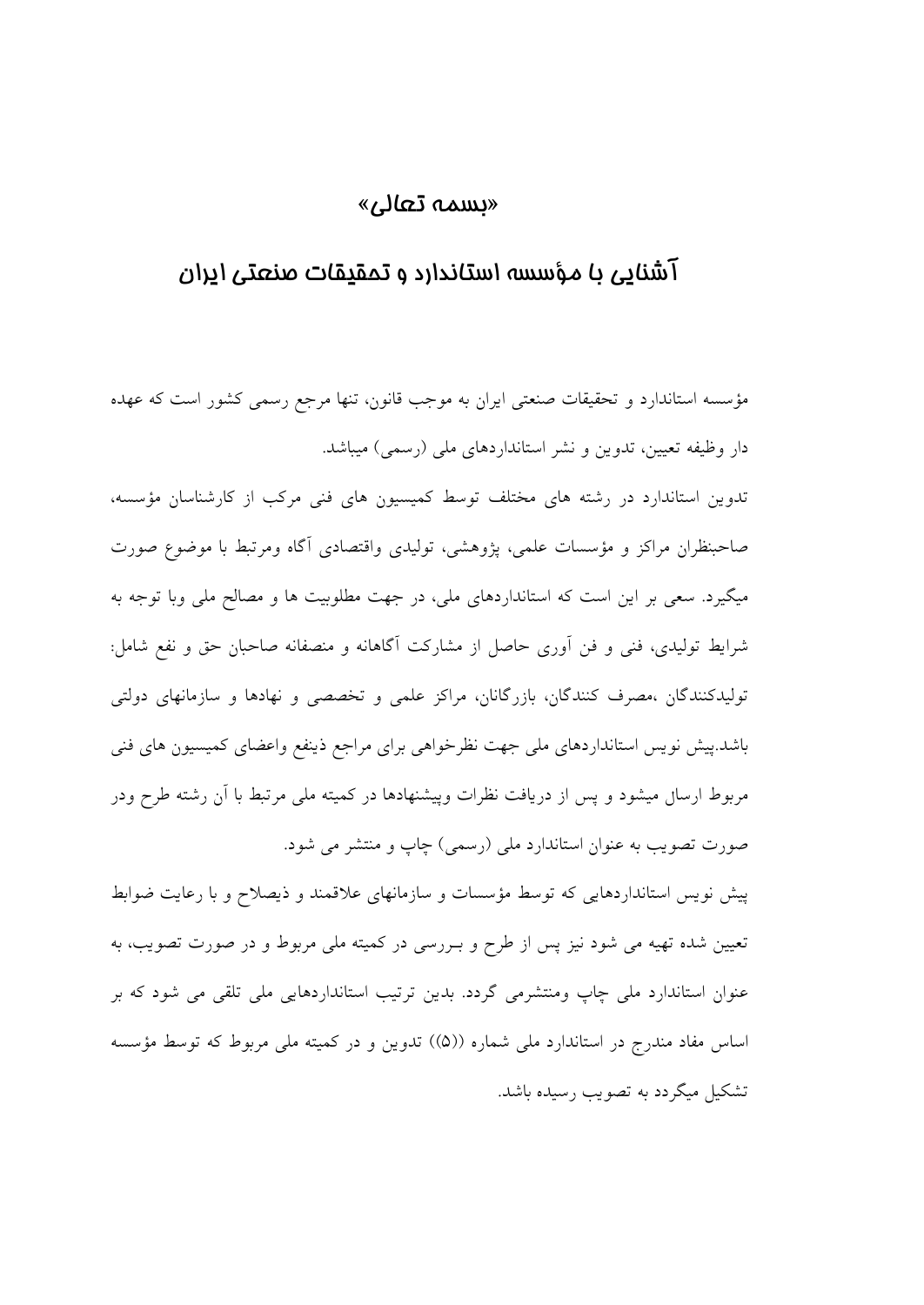مؤسسه استاندارد و تحقیقات صنعتی ایران از اعضای اصلی سازمان بین المللی استاندارد میباشد که در تدوین استانداردهای ملی ضمن تـوجه به شرایط کلی ونیازمندیهای خاص کشور، از آخرین پیشرفتهای علمی، فنی و صنعتی جهان و استانداردهـای بین المـللی استفـاده می نماید.

مؤسسه استاندارد و تحقیقات صنعتی ایران می تواند با رعایت موازین پیش بینی شده در قانون به منظور حمایت از مصرف کنندگان، حفظ سلامت و ایمنی فردی وعمومی، حصول اطمینان از کیفیت محصولات و ملاحظات زیست محیطی و اقتصادی، اجرای بعضی از استانداردها را با تصویب شورای عالی استاندارد اجباری نماید. مؤسسه می تواند به منظور حفظ بازارهای بین المللی برای محصولات کشور، اجرای استاندارد کالاهای صادراتی و درجه بندی آنرا اجباری نماید.

همچنین بمنظور اطمینان بخشیدن به استفاده کنندگان از خدمات سازمانها و مؤسسات فعال در زمینه مشاوره، آموزش، بازرسی، ممیزی و گواهی کنندکان سیستم های مدیریت کیفیت و مدیریت زیست محیطی، آزمایشگاهها و کالیبره کنندگان وسایل سنجش، مؤسسه استاندارد این گونه سازمان ها و مؤسسات را براساس ضوابط نظام تأیید صلاحیت ایران مورد ارزیابی قرار داده و در صورت احراز شرايط لازم، گواهينامه تأييد صلاحيت به آنها اعطا نموده و بر عملكرد آنها نظارت مى نمايد. ترويج سيستم بين المللي يكاها، كاليبراسيون وسايل سنجش تعيين عيار فلزات گرانبها و انجام تحقيقات کاربردی برای ارتقای سطح استانداردهای ملی از دیگر وظایف این مؤسسه می باشد.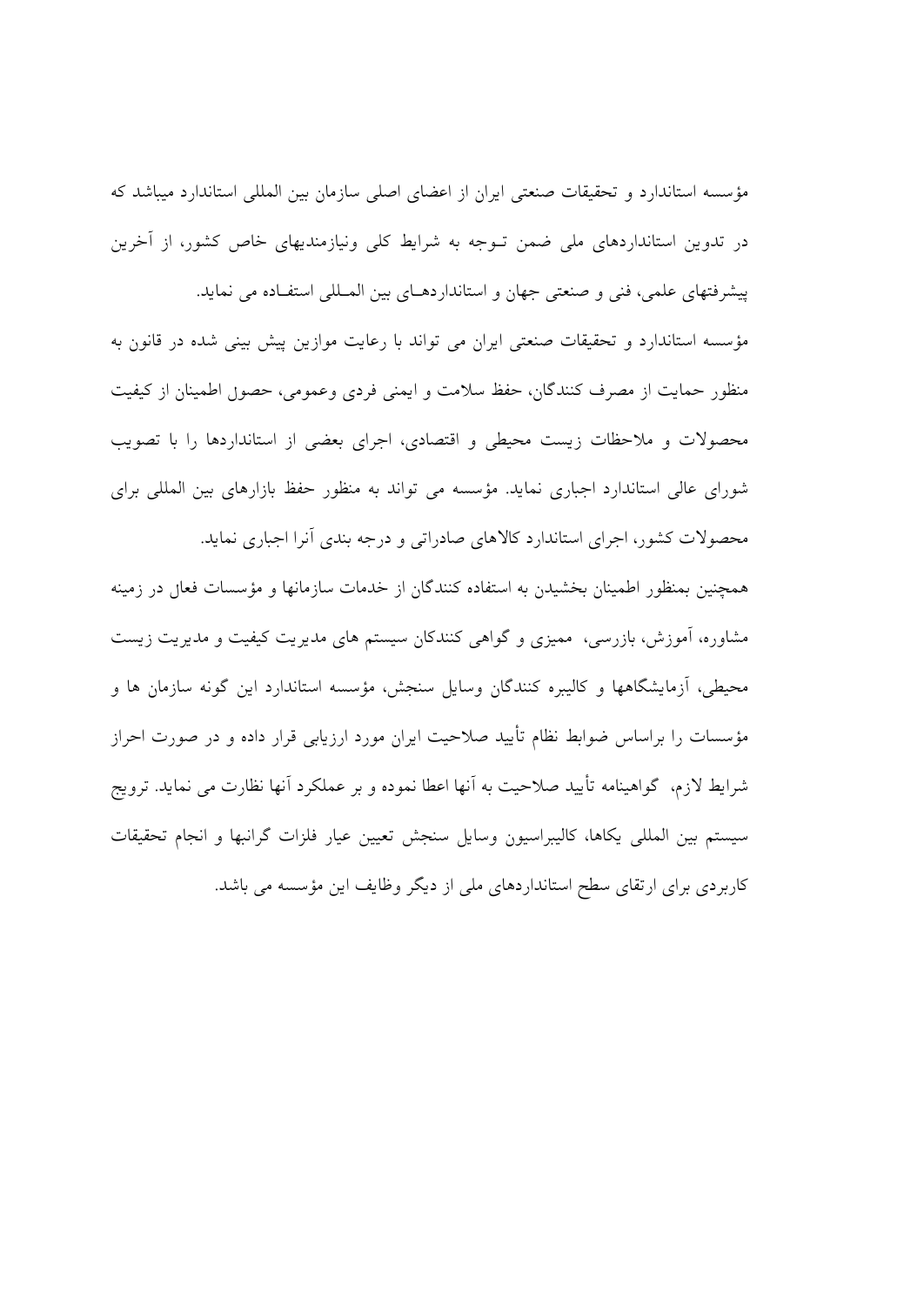# کمیسیون استاندارد ؒ پرتو*های غ*یریونساز – مدود پرتوگیری ؒ

| رئيس                          | <u>سمت یا نمایندگی</u>  |
|-------------------------------|-------------------------|
| راستخواه، ناصر                | سازمان انرژی اتمی ایران |
| (فوق لیسانس تکنولوژی هسته ای) |                         |
| اعضا:                         |                         |
| حسینی پناه، شهرام             | سازمان انرژی اتمی ایران |
| (فوق لیسانس مهندسی هسته ای)   |                         |
| عمیدی، جمشید                  | سازمان انرژی اتمی ایران |
| (لیسانس مهندسی هسته ای)       |                         |
| كاردان، محمدرضا               | سازمان انرژی اتمی ایران |
| (دکترای مهندسی هسته ای)       |                         |
| ناظري، فيروزه                 | سازمان انرژی اتمی ایران |
| (فوق لیسانس فیزیک کاربردی)    |                         |
| <u>دبدر:</u>                  |                         |
| فرودين، دلنواز                | سازمان انرژی اتمی ایران |
| (فوق ليسانس مهندسي مخابرات)   |                         |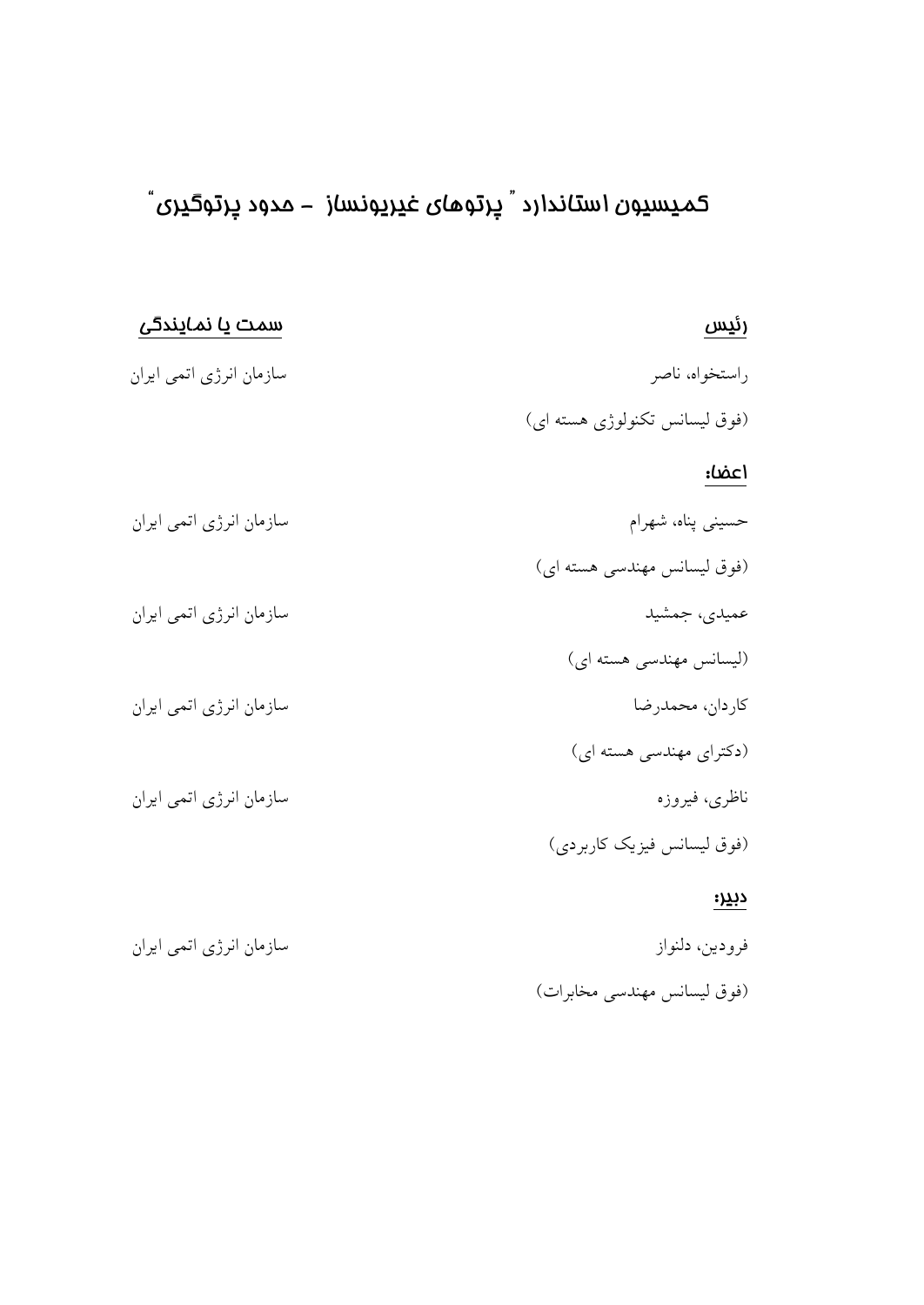# فهرست اعضاء شركت كننده در يكصد و بيست و دومين املاسيه

# مهندسی پزشکی مٍهارشنبه مورغ ۱٫۵/۰۳ ماعت ۹ صبع

| رئيس ملسه            | سمت یا نمایندگی                       |
|----------------------|---------------------------------------|
| راستخواه، ناصر       | سازمان انرژی اتمی ایران               |
| اعضا:                |                                       |
| ابوعلى، ايمان        | هواپیماسازی (هسا)                     |
| بهرامي، عباس         | پژوهشکده تحقیقات کشاورزی کرج          |
| تقى زادە دباغ، سيما  | دانشگاه علوم پزشکی تهران              |
| حسینی پناه، میرشهرام | سازمان انرژی اتمی ایران               |
| رئيس على، غلامرضا    | پژوهشکده تحقیقات کشاورزی کرج          |
| سهيلي، محمدرضا       | ستاد مشترک ارتش                       |
| شریفی، علی           | وزارت دفاع                            |
| شمس الهي، محمدباقر   | دانشکده برق دانشگاه صنعتی شریف        |
| صفويان، سيدعيسي      | وزارت بازرگانی                        |
| فائقى، فرانك         | مؤسسه استاندارد و تحقیقات صنعتی ایران |
| فربين، مهدي          | مركز صدا و سيما                       |
| فرودين، دلنواز       | سازمان انرژی اتمی ایران               |
| محق، مهسا            | ماهنامه مهندسی پزشکی                  |
| موافقى، امير         | سازمان انرژی اتمی ایران               |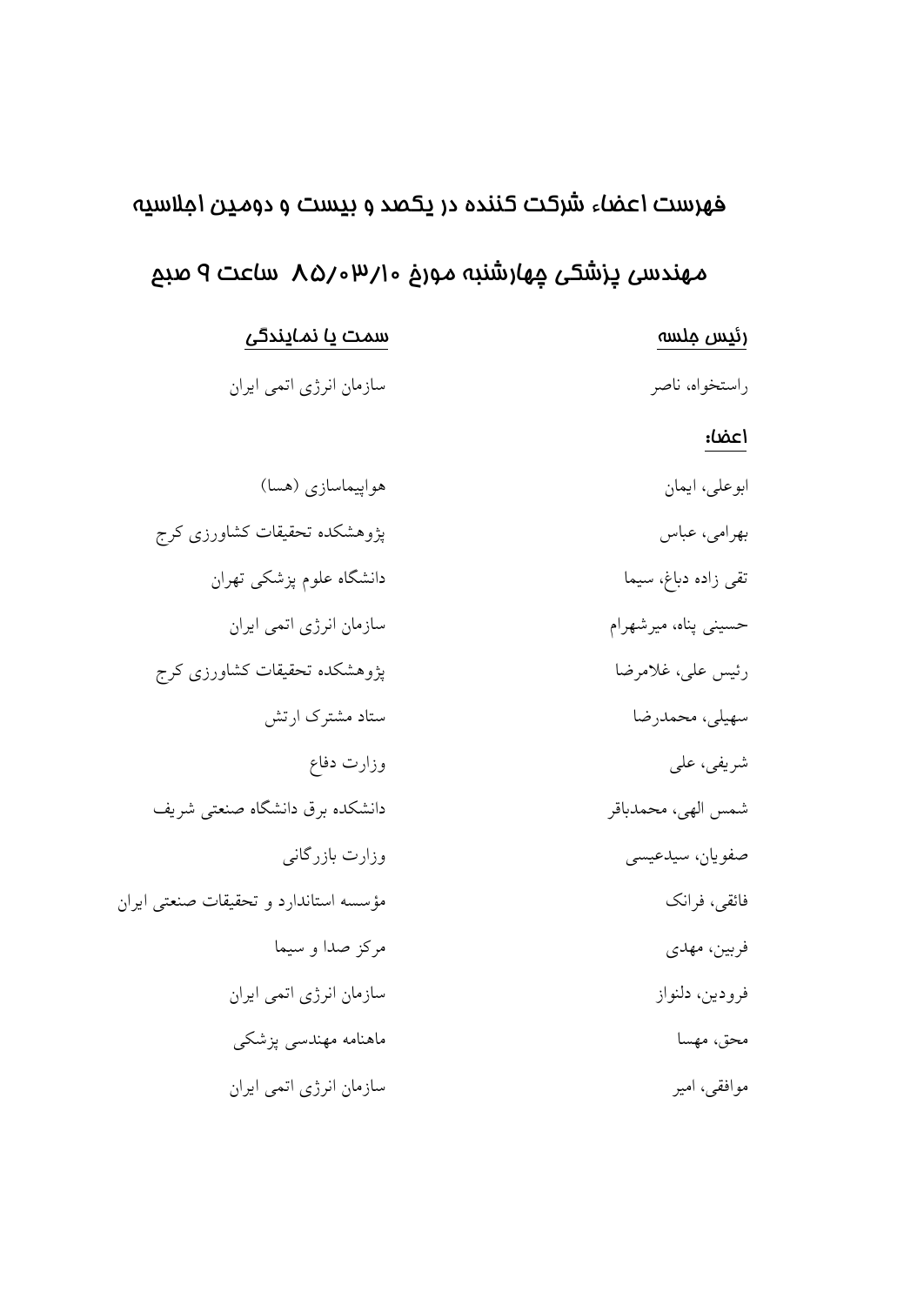| موسوی حجازی، مینوسادات | مؤسسه استاندارد و تحقیقات صنعتی ایران |
|------------------------|---------------------------------------|
| نوروزی، سعید           | مؤسسه استاندارد و تحقیقات صنعتی ایران |
| دب <u>د</u> ر:         |                                       |

مؤسسه استاندارد و تحقیقات صنعتی ایران نوروزي زاده، حميرا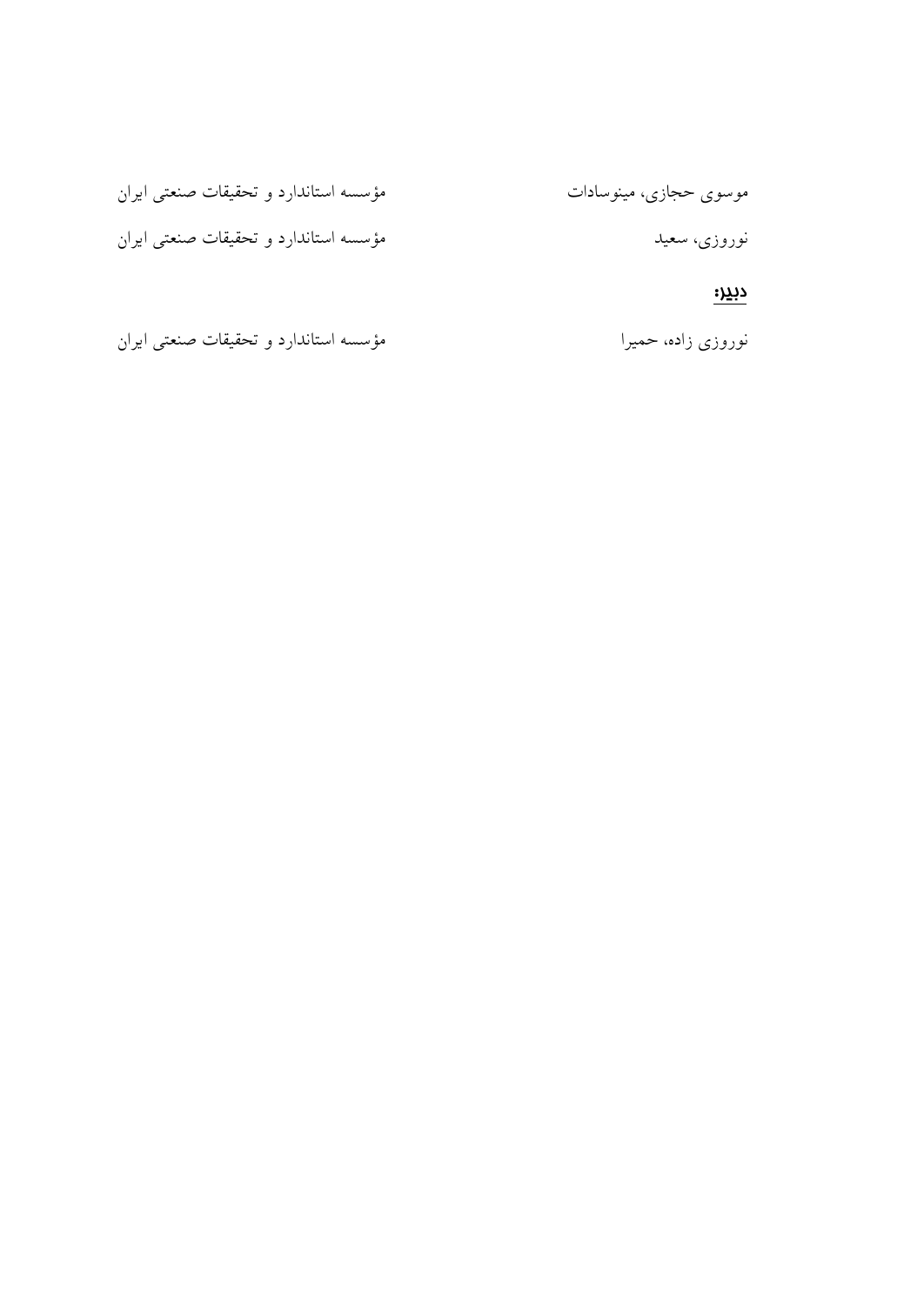| anin                                                                |  |
|---------------------------------------------------------------------|--|
|                                                                     |  |
|                                                                     |  |
|                                                                     |  |
|                                                                     |  |
| ۴. طبقه بندی انواع پرتوهای الکترومغناطیسی غیریونساز و حدود آنها  ۱۱ |  |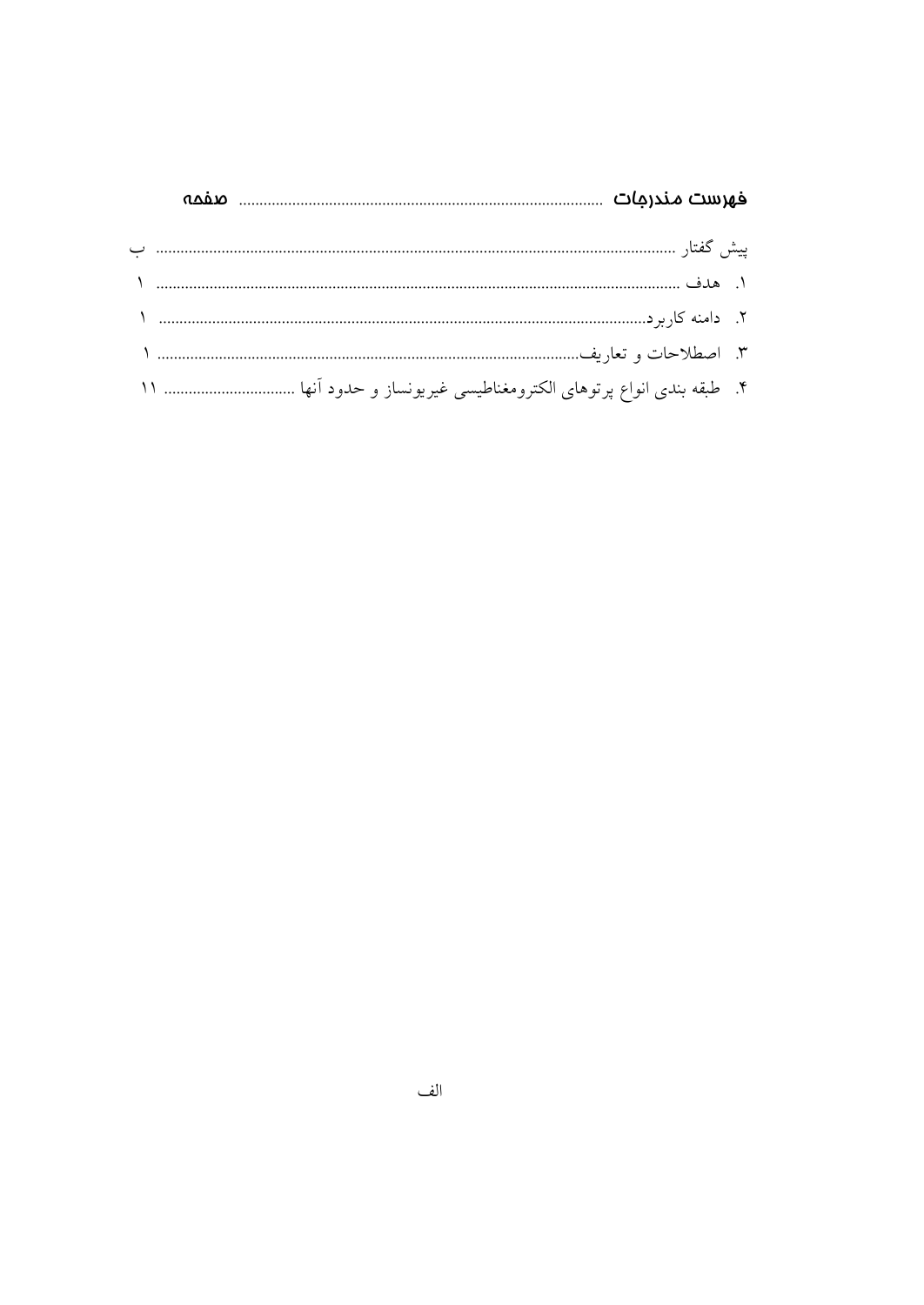### <u>ييش</u> گفتار

استاندارد "پرتوهای غیریونساز – حدود پرتوگیری" که پیش نویس آن توسطامور حفاظـت در برابـر .<br>اشعه کشور در کمیسیون های مربوط تهیه و تدوین شده در یکصد و پیست و دومین حلیسه کمیتیه. ملی استاندارد مهندسی پزشکی مورخ۱۰/۸۵/۳ مورد تصویب قرار گرفته است، اینک به استناد ىنـد یک ماده ۳ قانون اصلاح قوانین و مقررات مؤسسه استاندارد و تحقیقات صنعتی ایران مصوب بهمن .<br>ماه ۱۳۷۱ به عنوان استاندارد مل<sub>ی</sub> ایران منتشر م*ی* شود.

برای حفظ همگامی و هماهنگی با تحولات و پیشرفت های ملی و جهانی در زمینه صـنایع، علـوم و خدمات استاندار دهای ملی ایران در موقع لزوم تجدیدنظر خواهد شد و هر گونه پیشنهادی که بـرای اصلاح یا تکمیل این استاندارد ارائه شود، در هنگام تجدید نظر در کمیسیون فنی مربوط مورد توجـه قرار خواهد گرفت. بنابراین برای مراجعه به استانداردهای ایران باید همواره از آخرین تحدیدنظر آنها استفاده کرد.

در تهیه و تدوین این استاندارد سعی شده است که ضمن توجه به شرایط موجود و نیازهای جامعـه، در حد امکان بین این استاندارد و استاندارد ملی کشورهای صنعتی و پیشرفته هماهنگی ایجاد شـود. منابع و مأخذي كه براي تهيه اين استاندارد به كار رفته به شرح زير است:

- 1. International Commission on Non-ionizing Radiation Protection. Guidelines on Limits of Exposure to Broad-Band Incoherent optical Radiation (0.38 to 3 µm) Health physics. Volume 73, Number 3, 1997.
- 2. International Commission on Non-ionizing Radiation Protection Guidelines on Limits of Exposure to Static Magnetic Fields. Health Physics Volume 66, Number 1994.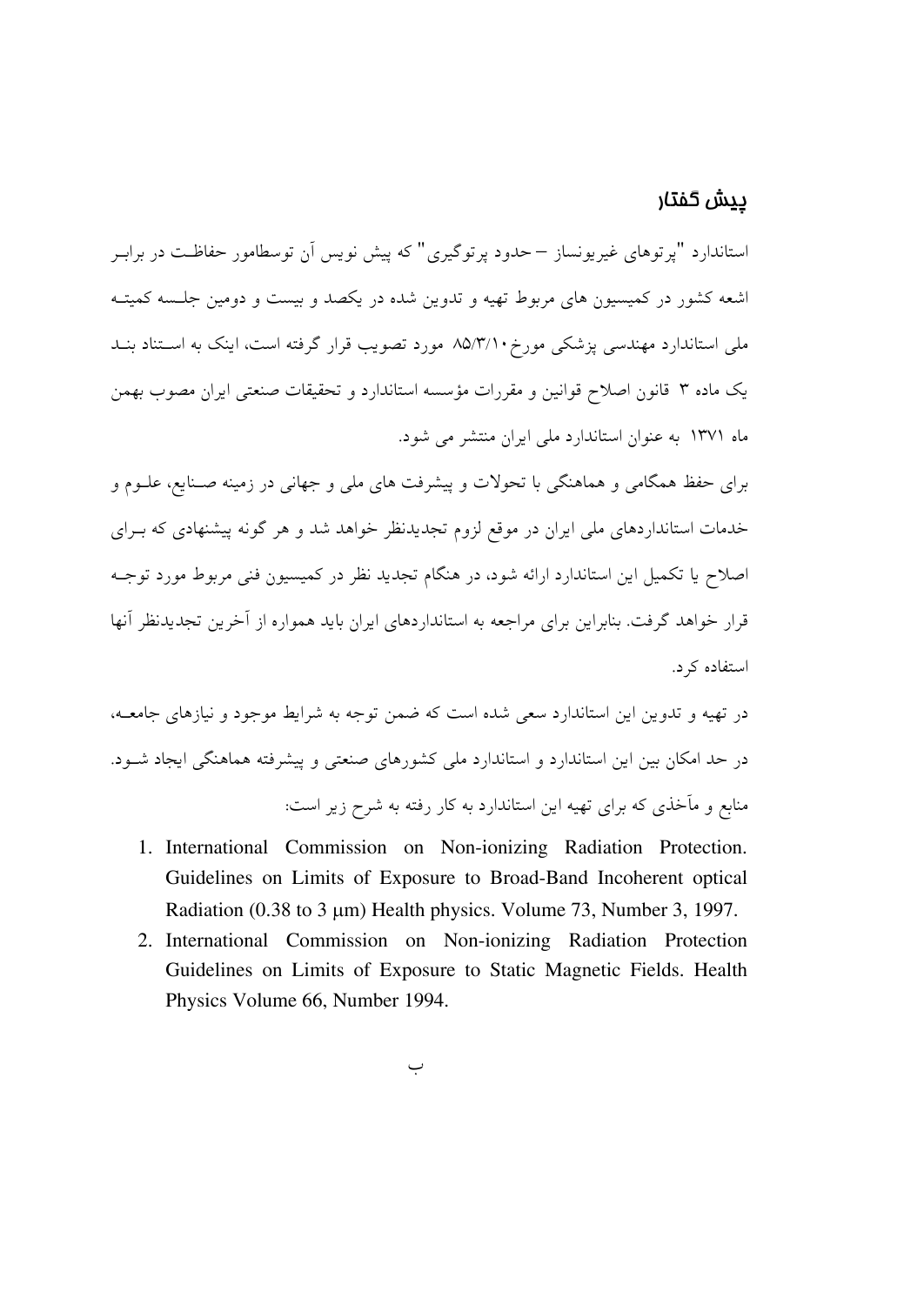- 3. International Commission on Non-ionizing Radiation Protection (ICNIRP). Guidelines for Limiting Exposure to Time-Varying Electric, Magnetic, and Electromagnetic Fields (up to 300 GHz). Health Physics Volume 74, Number 4, 1998.
- 4. International Commission on Non-ionizing Radiation Potection. Guidelines on Limits of Exposure to Ultraviolet Radiation of Wavelengths Between 180 mn and 400 nm (Incoherent Optical Radiation). Health Physics Volume 87, Number 2, 2004.
- 5. International Commission on Non-ionizing Radiation Protection. Interim Guidelines on Limits of Human exposure to Airborne Ultrasound. Health Physics Volume 46, Number 42, 1984.
- 6. International Non-ionizing Radition Committee of the International Radiation Protection Association (IRPA/INIRC). Proposed Change to the IRPA 1985 Guidelines on Limits of Exposure to Ultraviolet Radiation. Health Physics Volume 56, Number 6, 1989.
- 7. International Commission on Non-ionizing Radiation Protection. Review of Concepts, Quantities, Units and Terminology for Nonionizing Radiation Protection. Health Physics. Volume 49, Number 6, 1985.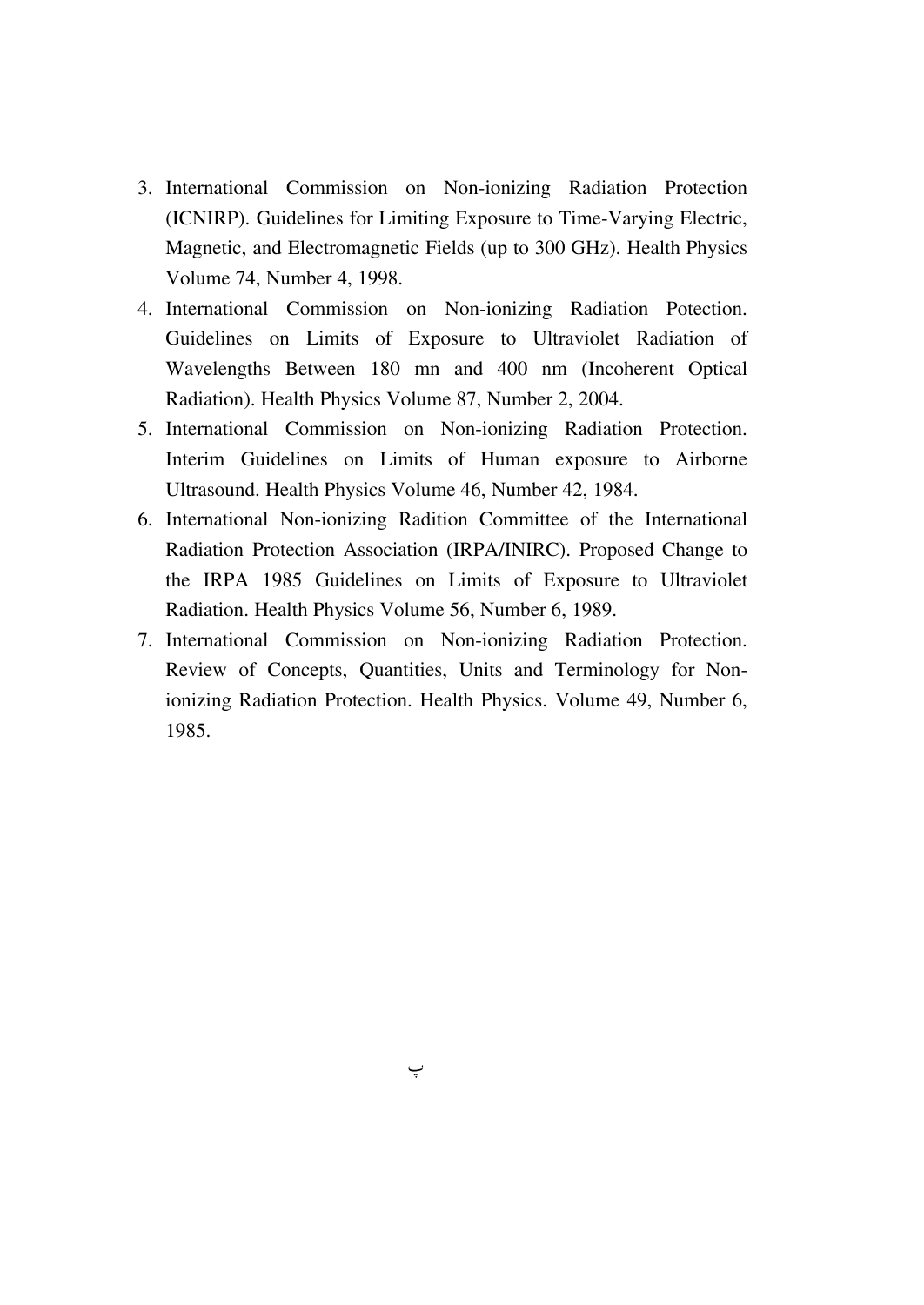## پرتوهای غیرپونساز – مدود پرتوگیری

#### هدف  $\mathbf{I}$

هدف از تدوین این استاندارد، تعیین حدود پرتوهای غیریونساز بهمنظور اعمال حفاظت کافی در برابر اثرات بیولوژیکی زیانبار و قطعی است، که تاکنون برای این پرتوها شناختهشدهاست.

### دامنه کاربرد  $\mathsf{p}$

کلیهی مراکز کار با پرتوهای غیریونساز ملزم به رعایت این استاندارد میباشند. همچنین کلیهی مراکزی که از پرتوهای غیریونساز بههرنحو استفاده میکنند باید شرایط استقرار تأسیسات را به گونهای فراهم کنند که این استاندارد رعایت شود.

حدود پرتو برای پرتوگیری شغلی و پرتوگیری مردم، جداگانه درنظر گرفتهمیشود. این حدود برای پر توگیری پزشکی قابل اعمال نیست.

رعایت این استاندارد برای تضمین کیفیت کالاهای تولیدکننده پرتوهای غیرپونساز کافی نیست و باید استانداردهای مربوط به تولید آنها نیز رعایت شود.

این استاندارد برای منابع نوری لیزری کاربرد ندارد و برای لیزرها باید استاندارد خاص لیزر رعایت شود.

### اصطلاحات و تعاريف  $\boldsymbol{\mu}$

در این استاندارد اصطلاحات و/یا واژهها با تعاریف زیر بهکار میرود:

### $\mathfrak{f}$ اثرات قطعی  $u_{-1}$

اثراتی از پرتواست که قطعاً دراثر پرتوگیری در میدانهای بالاتر از آستانه معینی ظاهر میشود.

<sup>1-</sup>Deterministic effects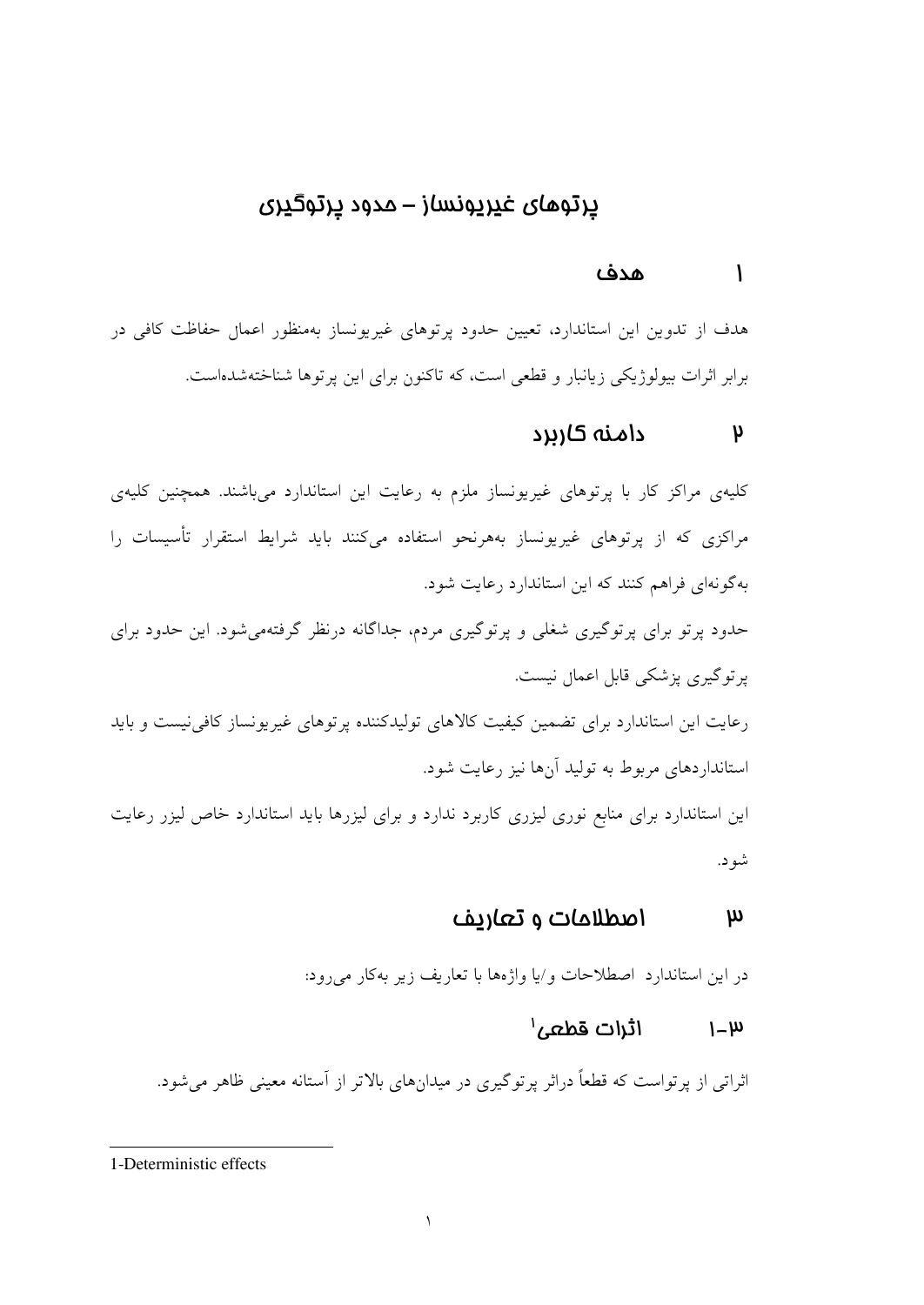#### $I$ اكتاو $I$  $\mu-\mu$

یک محدوده فرکانس (بسامد) است بهنحوی که فرکانس بالایی محدوده، دوبرابر کمترین فرکانس اَن محدوده ياشد.

### $\mathbf{\mathfrak{p}}$ پرتو  $\mu$   $\mu$

رجوع شود به تعریف پرتوهای غیریونساز.

# $^{\omega}$ س ہے کرتو دریافتی  $\mu$

نسبت انرژی تابشی دادهشده به جزئی از یک سطح به مساحت آن جزءاست و یکای آن در سیستم بین|لمللی یکاها، ژول بر مترمربع میباشد.

## $^{\text{\tiny{w}}}$ م درتوگیری $\omega$

عمل یا شرایط قراردادن یا قرارگرفتن در معرض تابش پرتواست. پرتوگیری را می توان بهصورت پرتوگیری عادی یا بالقوه و یا بهصورت پرتوگیری شغلی، پزشکی و مردم طبقهبندی نمود.

## $^{\circ}$ س – $\gamma$  ورتوگیری پزشکی

پرتوگیری بیمار بهواسطه تشخیص یا درمان در پزشکی و دندانپزشکی و همچنین پرتوگیری افرادی (بهاستثنای کارکنان) که داوطلب مراقبت یا پرستاری بیمار هستند و یا پرتوگیری افرادی که داوطلب شرکت در برنامه تحقیقاتی پزشکی میباشند، است.

1-Octave band

- 2- Radiation
- 3- Radiant exposure
- 4- Exposure
- 5- Medical exposure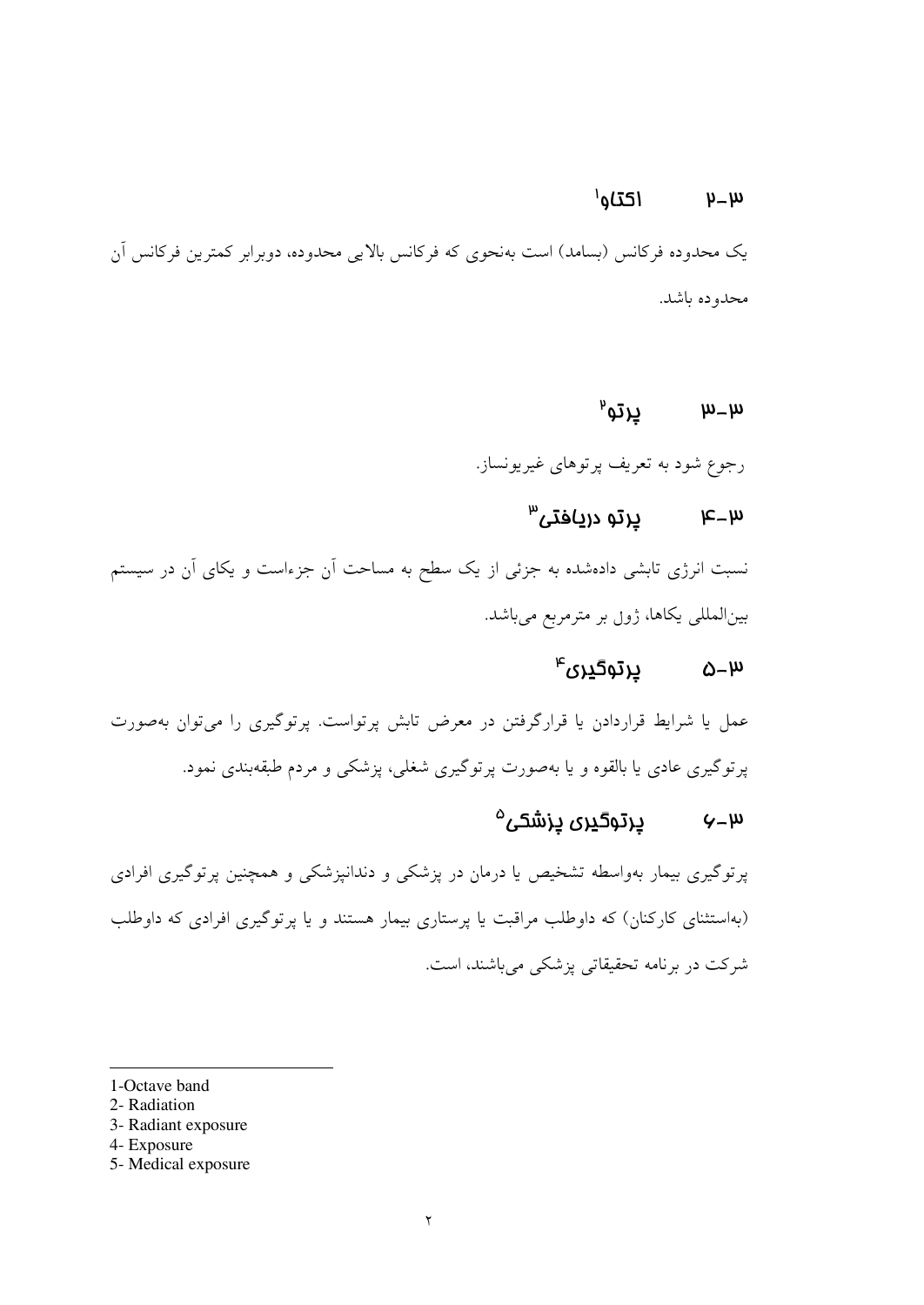# $^{\prime}$ ۷–۳  $^{\prime}$ یرتوگیری شغلی

پرتوگیری کارکنان بههنگام کار، است.

# $\mu-\lambda$ لا – $\lambda$  لِالله ع $\mu$

پرتوگیری ناشی از منابع طبیعی پرتو، است.

### $^{\omega}$ ڍرتوگڍري عادي  $q - \mu$

پرتوگیری قابل انتظار در شرایط عادی کار با منابع یا تأسیسات با درنظرگرفتن پرتوگیری ناشی از سوانح جزئي قابل كنترل، است.

## $^{\mu}$ ا–۱۰– درتوگیری مرده ۴

پرتوگیری طبیعی و نیز پرتوگیری افراد جامعه ناشی از فعالیتهای پرتوی و منابع مجاز است. پرتوگیری مردم شامل پرتوگیری شغلی و پزشکی نمی باشد.

## $^{\circ}$ ۱۱–۱۳ میرتوگیری دریافتی مؤثر

حاصل ضرب **چگالی مؤثر پرتو** (رجوع شود به تعریف چگالی مؤثر پرتو) در مدتزمان پرتوگیری مى باشد .

### پرتوهای غ<u>یری</u>ونساز<sup>۷</sup>  $1h$ -m

پرتوهایی که قادر به یونسازی در بدن انسان نیستند. این پرتوها شامل پرتوهای الکترومغناطیسی که انرژی یک فوتون آنها برای یونسازی کافی نیست و پرتوهای مکانیکی صوتی و فراصوتی است.

- 1- Occupational exposure
- 2- Natural exposure
- 3- Normal exposure
- 4- Public exposure
- 5- Effective radiant exposure
- 6- Non-ionizing radiation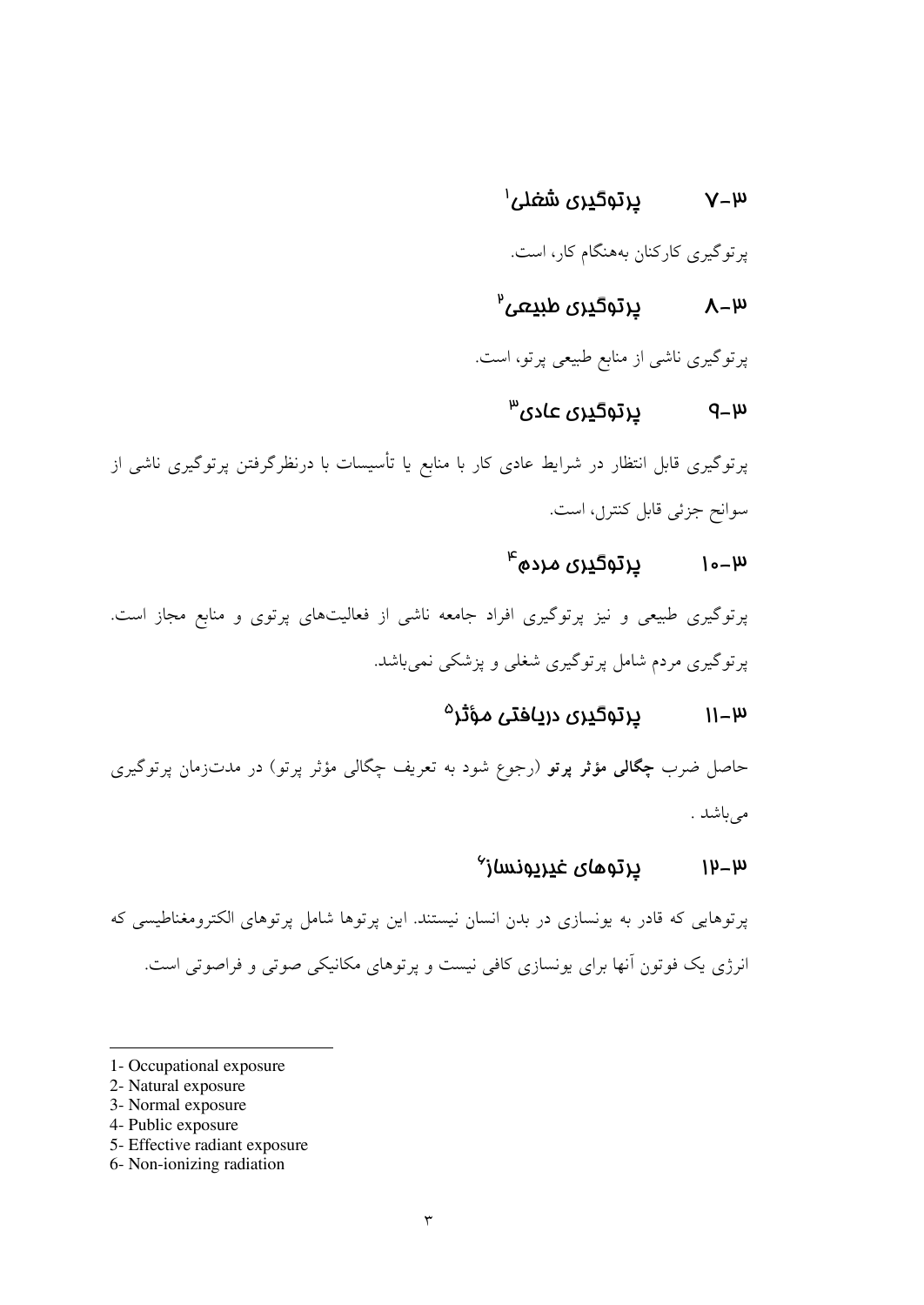### تابندگی ٰ  $\mu$ – $\mu$

توان تابشی از واحد سطح یک منبع تابشکننده در واحد زاویهٔ فضایی است. تابندگی معادل شار خارج شده از واحد سطح در واحد زاویهٔ فضای<sub>ی</sub> میباشد. تابندگی برای منبع نور تعریف میشود. یکای آن در سیستم بینالمللی یکاها SI وات بر مترمربع بر استرادیان است.

### تابندگی مؤثر<sup>۹</sup>  $1K - W$

$$
L_{eff} = \sum_{\lambda_1}^{\lambda_2} L_{\lambda} \cdot R_{\lambda} \cdot \Delta \lambda
$$
 \n
$$
L_{eff} = \sum_{\lambda_1}^{\lambda_2} L_{\lambda} \cdot R_{\lambda} \cdot \Delta \lambda
$$

که در آن:

 $\lambda$  تابندگی در طول موج  $L_{\lambda}$ 

(R (λ ضریب خطرناکی طوںموج برای شبکیه و با درنظرگرفتن حساسیت شبکیه به طوںموجِهای مختلف تعیین می شود؛

فاصله دو طوںموج متوالی که در اَنها  ${\rm L}_{\lambda}$  دو طوںموج اندازہگیری میشود و یکای اَن، نانومتر  $\Delta_{\lambda}$ است؛ و

> $\lambda_1$ و 2 $\lambda_2 =$ طوں موج هایی که تابندگی مؤثر بین آن ها بهدست می آید. یکای تابندگی موثر در سیستم بینالمللی یکاها وات بر مترمربع بر استرادیان است.

### $^{\omega}$ تراز فشار صوت  $10-\mu$

$$
SPL = \tau \cdot \log \frac{P}{P_r} = \tau \cdot \log \frac{I}{I_r}
$$
 (7)

1- Radiance

<sup>2-</sup> Effective radiance

<sup>3-</sup> Sound pressure level-SPL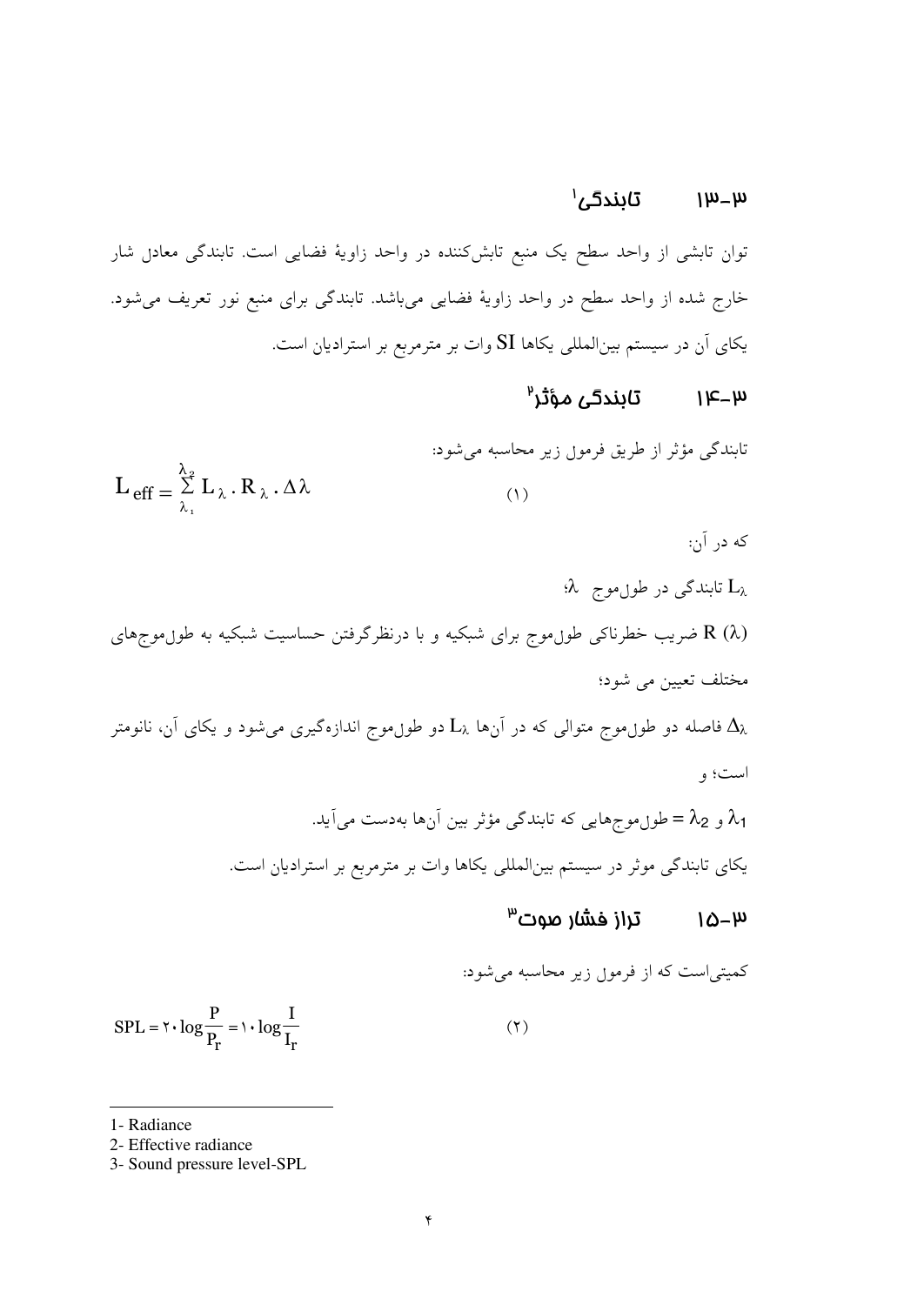## $^{\shortmid}$ ۱۷–۱۷ هگالی پرتو

در یک نقطه نسبت توان تابیدهشده به جزئی از یک سطح به مساحت آن جزء است و یکای آن در سیستم بینالمللی یکاها وات بر مترمربع است.

# $^{\text{9}}$ ۱۷–۳۱ کېګالی توان

توان تابیدهشده به یک کره کوچک تقسیم بر مساحت دایره عظیمهی کره میباشد و یکای این کمیت در سیستم بینالمللی یکاها وات بر مترمربع است. در میدانهای الکترومغناطیسی چگالی توان با ۳<br>بزرگی بردار یوینتینگ ٰ نیز برابر است:  $\vec{S} = \vec{E} \times \vec{H}$ 

 $(\Upsilon)$ 

- که در آن: بردار يوينتينگ؛  $\vec{S}$ شدت ميدان الكتريكي (رجوع شود به تعريف شدت ميدان الكتريكي)؛ و = شدت میدان مغناطیسی (رجوع شود به تعریف شدت میدان مغناطیسی). $\vec{\textbf{H}}$
- 1- Irradiance
- 2- Power density
- 3- Pointing Vector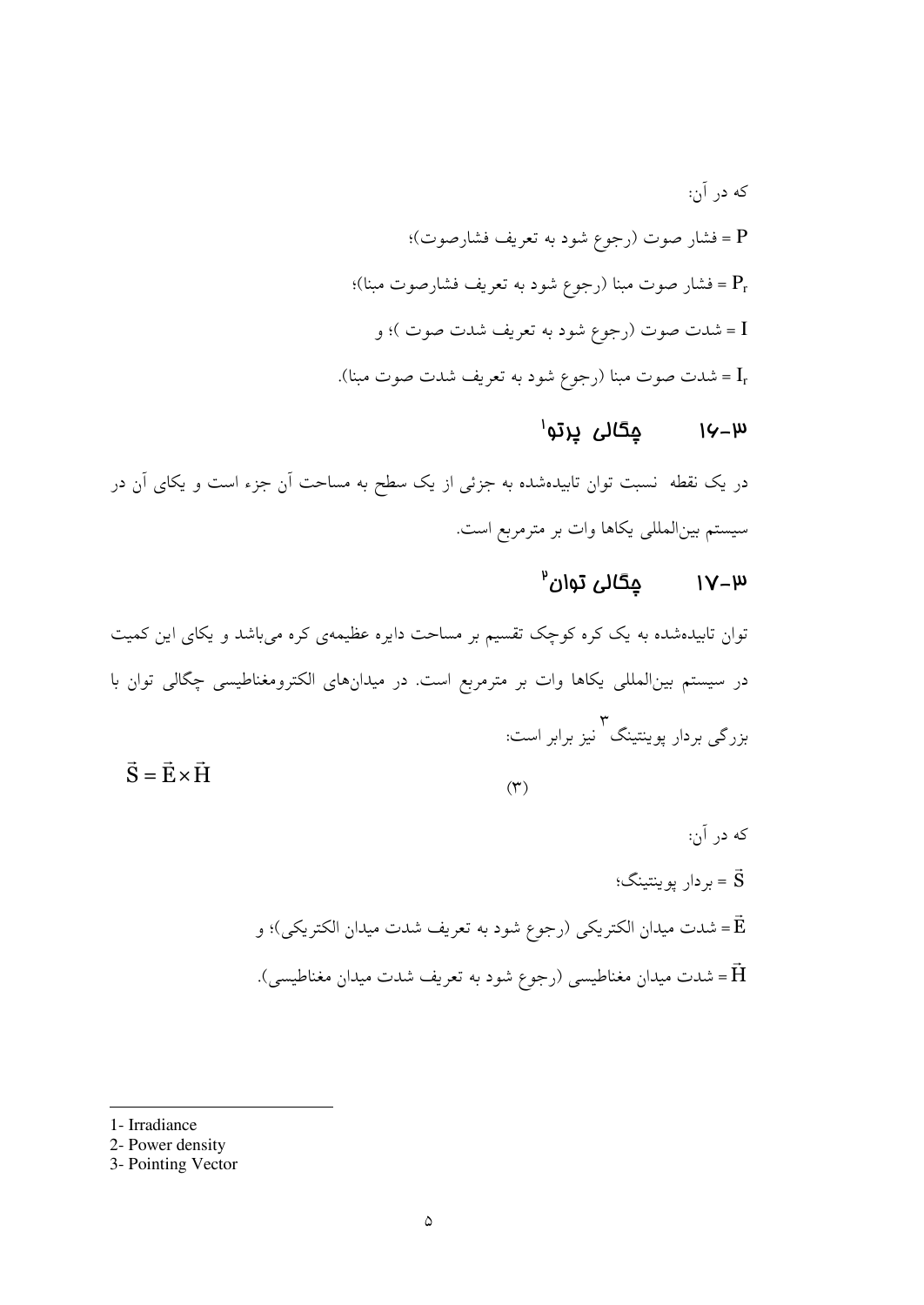# $^{\prime}$ ۱۸–۳۱ میگالی شار مغناطیسی  $^{\prime}$

بزرگی برداریاست مماس برخط میدان مغناطیسی که از فرمول زیر بهدست میآید:

$$
B = \frac{F}{LL \sin \theta} \tag{(*)}
$$

# $^{\prime}$ ۱۹–۱۹ میگالی توان موج تفت  $^{\prime}$

چگالی توان در میدان دور است .در میدان نزدیک چگالی توان معادل موج تخت برابر است با :

$$
S_{eq} = \frac{E^2}{\gamma \tau \cdot \pi} = H^2 \times \gamma \tau \cdot \pi \tag{2}
$$

<sup>1-</sup> Magnetic flux density

<sup>2-</sup> Plane wave power density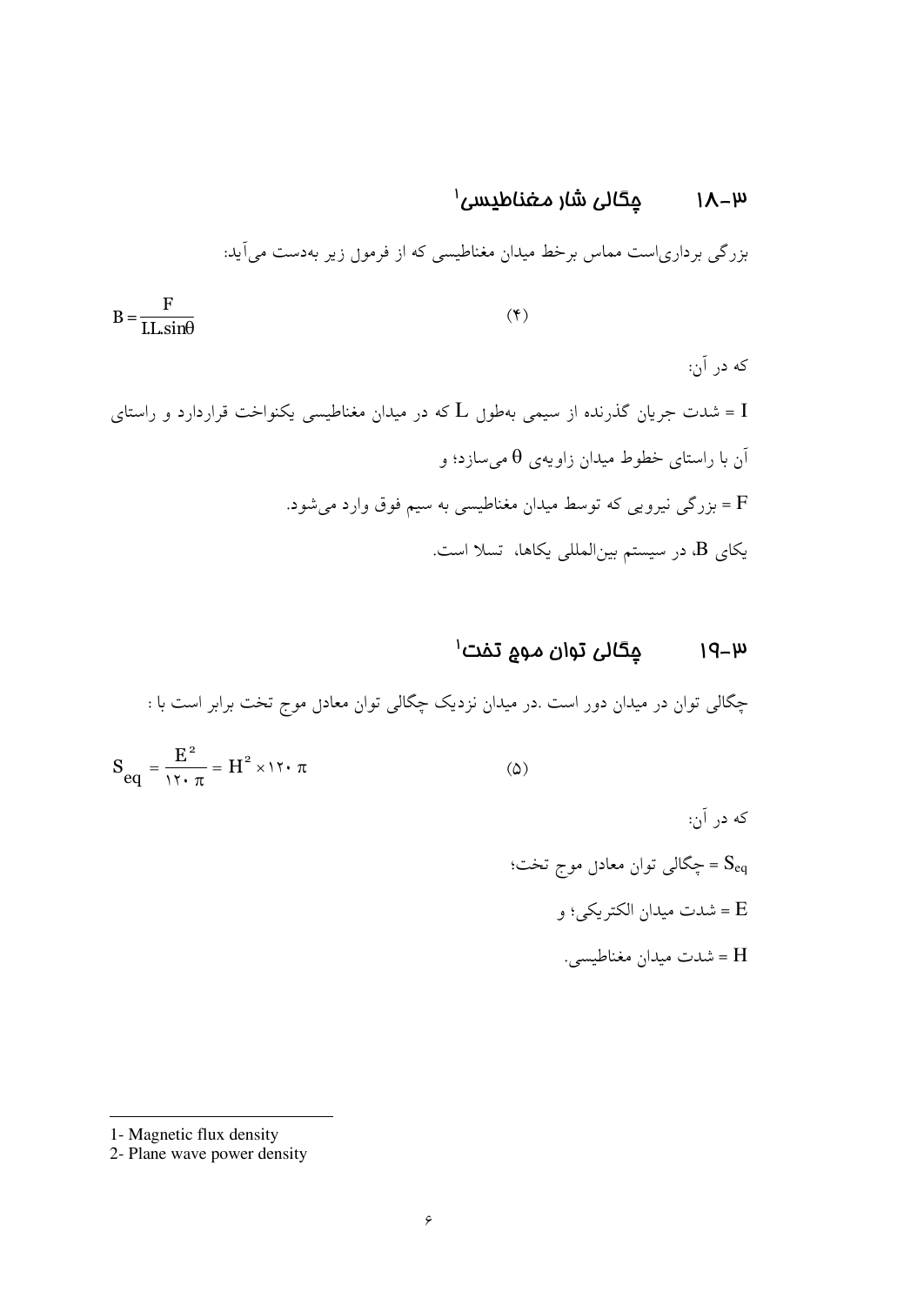# $^{\text{p}}$ ۳-۰۳ مېگالى مؤثر پرتو

کمیتی است که با درنظرگرفتن حساسیت بدن به طول.موجهای مختلف توسط فرمول زیر محاسبه میشود و یکای آن در سیستم بینالمللی یکاها وات بر متر مربع است:

که در آن:  
\n
$$
E_{eff} = \Sigma E_{\lambda} . S_{\lambda} . \Delta_{\lambda}
$$
  
\n $E_{eff} = \Delta_{\lambda} . S_{\lambda} . \Delta_{\lambda}$   
\n $E_{\lambda} = \Delta_{\lambda} . E_{\lambda} . \Delta_{\lambda} = 0$   
\n $E_{\lambda} = \Delta_{\lambda} . \Delta_{\lambda} = 0$   
\n $S_{\lambda} = \Delta_{\lambda} . \Delta_{\lambda} = 0$   
\n $E_{\lambda} = \Delta_{\lambda} . \Delta_{\lambda} = 0$   
\n $E_{\lambda} = \Delta_{\lambda} . \Delta_{\lambda} = 0$   
\n $E_{\lambda} = \Delta_{\lambda} . \Delta_{\lambda} = 0$ 

### $\mu$ - $\mu$

$$
\overline{S} = \frac{1}{T} \int_{0}^{T} S(t) dt
$$
 (V)

1- Effective irradiance

2- Average Power density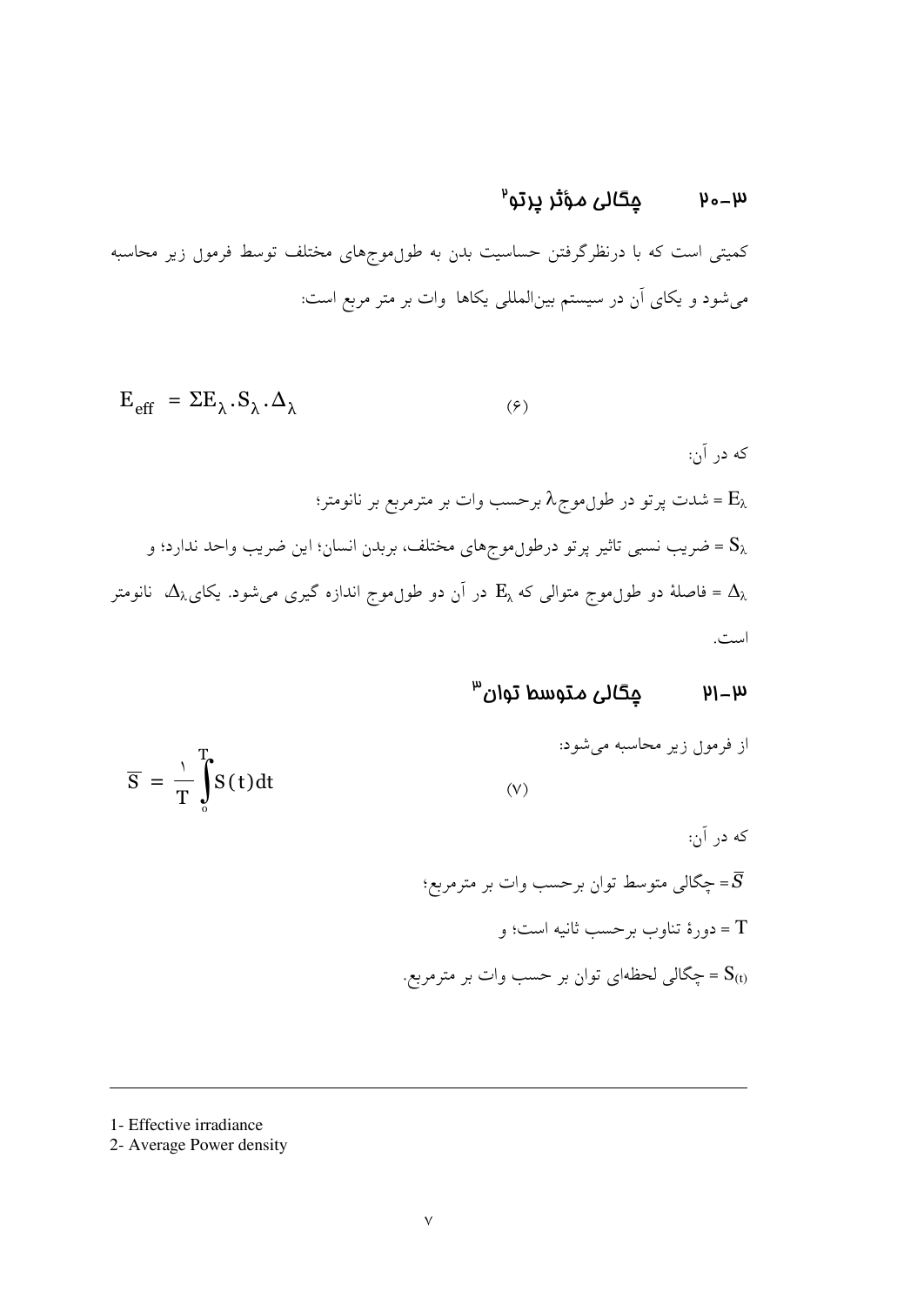### $\Delta$ مد $^{\prime}$  $\mu$   $\mu$

مقداری از یک کمیت است که در شرایط و یا فعالیتهای مشخص بهکار رفتهاست و نباید از آن بيشتر شود.

#### $^{\mathfrak{p}}$ شدت صوت  $\mu$ - $\mu$

مقدار انرژی مکانیکی عبوری از واحد سطح عمود بر راستای انتشار صوت در هرثانیه است و یکای اّن در سیستم بین|لمللی یکاها وات بر مترمربع می باشد.

## $^{\omega}$ ۳–۹۳ میں سوت مینا

کمترین شدت صوتی است که گوش انسان در حساس ترین فرکانس قادر بهشنیدن آن میباشد. حساس ترین فرکانس برای گوش تقریباً یک کیلوهرتز، و شدت صوت مبنا <sup>۱۲-۱</sup>۰ وات بر مترمربع است.

### $^{\text{a}}$ شدت مؤثر ميدان الكتريكى  $\mu_{\Delta-\mu}$

|                                                                  | جذر میانگین مربع شدت میدان الکتریکی در مدت زمان t از ساعات کار است و یکای آن در |
|------------------------------------------------------------------|---------------------------------------------------------------------------------|
|                                                                  | سیستم بینالمللی یکاها نیوتن بر کولن یا ولت بر متر میباشد.                       |
| $E_{\text{eff}} = \sqrt{\frac{1}{t} \int_{0}^{t} E^{r}(t') dt'}$ |                                                                                 |
|                                                                  | که در آن:                                                                       |
|                                                                  | E = شدت میدان الکتریکی بر حسب ولت بر متر؛ و                                     |
|                                                                  | t = مدت زمان بر حسب ثانیه.                                                      |

1- Limit

- 3- Reference sound intensity
- 4- Effective electric field strength

<sup>2-</sup> Sound intensity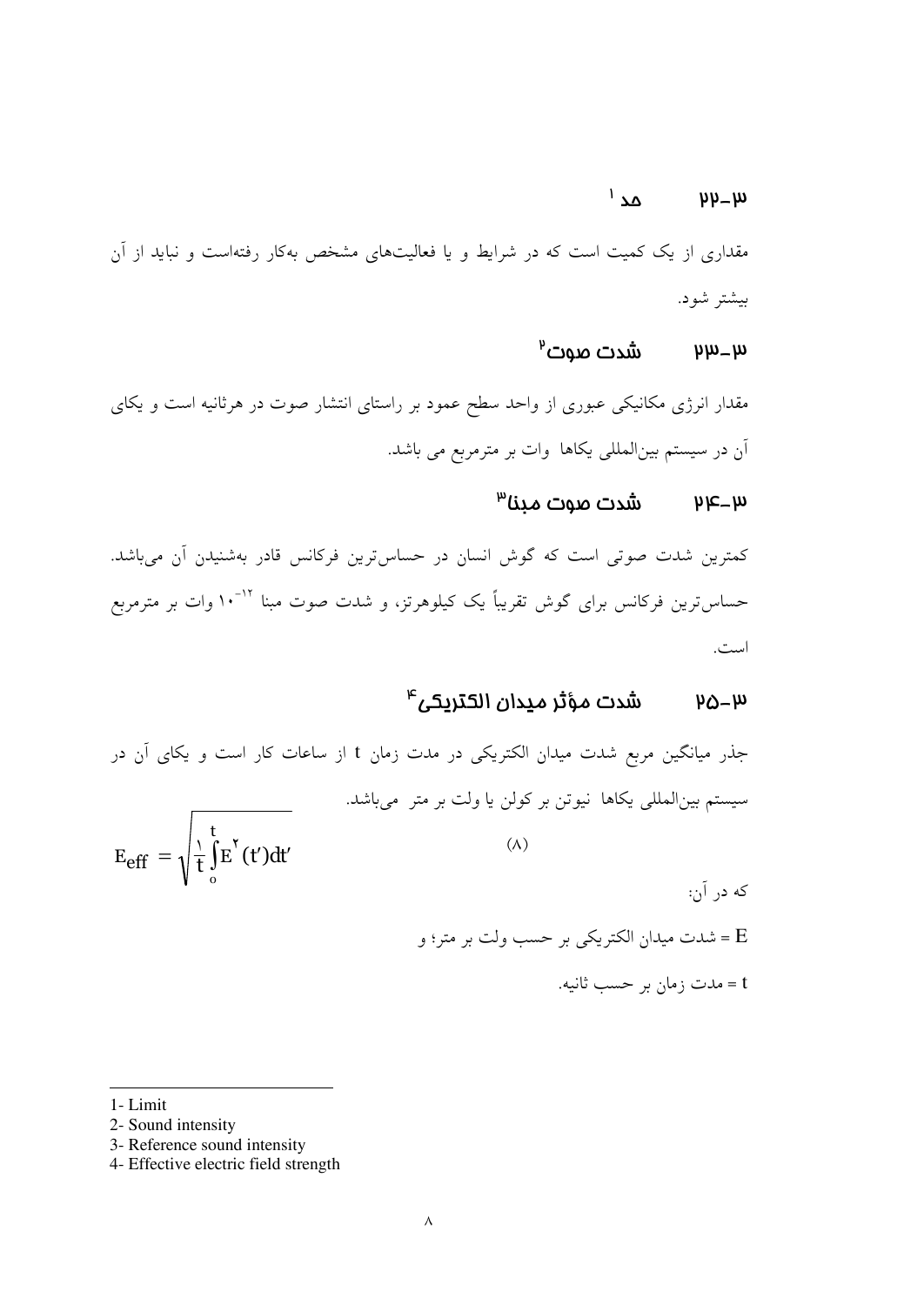شدت مؤثر مبدان مغناطيسى'  $\mu\zeta - \mu$ جذر میانگین مربع شدت میدان مغناطیسی در مدت زمان t است و یکای آن در سیستم بینالمللی یکاها آمپر بر متر میباشد.

$$
H_{\rm eff} = \sqrt{\frac{1}{t}} \int_{t}^{t} H^{v}(t') dt'
$$
 (4)

که در آن: H = شدت ميدان مغناطيسي؛ و t = مدت; مان است.

## $^{\circ}$ ۳–۷۷ شدت میدان الکتریکی

اندازه بردار الكتريكي ميدان الكترومغناطيسي است كه بنابه تعريف با نيروى وارد بر واحد بار الکتریکی در نقطه مورد نظر از میدان برابر است و یکای آن در سیستم بینالمللی یکاها نیوتن بر كولن يا ولت برمتر است.

### شدت ميدان مغناطيسى<sup>٣</sup>  $hV - m$

اندازه بردار مغناطیسی میدان الکترومغناطیسی است، و مقدار آن از فرمول زیر محاسبه میشود:

$$
H = \frac{B}{\mu}
$$
\n
$$
H = \frac{B}{\mu}
$$
\n
$$
= \frac{B}{\mu}
$$
\n
$$
= \frac{B}{\mu}
$$
\n
$$
= \frac{B}{\mu}
$$
\n
$$
= \frac{B}{\mu}
$$

<sup>1-</sup> Effective magnetic field strength

<sup>2-</sup> Electric field strength

<sup>3-</sup> Magnetic field strength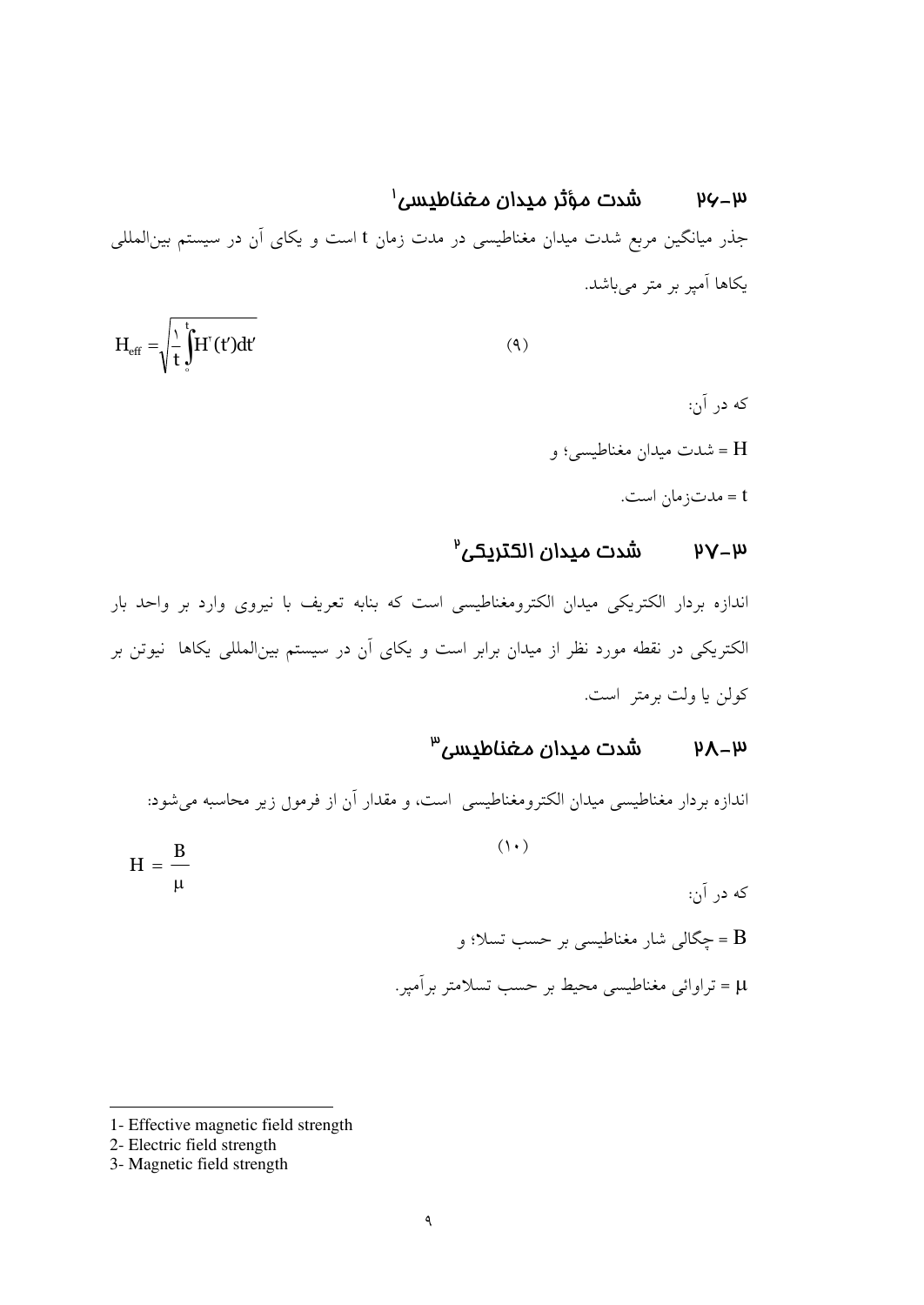#### فركانس وسطى اكتاو<sup>ا</sup>  $\mu - \mu$

فرکانسی که مقدار آن مساوی میانگین بالاترین و پایینترین فرکانس آن اکتاو است و از فرمول زیر به دست مر آید:

$$
f_o = \frac{f_H + f_L}{\gamma} \tag{11}
$$

که در آن:  $f_0$  = فركانس وسطى: ج بالاترين فركانس اكتاو؛ و $f_{\rm H}$ - ياپين ترين فركانس اكتاو  $\mathbf{f}_{\text{L}}$ 

### $\mu$ م – مس $\mu$  – سود  $\mu$

نیروییاست که توسط امواج صوتی به واحد سطح واردمیشود، و یکای آن در سیستم بینالمللی یکاها نیوتن بر متر مربع یا یاسکال است.

### فشار صوت مىنا<sup>س</sup>  $\mu$ <sub>1</sub>  $\mu$

كمترين فشار صوتي است، كه گوش انسان در حساس ترين فركانس (تقريباً يک کيلوهرتز) احساس می کند و آن مساوی ۲۰ میکرو پاسکال است.

### $\mu$ س اس ه $\mu$ ليت پرتوي

هرگونه فعالیت بشری است که منجر به افزایش منابع یا مسیرهای پرتوگیری یا تعداد افراد پرتودیده شود، یا با تغییر مسیرهای پرتوگیری از منابع موجود، باعث افزایش پرتوگیری یا احتمال پرتوگیری افراد و با تعداد افراد بر تو دیده گردد.

<sup>1-</sup> Mid frequency of octave band

<sup>2-</sup> Acoustic pressure

<sup>3-</sup> Reference acoustic pressure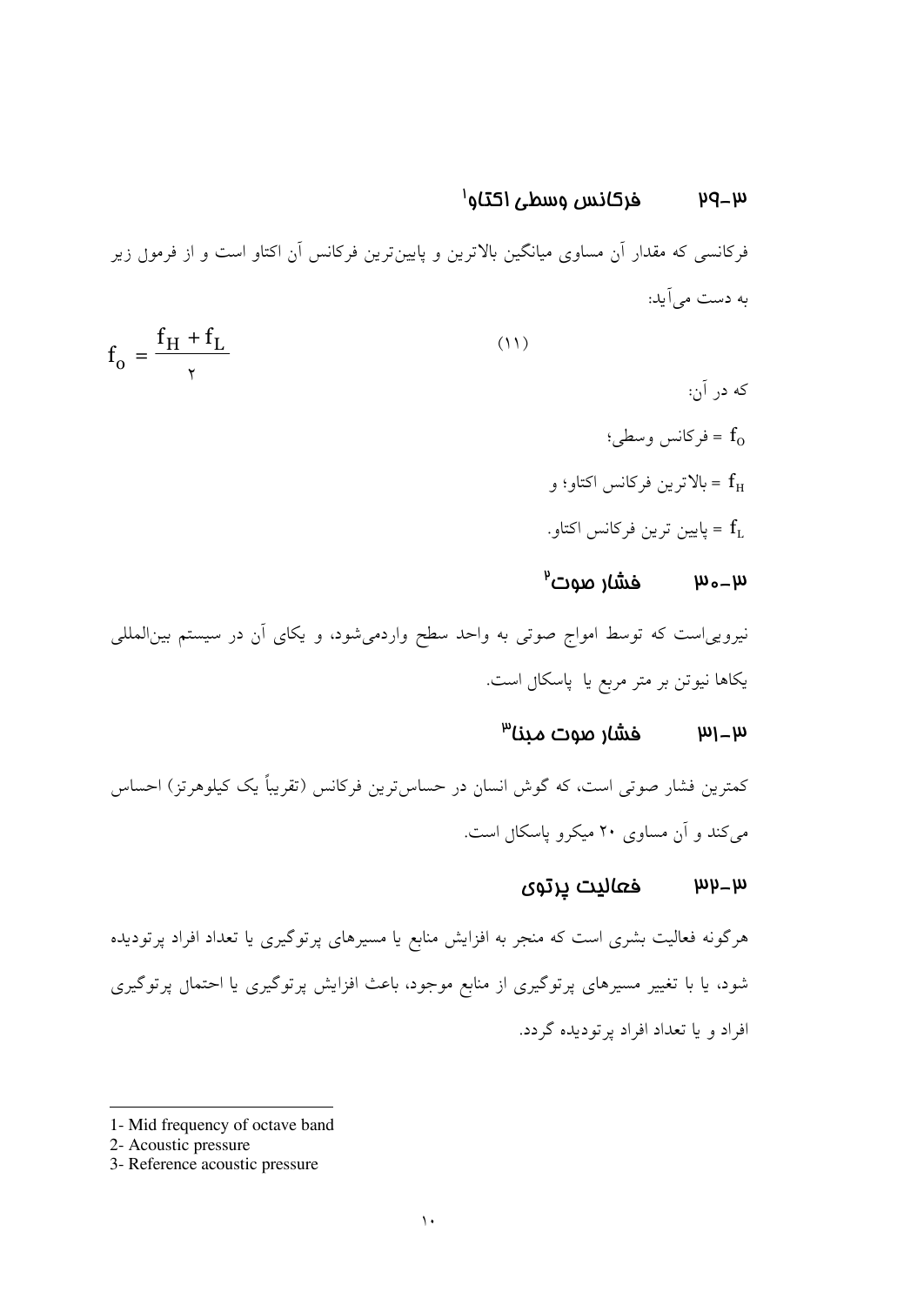## $^{\prime}$ س منبع $^{\prime}$

هر عامل تولید یا انتشار پرتوی غیریونساز است که بتواند باعث پرتوگیری شود.

# $^{\omega}$ س – $\alpha$ س – ميدان دور $^{\omega}$  (مومِ تفت)

ناحیهای است که در آن فرمول زیر بین H ،E و S برقرار است:  $S = \frac{E^{r}}{N \sqrt{\pi}} = N \cdot \pi H^{r}$  $(11)$ که در آن: E = شدت ميدان الكتريكي بر حسب ولت بر متر؛ H = شدت میدان مغناطیسی بر حسب اَمپر بر متر؛ و

جگالی توان بر حسب وات بر مترمربع. ${\rm S}$ 

در مورد آنتزها، میدان دور تقریباً از فاصله 
$$
\frac{rd^{\prime}}{\lambda}
$$
 شروع میشود که در آن 1۵ بزرگترین بعد منبع  
است و یکای آن در سیستم بینالمللی یکاها متر است؛ و  
۸، طورموج است و یکای آن در سیستم بینالمللی یکاها متر میباشد.

## $^{\mu}$ س – میدان نزدیک اس

ناحیه بین منبع پرتو رادیوئی و میدان دور، میدان نزدیک نامیدهمیشود. دراین ناحیه رفتار میدان، تخت نيست.

#### طبقهبندی انواع پرتوهای غیرپونساز و مدود پرتوگیری  $\mathbf{r}$

جدو<sub>ل</sub> ۱، تقسیمهندی پرتوهای غیریونساز را نشان میدهد.

- 3- Plane wave
- 4- Near field

<sup>1-</sup> Source

<sup>2-</sup> Far field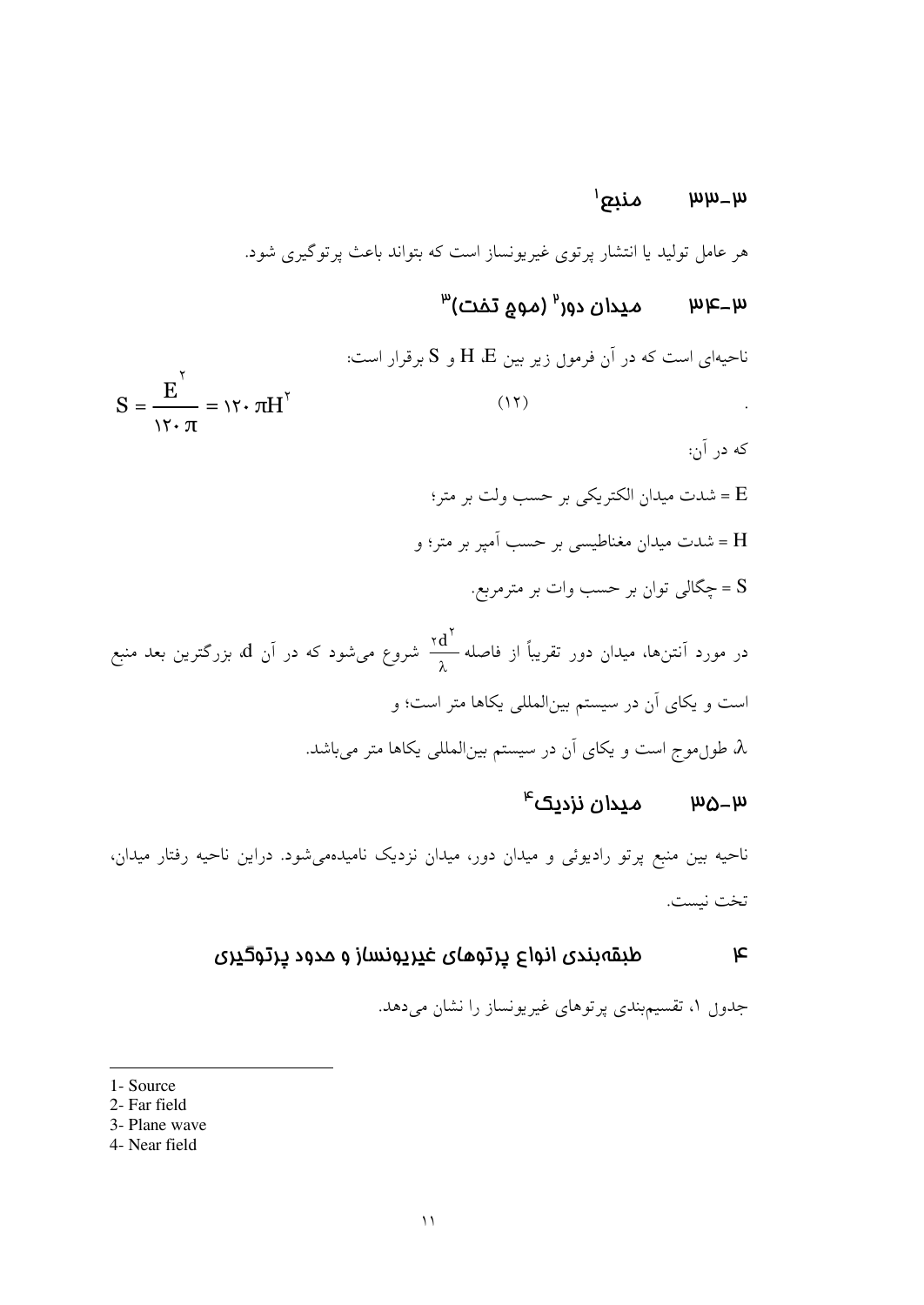| طول موم در هوا                                                 | $(Hz)$ فرکانس به                                                                              | نوع پرتو                    | <u>(دیف</u> |
|----------------------------------------------------------------|-----------------------------------------------------------------------------------------------|-----------------------------|-------------|
| $\cdots$ – $\cdots$ (nm)                                       | $V/\Delta$ + $\times$ 1 + $V^*$ - $T \times 1$ + $^{10}$                                      | ماوراء بنفش (UV)            | ١           |
| $\mathbf{y} \cdot \mathbf{y} - \mathbf{y} \cdot (\mathbf{n}m)$ | $T/\Delta\Delta\times1.^{14} - V/\Delta\times1.^{14}$                                         | نور مرئي' (VS)              | ۲           |
| $\forall \lambda \cdot - \lambda$ , (nm)                       | $T/(\cdot x)$ , $T/T/\Delta x$                                                                | مادون قرمز" (IR)            | ٣           |
| $1 - 1 \cdots (mm)$                                            | $\mathbf{r}/\cdots \times \mathbf{r}^{\wedge} - \mathbf{r}/\cdots \times \mathbf{r}^{\wedge}$ | مايكروويو <sup>*</sup> (MW) | ۴           |
| $1 - 1 \cdots (m)$                                             | $\mathbf{r}/\cdots \times 1 \cdot \mathbf{r} - \mathbf{r}/\cdots \times 1 \cdot \mathbf{r}$   | $(RF)$ داديوئي)             | ۵           |
| $1 - 1 \cdot (km)$                                             | $\mathbf{r}/\cdots \times 1 \cdot \mathbf{r} - \mathbf{r}/\cdots \times 1 \cdot^{\circ}$      | $(LF)$ بسامد کم             | ۶           |
| $\cdots$ (km)                                                  | $\mathbf{r} \cdot \mathbf{r} - \mathbf{r} \cdot \mathbf{r} \cdot \mathbf{r}$                  | $(VLF)$ بسامد بسیار کم      | ٧           |
| $\rightarrow$ $\cdots$ (km)                                    | $\prec$ ۳۰۰                                                                                   | بسامد فوق العاده کم` (ELF)  | ٨           |
|                                                                | $>$ $\cdots$ $\cdots$                                                                         | $(US)$ فراصوت               | ٩           |

مِدول ١– تقسيمبندي پرتوماي الكترومغناطيسي غيرپونساز

- 3- Infrared radiation
- 4- Microwave radiation
- 5- Radiofrequency radiation
- 6- Low frequency radiation
- 
- 7- Very low frequency radiation<br>8- Extremely low frequency radiation
- 9- Ultra sound

<sup>1-</sup> Ultraviolet radiation

<sup>2-</sup> Visible radiation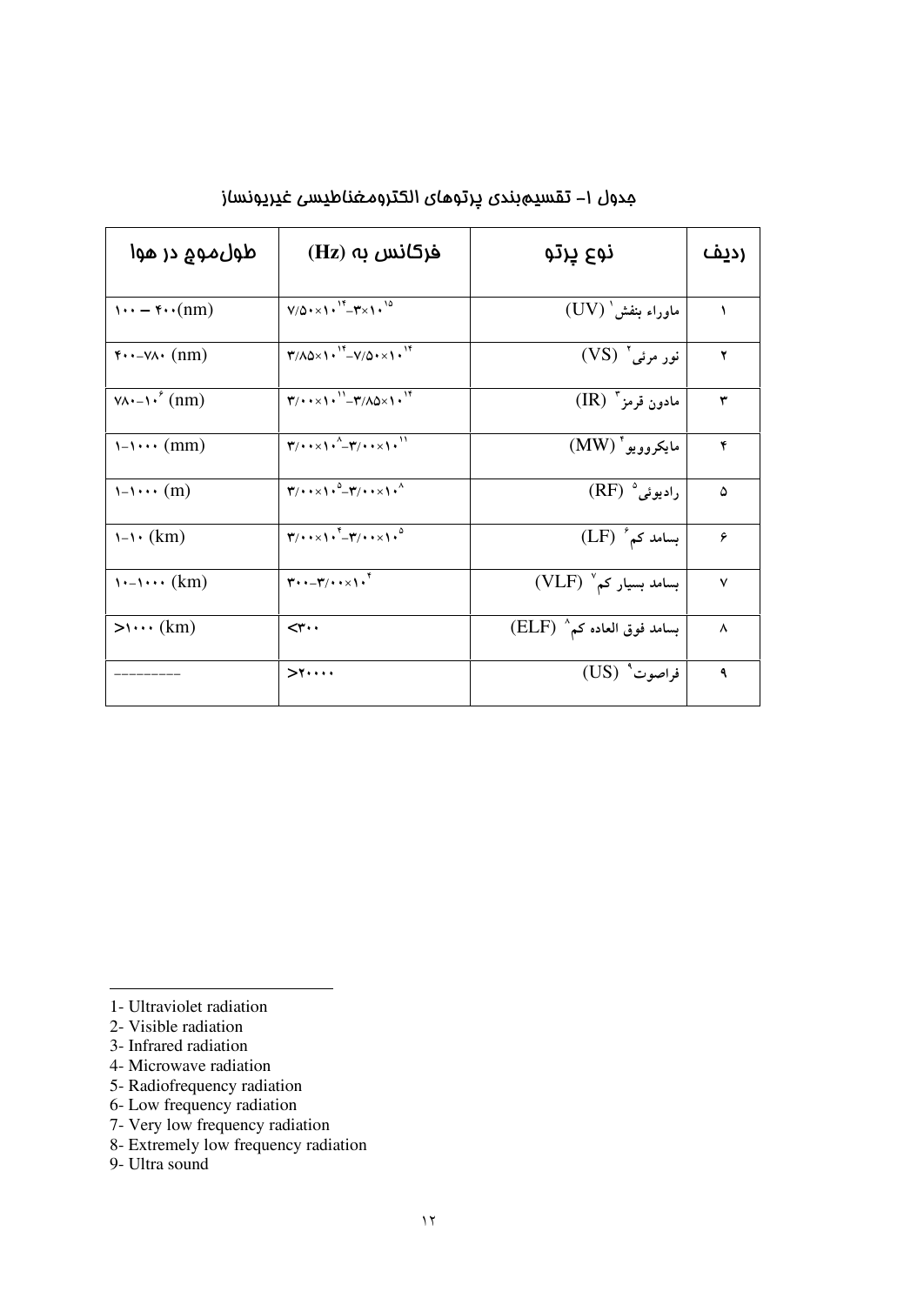### مدود پرتوگیری بـرای پرتوهـای الکترومغناطیـسی LF ،VLF ،ELF  $1 - k$

MW9 RF.

مدود پرتوگیری شغلی برای پرتوهای الکترومغناطیسی RF،LF،VLF، ELF و  $1 - 1 - 1 - 1$  $\mathbf{MW}$ 

جدول ۲، حدود پرتوگیری شغلی برای پرتوهای الکترومغناطیسی RF ،UF ،VLF ،ELF و MW را نشان میدهد.

مِدول ۲- مدودپرتوگیری شَعْلی برای پرتوهای الکترومـغناطیسیRF، LF،VLF، ELF و

| مد ڄڱالئ                | مد <u>م</u> گال <i>ی</i> ش <i>ا</i> ر                                            | مد شدت                                                          | مد شدت                  |                                                      |                    |
|-------------------------|----------------------------------------------------------------------------------|-----------------------------------------------------------------|-------------------------|------------------------------------------------------|--------------------|
| توان مو۾                | مغناطيسى                                                                         | میدان                                                           | میدان                   | ممدوده                                               | رديف               |
| تفت                     |                                                                                  | مغناطيسى                                                        | الكتريكى                | $(f)$ فركانس                                         |                    |
| $S_{eq}(\frac{W}{m^2})$ | $B(\mu T)$                                                                       | $H(\stackrel{A}{\longrightarrow})$                              | $E(\frac{V}{m})$        |                                                      |                    |
|                         | $\gamma/\cdots/\gamma^0$                                                         | $1/fY\times1$ .                                                 |                         | $\rightarrow$ -1(Hz)                                 | $\lambda$          |
|                         | $\mathbf{y} \times \mathbf{y} \cdot \mathbf{a} \div \mathbf{f} \cdot \mathbf{y}$ | $1/f'' \times 1$ <sup>o</sup> ÷ f <sup>*</sup>                  | $\mathbf{y}$            | $\lambda - \lambda$ (Hz)                             | ۲                  |
|                         | $\forall/\Delta \times 1 \cdot$ <sup>*</sup> ÷ f                                 | $\mathbf{y} \times \mathbf{y} \cdot \mathbf{y} \neq \mathbf{f}$ | 7                       | $\lambda$ -۲۵ (Hz)                                   | ٣                  |
|                         | $\forall \circ \in f$                                                            | $\mathbf{Y} \cdot \div \mathbf{f}$                              | $0 \cdot \cdot \div f$  | $\cdot$ / $\cdot \cdot \cdot$ / $\wedge \cdot$ (kHz) | $\pmb{\mathsf{Y}}$ |
|                         | $\mathbf{r} \cdot \mathbf{v}$                                                    | YY/Y                                                            | $\mathfrak{H}$          | $\cdot$ / $\wedge \cdot$ - $\circ \circ$ (kHz)       | ۵                  |
|                         | $\mathbf{y} \div \mathbf{f}$                                                     | $\frac{1}{2}$                                                   | 51.                     | $\cdot$ / $\cdot$ ۶۵-۱ (MHz)                         | ۶                  |
|                         | $\mathbf{v}$ + f                                                                 | $\frac{1}{2}$ + f                                               | $f \rightarrow f$       | $1 - 1$ (MHz)                                        | $\checkmark$       |
| $\mathcal{L}$           | $\cdot/7$                                                                        | $\cdot$ /18                                                     | $\mathcal{F}\setminus$  | $\cdots$ (MHz)                                       | ۸                  |
| $f \div f$              | $\cdot$ $\sqrt{f}$                                                               | $\cdot/\cdot\cdot\wedge\sqrt{f}$                                | $r\sqrt{f}$             | $\mathbf{y} \cdots \mathbf{y} \cdots (\text{MHz})$   | ٩                  |
| ۵۰                      | $\cdot$ /۴۵                                                                      | $\cdot$                                                         | $\mathsf{Y} \mathsf{Y}$ | $\mathsf{r}\text{-}\mathsf{r}\cdots$ (GHz)           | $\mathcal{L}$      |

**MW**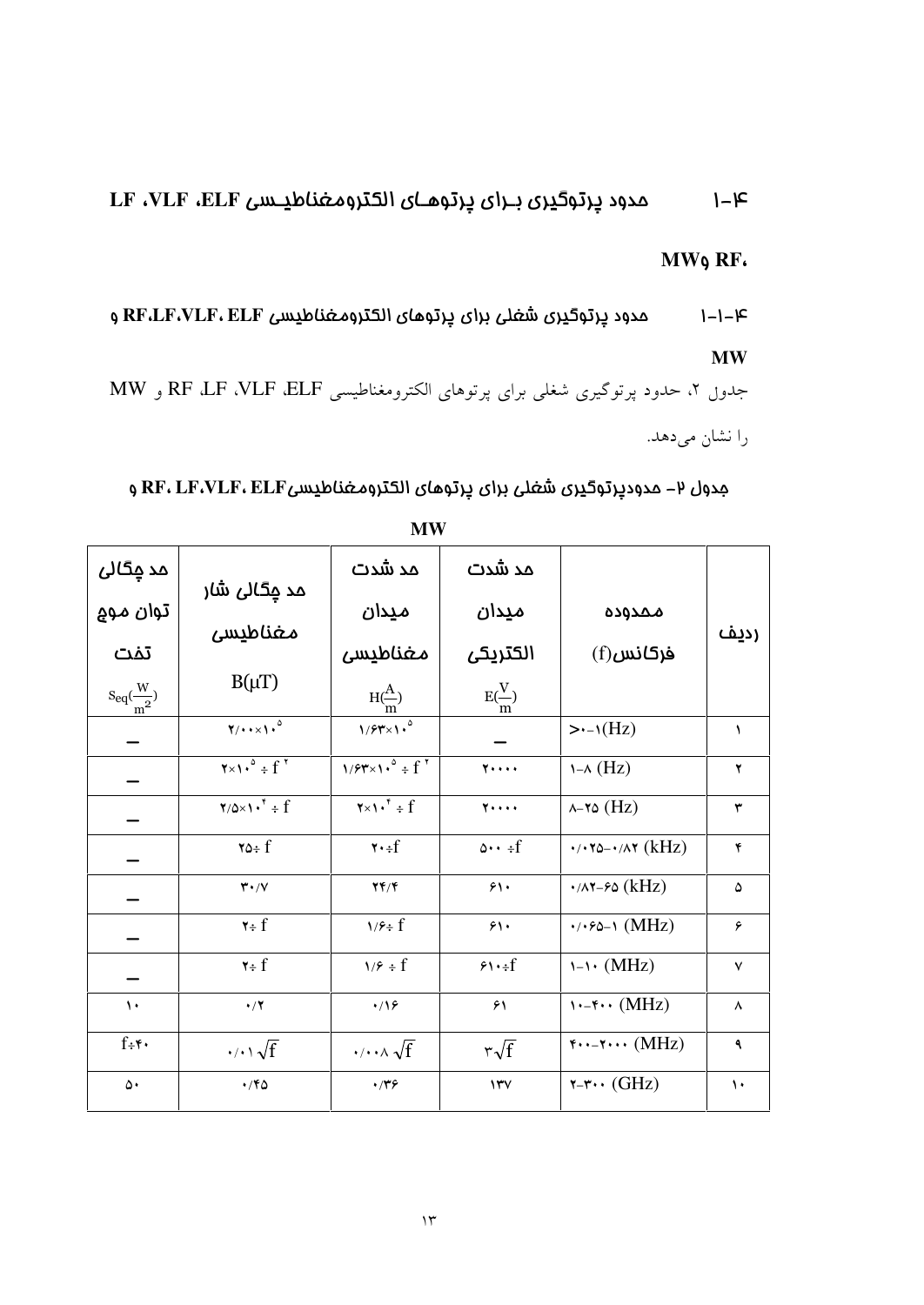### ادامه مدول ۲- مدودپرتوگیری شغلی برای پرتوهای الکترومغناطیسی RF ،LF،VLF، ELF و

**MW** زیرنویس ۱. در هرسطر یکای فرکانس (f) ، همان یکایی است که در آن سطر است .  $\rm\,H$  زیرنویس ۲. در میدان نزدیک ، اندازهگیری  $\rm\,E$  و  $\rm\,H$  هر دو ضروری است ، اما در میدان دور اندازهگیری یکی از کمیتهای  $\rm\,E$  و  $\rm\,H$ و یا S کفایت می کند . زیرنویس ۳. برای فرکانسهای ۱۰۰ کیلو هرتز الی ۱۰ گیگاهرتز ، باید مقادیر شدت مؤثر میدان الکتریکی (E) ، شدت مؤثر میدان مغناطیسی (H) و چگالی توان موج تخت ( $\rm S_{eq}$ ) در مدت ۶دقیقه ، با مقادیر جدو<sub>ل</sub> مقایسه شود . زیرنویس ۴. برای بیشینه مقادیر E و H بین ۱۰۰ کیلوهرتز و ۱۰ مگاهرتز، حداکثر مقادیر شدت میدان با استفاده از درون $\,\,$ یابی ٰ از مقدار ۱/۵ برابر حد شدت مؤثر E یا H در فرکانس ۱۰۰ کیلوهرتز تا ۳۲ برابر حد شدت مؤثر E یا H در فرکانس ۱۰ مگاهرتز بهدست میآید. در فرکانسهای بالاتر از ۱۰ مگاهرتز توصیه میشود که میانگین چگالی توان موج تخت، روی عرض هر پالس از ۱۰۰۰ برابر حد گفتهشده برای  $(\rm S_{eq})$  بیشتر نشود. این معادل آناست که  $\rm E$  و  $\rm H$  از ۳۲ برابر حدود این میدانها بیشتر نشود. زیرنویس ۵. برای فرکانس۵ای بالاتر از ۱۰گیگاهرتز،  $\rm E_{eff}$  و  $\rm E_{eff}$  باید در مدت  $\frac{\rm S}{\rm F}$  دقیقه بهدست آید، ( f برحسب گیگاهرتز است) و با جدون مقایسه شود. زیرنویس ۶. برای فرکانس کمتر از یک هرتز، حدی برای شدت میدان الکتریکی (E) درنظر گرفته نشدهاست و تنها جلوگیری از شوکهای ناشی از تخلیه الکتریکی در این میدانها کافی است.

## مدود پرتوگیری مردم برای پرتوهای الکترومغناطیــسی RF ،LF ،VLF ،ELF و  $y - 1 - \mathcal{F}$ **MW**

جدول ۳، حدود پرتوگیری مردم برای پرتوهای الکترومغناطیسی RF ،UF ،VLF ،ELF و MW را نشان می دهد.

<sup>1-</sup> Interpolation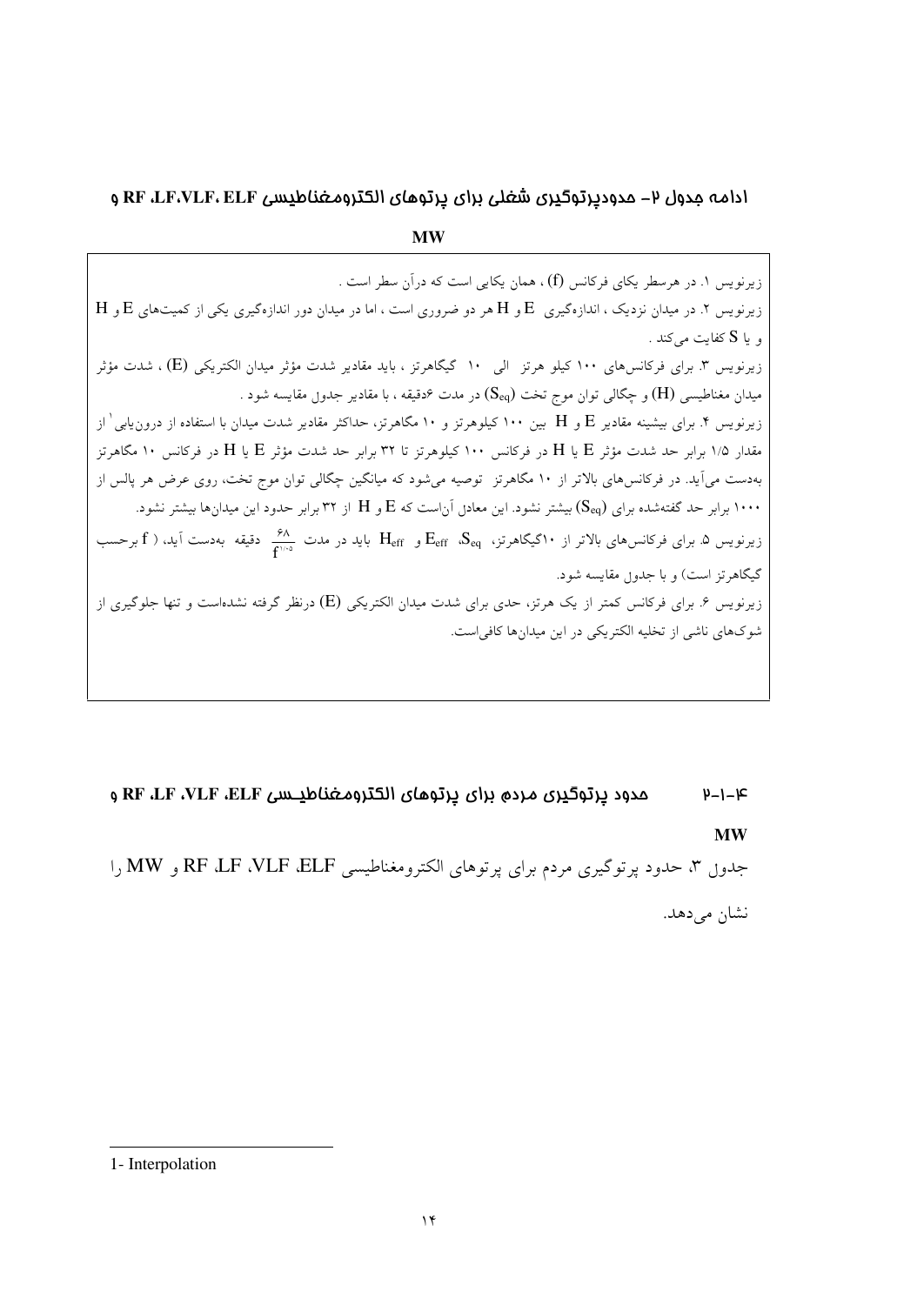| مِدول ٣- مدوديِرتوحيرن مرده براى يِرتوهاى الكترومغناطيسىRF ، LF ، VLF ، ELF و |  |  |  |
|-------------------------------------------------------------------------------|--|--|--|
|-------------------------------------------------------------------------------|--|--|--|

| مد مِگال <i>ی</i>                                            | مد مِگالی                                               | مد شدت                                                                                                                 | مد شدت                              |                                                          |               |
|--------------------------------------------------------------|---------------------------------------------------------|------------------------------------------------------------------------------------------------------------------------|-------------------------------------|----------------------------------------------------------|---------------|
| توان مو۾                                                     | شار                                                     | ميدان                                                                                                                  | میدان                               | ممدوده                                                   |               |
| تفت                                                          | مغناطيسى                                                | مغناطيسى                                                                                                               | الكتريكى                            | $(f)$ فركانس                                             | رديف          |
| $\displaystyle{{\rm S}_{\rm eq}(\frac{{\rm W}}{{\rm m}^2})}$ | $B(\mu T)$                                              | $H(\frac{A}{m})$                                                                                                       | $E(\frac{V}{m})$                    |                                                          |               |
|                                                              | $\gamma \cdot \cdot \times \cdot \cdot$                 | $\mathbf{r}/\mathbf{r} \times \mathbf{1}$                                                                              |                                     | $\rightarrow$ (Hz)                                       | ١             |
|                                                              | $\mathfrak{r}_{x1}$ , $\mathfrak{r}$ + f $\mathfrak{r}$ | $\mathbf{r}$ / $\mathbf{r}$ $\mathbf{r}$ $\mathbf{r}$ $\mathbf{r}$ $\mathbf{r}$ $\mathbf{r}$ $\mathbf{r}$ $\mathbf{r}$ | $\lambda$                           | $\lambda$ (Hz)                                           | ۲             |
|                                                              | $\circ \cdots \cdot f$                                  | $\mathbf{y} \cdots \mathbf{f}$                                                                                         | $\sqrt{1 + 1}$                      | $\lambda$ -۲۵ (Hz)                                       | ٣             |
|                                                              | $\circ$ ÷ f                                             | $\mathbf{r} \div \mathbf{f}$                                                                                           | $\forall \circ \cdot \cdot \cdot f$ | $\cdot$ / $\cdot \cdot \cdot$ / $\wedge$ (kHz)           | ۴             |
|                                                              | 9/70                                                    | ۵                                                                                                                      | $\forall \circ \cdot \cdot \cdot f$ | $\cdot$ /^-۳ (kHz)                                       | ۵             |
|                                                              | 9/70                                                    | $\Delta$                                                                                                               | $\Lambda V$                         | $\mathsf{r}\text{-}\mathsf{v}\mathsf{o}\mathsf{v}$ (kHz) | ۶             |
|                                                              | $\cdot$ /9 $\cdot$ ÷ f                                  | $\cdot$ /vr $\div$ f                                                                                                   | $\wedge \vee$                       | $\cdot$ /10-1 (MHz)                                      | $\checkmark$  |
| —                                                            | $\cdot$ /9 $\cdot$ ÷ f                                  | $\cdot$ /vr $\div$ f                                                                                                   | $\lambda v \div \sqrt{f}$           | $\cup \cdot (MHz)$                                       | ٨             |
| ٢                                                            | $\cdot$ / $\cdot$ 97                                    | $\cdot/\cdot\vee\Upsilon$                                                                                              | $\mathsf{Y}\Lambda$                 | $\cdots$ (MHz)                                           | ٩             |
| $f \div \mathbf{v}$ .                                        | $\cdots$ res $\sqrt{f}$                                 | $\cdot$ / $\cdot$ rv $\sqrt{f}$                                                                                        | $\frac{1}{T}$                       | $\mathbf{y} \cdots \mathbf{y} \cdots (\text{MHz})$       | $\mathcal{N}$ |
| $\backslash$ .                                               | $\cdot$ /٢                                              | $\cdot$ /16                                                                                                            | ۶۱                                  | $\mathsf{r}\text{-}\mathsf{r}\cdots$ (GHz)               | $\mathcal{N}$ |

**MW** 

زیرنویس ۱. در هرسطر یکای فرکانس (f) ، همان یکاییاست که درآن سطر است .

 $\rm\,E$  زیرنویس ۲. در میدان نزدیک ، اندازهگیری  $\rm\,E$  و  $\rm\,H$  هر دو ضروری است ، اما در میدان دور اندازهگیری یکی از کمیتهای و  $\rm{H}$  و یا  $\rm{S}$  کفایت میکند .

زیرنویس ۳. برای فرکانسهای ۱۰۰ کیلوهرتز الی ۱۰ گیگاهرتز ، باید مقادیر شدت مؤثر میدان الکتریکی (E) ، شدت مؤثر میدان مغناطیسی (H) و چگالی توان موج تخت (S<sub>eq</sub>) در مدت ۶ دقیقه، با مقادیر جدوں مقایسه شود.

زیرنویس ۴. برای بیشینه مقادیر  $\rm{E}$  و  $\rm{H}$  بین ۱۰۰ کیلوهرتز و ۱۰مگاهرتز، حداکثر مقادیر شدت میدان بااستفاده از درون $_{\rm{E}}$ از مقدار ۱/۵ برابر حد در فركانس ۱۰۰ كيلوهرتز تا ۳۲ برابر حد در فركانس ۱۰ مگاهرتز به دست مى آيد. در فركانس هاى بالاتر از۱۰ مگاهرتز توصیه میشود که میانگین چگالی توان موج تخت، روی عرض هر پالس از ۱۰۰۰ برابر حد گفتهشده .<br>برای (S<sub>eq</sub>) بیشترنشود. این معاد<sub>ل</sub> آن است که  $\mathrm{E}$  و  $\mathrm{H}$  از ۳۲ برابر حدود این میدانها بیشترنشود.

زیرنویس ۵. برای فرکانس۵ای بالاتر از ۱۰گیگاهرتز،  $\rm E_{eff}$  ،  $\rm S_{eq}$  و  $\rm H_{eff}$  باید در مدت  $\frac{\rm S_A}{\rm F}$  دقیقه بهدستآید، (  $\rm f$  بر حسب گیگاهرتز است ) و با جدو<sub>ل</sub> مقایسه شود . زیرنویس ۶. برای فرکانس کمتر از یک هرتز ، حدی برای شدت میدان الکتریکی (E) در نظر گرفتهنشدهاست و تنها جلوگیری از شوکهای ناشی از تخلیه الکتریکی در این میدانها کافی است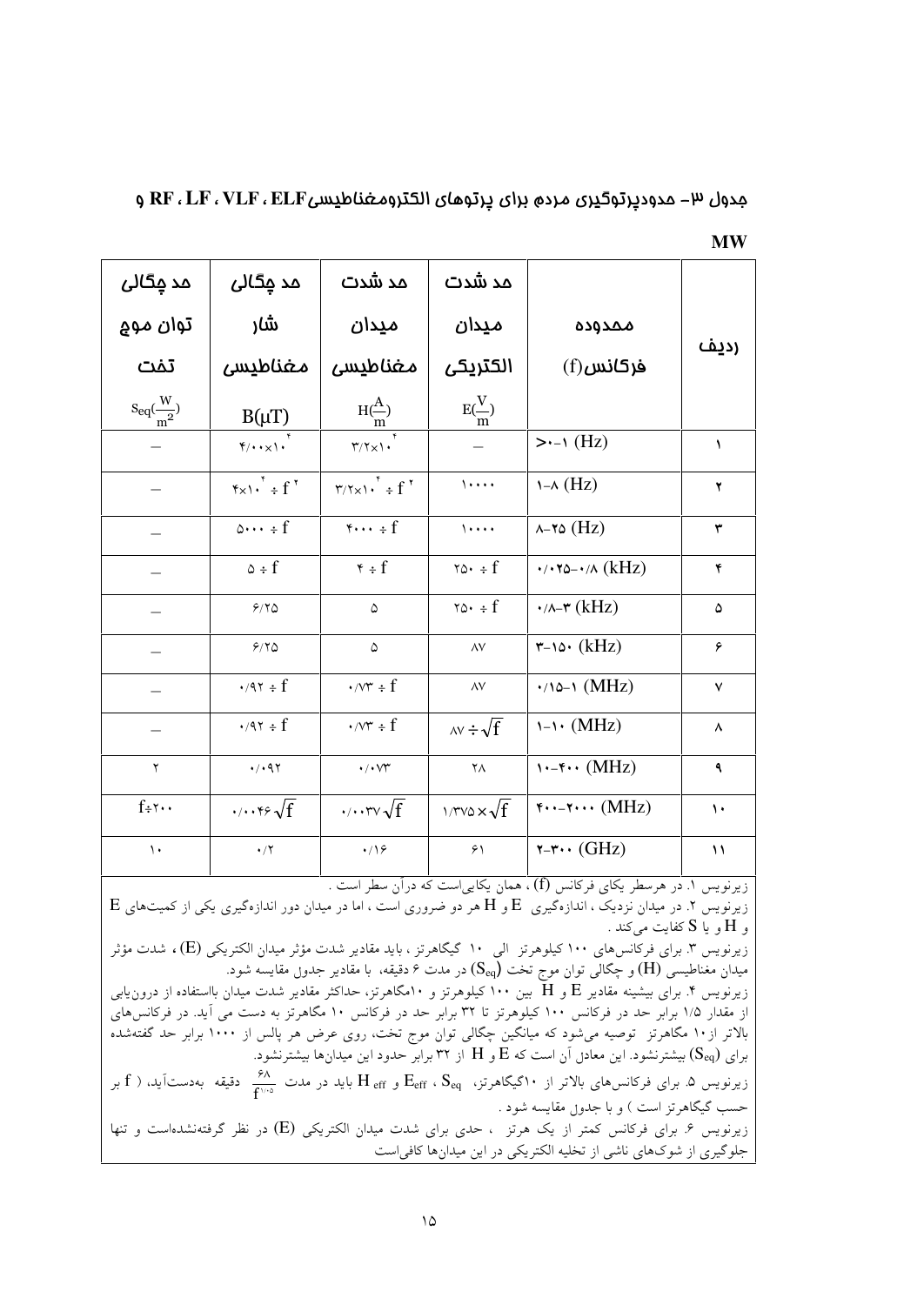در میدانهای الکتریکی و مغناطیسی تا فرکانس ۱۱۰ مگاهرتز ، چنانچه در اثر تمـاس بـا رسـاناها یـا القاء جريان در بدن، مقدار جريان تماسى يا القـائى از حـدود معينـى بيــشتر شـود احتمـال شـوک و سوختگی وجوددارد . در این موارد باید حدودی که در جدول ۴ ارایه شدهاست، رعایت شود.

| مد مریان تماسی            |                                                  | نوع پرتو                        |
|---------------------------|--------------------------------------------------|---------------------------------|
| به میل <i>ی</i> آمیر (mA) |                                                  | کپری                            |
|                           | e−۲/۵kHz                                         |                                 |
| $\cdot$ /۴f <sup>'</sup>  | $\mathbf{y}_{\mathsf{Q}-1} \cdots \mathbf{k}$ Hz | شغلمي                           |
| ۴.                        | $\cdots$ kHz- $\cdots$ MHz                       |                                 |
| $\cdot/\Delta$            | $\cdot$ - $\gamma$ / $\delta$ k $Hz$             |                                 |
| $\cdot$ /۲f               | $\mathbf{y}_{\mathsf{Q}-1} \cdots \mathbf{k}$ Hz | مردم                            |
| ٢.                        | $\cdots$ kHz- $\cdots$ MHz                       |                                 |
|                           |                                                  | زیرنویس ۱. f برحسب kHz می باشد. |

جدول ۴- مدود مريان تماسى و القائى

#### مد ميدان مغناطيسى مستقيم (DC)  $h - k$

- مد ميدان مغناطيسى مستقيم (DC) براى شاغلين  $1 - h - k$
- میانگین چگالی شار مغناطیسی در هشت ساعت کار، باید کمتر از ۰/۲ تسلا باشد.  $1 - 1 - 7 - 8$ 
	- ۴–۲–۱–۲ محداکثر حِگالی شار مغناطیسی باید کمتر از ۲ تسلا باشد.
- ۴-۲-۱-۳ می درصورتی که فقط دست و پا در میدان قرارگیرد و کل بدن پرتوگیری نکند، چگالی شار مغناطیسی باید کمتر از ۵ تسلا باشد.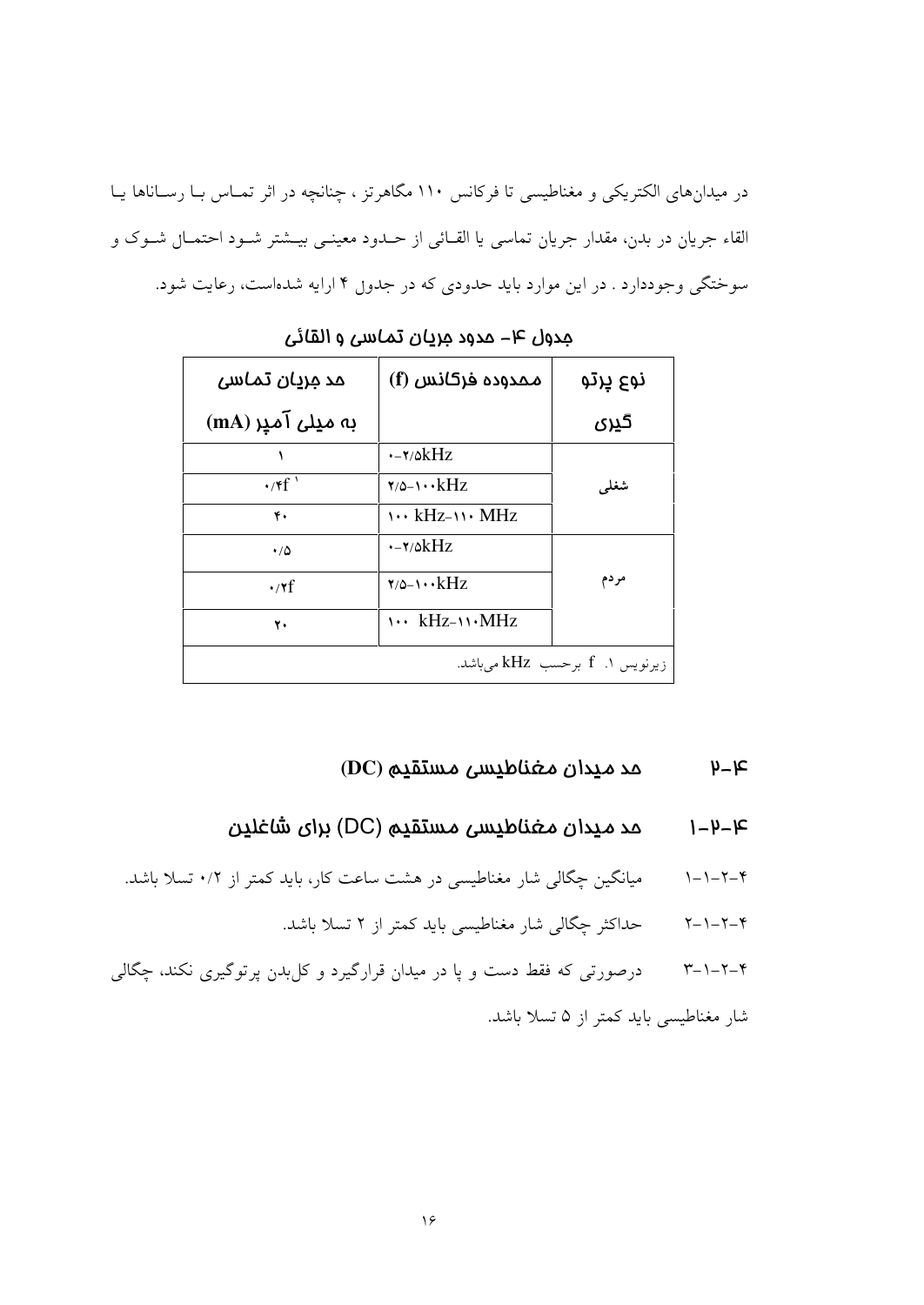#### عد ميدان مغناطيسى مستقيم(DC) براي مردم トートーに

درصورتی که یک شخصءادی دائماً در میدان مغناطیسی قرارگیرد، چگالی شار  $1 - 7 - 7 - 9$ مغناطیسی باید کمتر از ۰/۰۴ تسلا باشد .

۴–۲–۲–۲ درصورتی که شخصی بهطور موقت وارد میدان مغناطیسی شود، چنانچه چگالی شار مغناطیسی از ۰/۰۴ تسلا بیشتر باشد لازماست اطمینان حاصل شود که چگالی شار مغناطیسی کمتراز مقدار تعیین شده برای شاغلین باشد.

قوبه حدود فوق برای کسانی که از ضربان ساز مصنوعی قلب یا پروتزهای فلزی در بدن استفاده می کنند، ممکن است مناسب نباشد.

### مدود پرتوهای ماوراء بنفش (منابع غیر لیزری)  $\mu - \kappa$

در پرتوگیری شغلی ویا پرتوگیری مردم، حداکثر زمان پرتوگیری با پرتوهـای مـاوراءبـنفش در هــر شبانهروز از فرمول زیر بهدست میآید:

$$
E_{eff} \times t \le r \cdot \frac{J}{m^{\gamma}}
$$
 (17)

که در آن:

E = حِگالی مؤثر پرتو (در محل قرارگرفتن شخصی که پرتو گیری میکند) بر حسب وات بر مترمربع؛ t = مدت زمان پر تو گیری بر حسب ثانیه؛ و ک = ۳۰ = حد پرتو ماوراءبنفش مؤثر دریافتی در هر شبانه روز. $\mathbf{m}^{\text{v}}$ 

در جدون ۵، حدود و ضرائب تاثیر نسبی پرتوهای ماوراءبنفش در طون مـوجهـای مختلـف بـر بـدن انسان آمدهاست.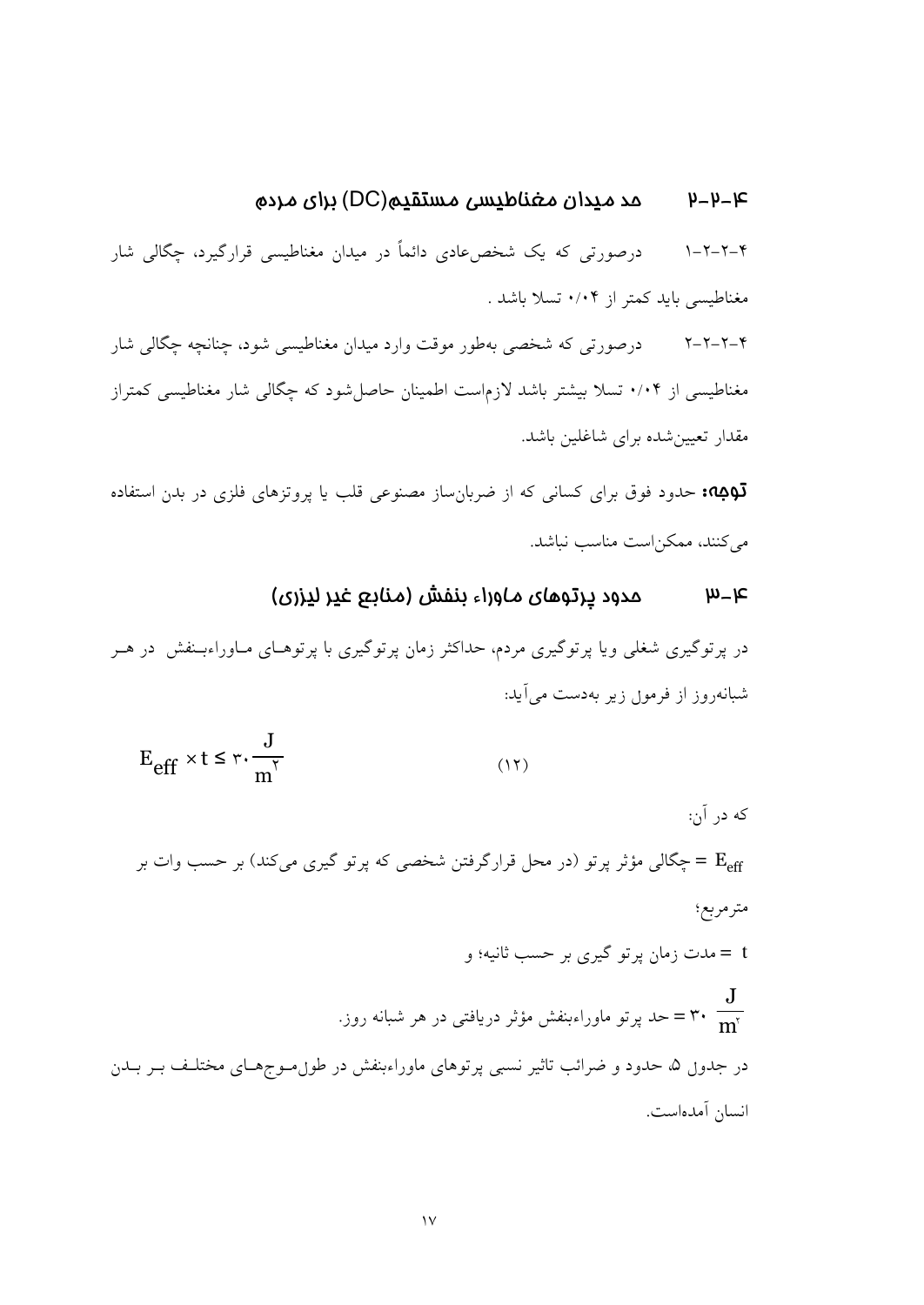# مِدول ۵– مدود و ضرائب تاثیر نسبی پرتوهای ماوراءبنفش

| مد پرتو دریافتی به                    | ضریب نسبی تاثیر                   | طول موج                       | رديف              |
|---------------------------------------|-----------------------------------|-------------------------------|-------------------|
| $\frac{\text{J}}{\text{m}}$           | $S_{\lambda}$                     | $(nm)$ به                     |                   |
| $\mathbf{Y}\mathbf{O}\cdot\mathbf{A}$ | $\cdot$ / $\cdot$ $\wedge$ $\vee$ | $\lambda$                     | ١                 |
| 19.4                                  | 4/19                              | 19.                           | ۲                 |
| $\lambda$                             | $\cdot/\cdot \tau \cdot$          | $\mathbf{y}$ .                | ٣                 |
| 09.                                   | $\cdot/\cdot$ $\circ$             | $\mathbf{Y} \cdot \mathbf{Q}$ | ۴                 |
| $\mathfrak{r}$ .                      | $\cdot$ / $\cdot$ YQ              | $\gamma \wedge$               | ۵                 |
| $rr \cdot$                            | 4/190                             | ۲۱۵                           | ۶                 |
| $\gamma_0$ .                          | $\cdot/17$                        | 77.                           | ٧                 |
| $\mathbf{y}$ .                        | $\cdot/\sqrt{2}$                  | 770                           | ٨                 |
| ۱۶۰                                   | 4/19.                             | rr.                           | ٩                 |
| $\mathsf{Y}$                          | $\cdot$ /۲۴ $\cdot$               | $rr\Delta$                    | $\mathbf{\hat{}}$ |
| $\lambda \cdot \cdot$                 | $\cdot$ /۳ $\cdot$                | ٢۴.                           | ١١                |
| $\wedge\!\star$                       | $\cdot$ /۳۶ $\cdot$               | 740                           | ۱۲                |
| ٧٠                                    | $\cdot$ /۴۳ $\cdot$               | $\mathbf{Y}\mathbf{O}$        | ۱۳                |
| ۶۰                                    | $\cdot/\Delta \cdot \cdot$        | 704                           | ١۴                |
| ۵۸                                    | $\cdot$ /07 $\cdot$               | 700                           | ۱۵                |
| ۴۶                                    | 4/90                              | ۲۶.                           | ۱۶                |
| ٣٧                                    | $\cdot/\Lambda$                   | 760                           | $\mathsf{V}$      |
| ٣٠                                    | 1/4                               | $\mathbf{Y}\mathbf{V}$        | ۱۸                |
| ٣١                                    | 4/99.                             | YVQ                           | ۱۹                |

# در طول $\mathfrak{so}$ های مـفتلف بر بدن انسان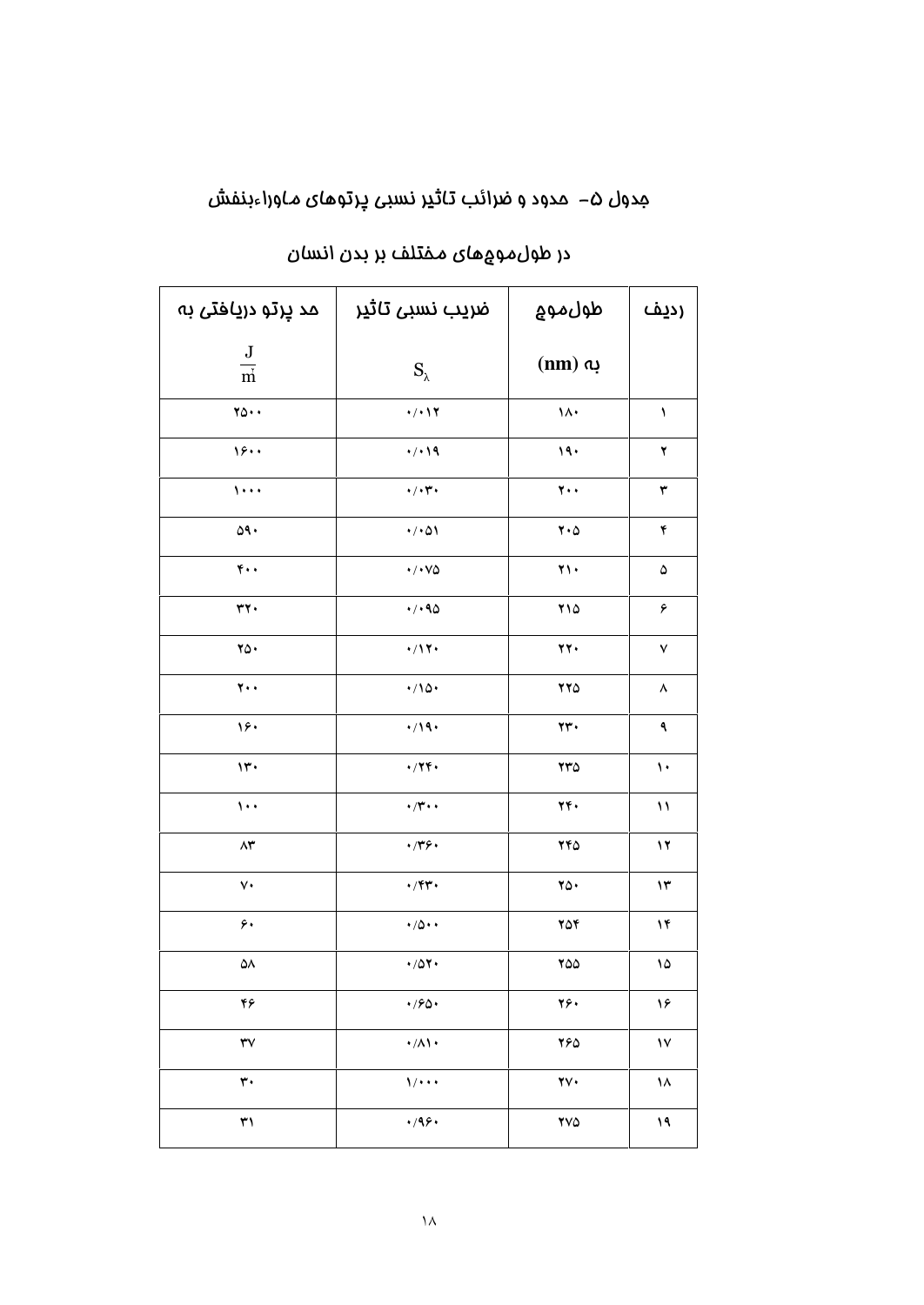# ادامه مِدول ۵– مدود و ضرائب تاثیر نسبی پرتوهای

| مد پرتو دریافت <i>ی</i> به  | ضريب نسبى تاثير                        | طول موج                       | رديف                   |
|-----------------------------|----------------------------------------|-------------------------------|------------------------|
| $\frac{\text{J}}{\text{m}}$ | $S_{\lambda}$                          | $(nm)$ به                     |                        |
| ٣۴                          | $\cdot/\lambda\lambda\cdot$            | ۲۸.                           | $\mathbf{y}$           |
| ٣٩                          | $\cdot$ / $\vee\vee\cdot$              | $Y\wedge\varphi$              | ۲۱                     |
| ۴٧                          | 4/94.                                  | 79.                           | ۲۲                     |
| ۵۶                          | $\cdot$ /04.                           | 790                           | $\mathbf{Y}\mathbf{Y}$ |
| $\mathcal{S}\Delta$         | $\cdot$ /۴۶ $\cdot$                    | $Y$ ۹ $V$                     | ۲۴                     |
| $\cdots$                    | $\cdot$ /۳ $\cdot$                     | $\mathbf{r} \cdot \cdot$      | ۲۵                     |
| $\gamma_0$ .                | $\cdot/17$                             | $\mathbf{r}\cdot\mathbf{r}$   | ۲۶                     |
| $\circ \cdot \cdot$         | $\cdot/\cdot\, \hat{\mathbf{y}}$       | $\mathbf{r} \cdot \mathbf{r}$ | $\mathbf{Y}\mathbf{V}$ |
| 11                          | 4/179                                  | $\mathbf{r} \cdot \mathbf{A}$ | ۲٨                     |
| $\overline{y}$              | 4/10                                   | $\mathbf{r}$                  | ۲۹                     |
| $\Delta \cdot \cdot \cdot$  | 4/1.9                                  | $\mathbf{r}$                  | ٣٠                     |
| $1 + 1 + 1$                 | $\cdot/\cdot\cdot \tau$                | ۳۱۵                           | ٣١                     |
| $11 + 1$                    | 4/1.179                                | ٣١۶                           | ٣٢                     |
| 10                          | $\cdot / \cdot \cdot \mathsf{Y} \cdot$ | $\mathbf{r}$                  | $\mathsf{r}\mathsf{r}$ |
| 19                          | 4/119                                  | ٣١٨                           | ٣۴                     |
| $\gamma_0 \cdots$           | 4/4.17                                 | ٣١٩                           | ٣۵                     |
| Y9                          | $\cdot/\cdot\cdot\setminus\cdot$       | ٣٢.                           | ٣۶                     |
| $r_0 \cdots$                | $\cdot/\cdot\cdot\cdot\mathcal{S}V$    | <b>٣٢٢</b>                    | $\mathsf{r}\mathsf{v}$ |
| 08                          | 4/44.09                                | $\tau\tau\tau$                | ٣٨                     |

# م)وراءبنفش در طول،موههای مـفتلف بر بدن انسان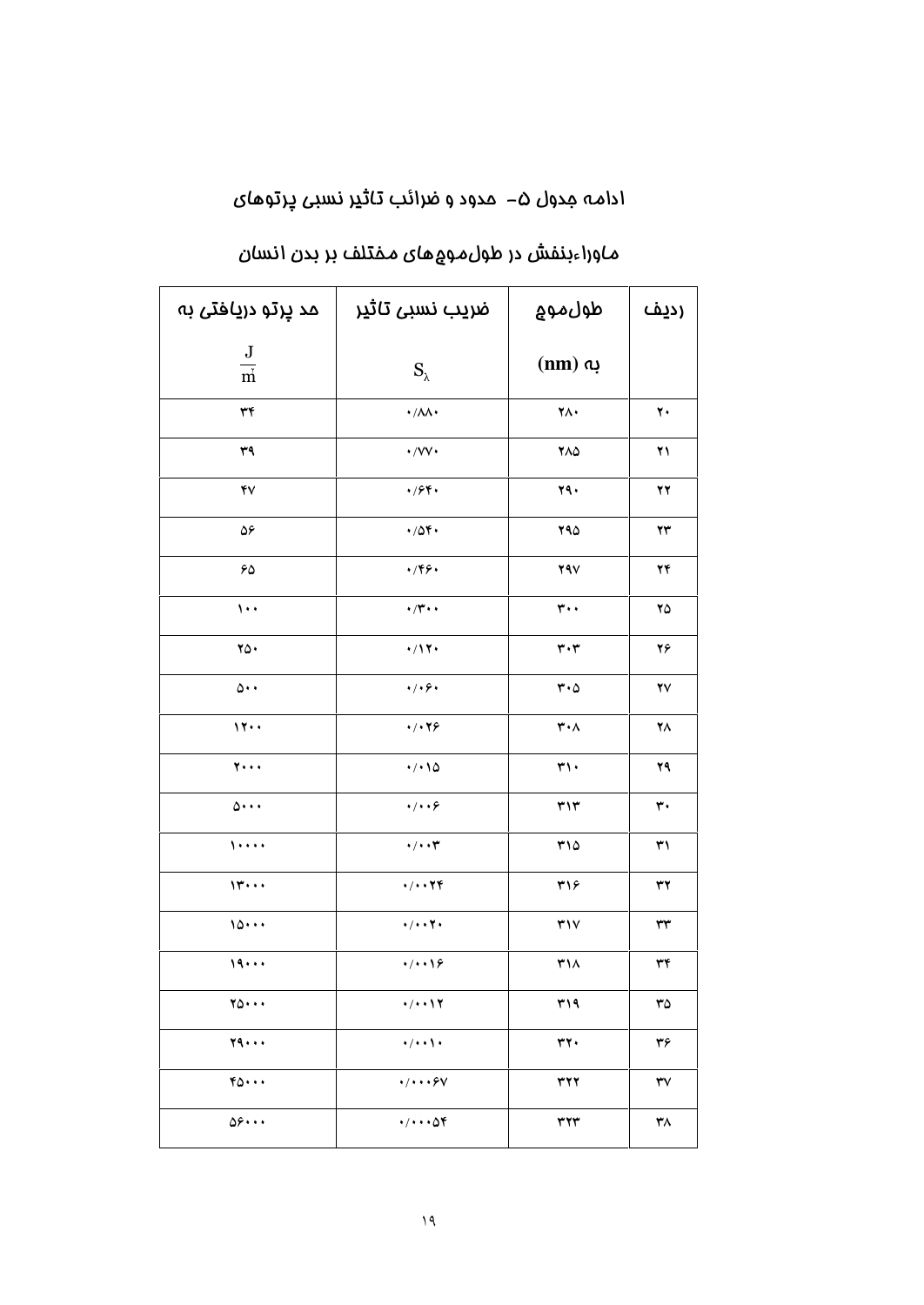# ادامه مِدول ۵– مدود و ضرائب تاثیر نسبی پرتوهای

| مد پرتو دریافت <i>ی</i> به       | ضریب نسبی تاثیر                    | طول موج                     | رديف |
|----------------------------------|------------------------------------|-----------------------------|------|
| $\frac{\text{J}}{\text{m}}$      | $S_{\lambda}$                      | $(nm)$ به                   |      |
| 5                                | $\cdot$ / $\cdot$ $\cdot$ $\circ$  | rr0                         | ٣٩   |
| $9\lambda \cdots$                | $+ / + + + +$                      | <b>٣٢٨</b>                  | ۴۰   |
| $VT \cdots$                      | $4/4 + 18$                         | rr.                         | ۴۱   |
| $\lambda \setminus \cdots$       | $\cdot/\cdot\cdot\cdot\mathsf{YV}$ | rrr                         | ۴۲   |
| $\Lambda\Lambda \cdots$          | 4/4.179                            | ۳۳۵                         | ۴۳   |
| 11                               | $\cdot/\cdot\cdot\cdot\tau$        | ٣۴۰                         | ۴۴   |
| $11 + 11$                        | 4/4.179                            | ٣۴٥                         | ۴۵   |
| 10                               | $4/4 + 17$                         | ۳۵۰                         | ۴۶   |
| 19                               | 1/1119                             | ۳۵۵                         | ۴٧   |
| $YY \cdot \cdot \cdot$           | $4/4 + 11$                         | ٣۶۰                         | ۴۸   |
| $\mathbf{y}\cdot\cdot\cdot\cdot$ | $\frac{1}{2}$                      | ۳۶۵                         | ۴۹   |
| $rr \cdots$                      | $\cdot/\cdot\cdot\cdot$ 97         | $\mathsf{r}\mathsf{v}\cdot$ | ۵۰   |
| $r_1 \ldots$                     | $\cdot/\cdot\cdot\cdot\vee\vee$    | $\mathsf{rv}\mathsf{o}$     | ۵۱   |
| $f\vee \cdots$                   | $+ / + + + +$                      | ۳۸۰                         | ۵۲   |
| 00                               | $\cdot/\cdot\cdot\cdot\Delta r$    | ۳۸۵                         | ۵٣   |
| $9\lambda \cdots$                | 4/444449                           | ٣٩.                         | ۵۴   |
| $\Lambda$ ۳                      | $+ / + + + + \gamma$               | ۳۹۵                         | ۵۵   |
| $1 + 1 + 1 + 1$                  | $4/4 + 1$                          | $\mathbf{r}$ .              | ۵۶   |

# م)وراءبنفش در طول،موههای مـفتلف بر بدن انسان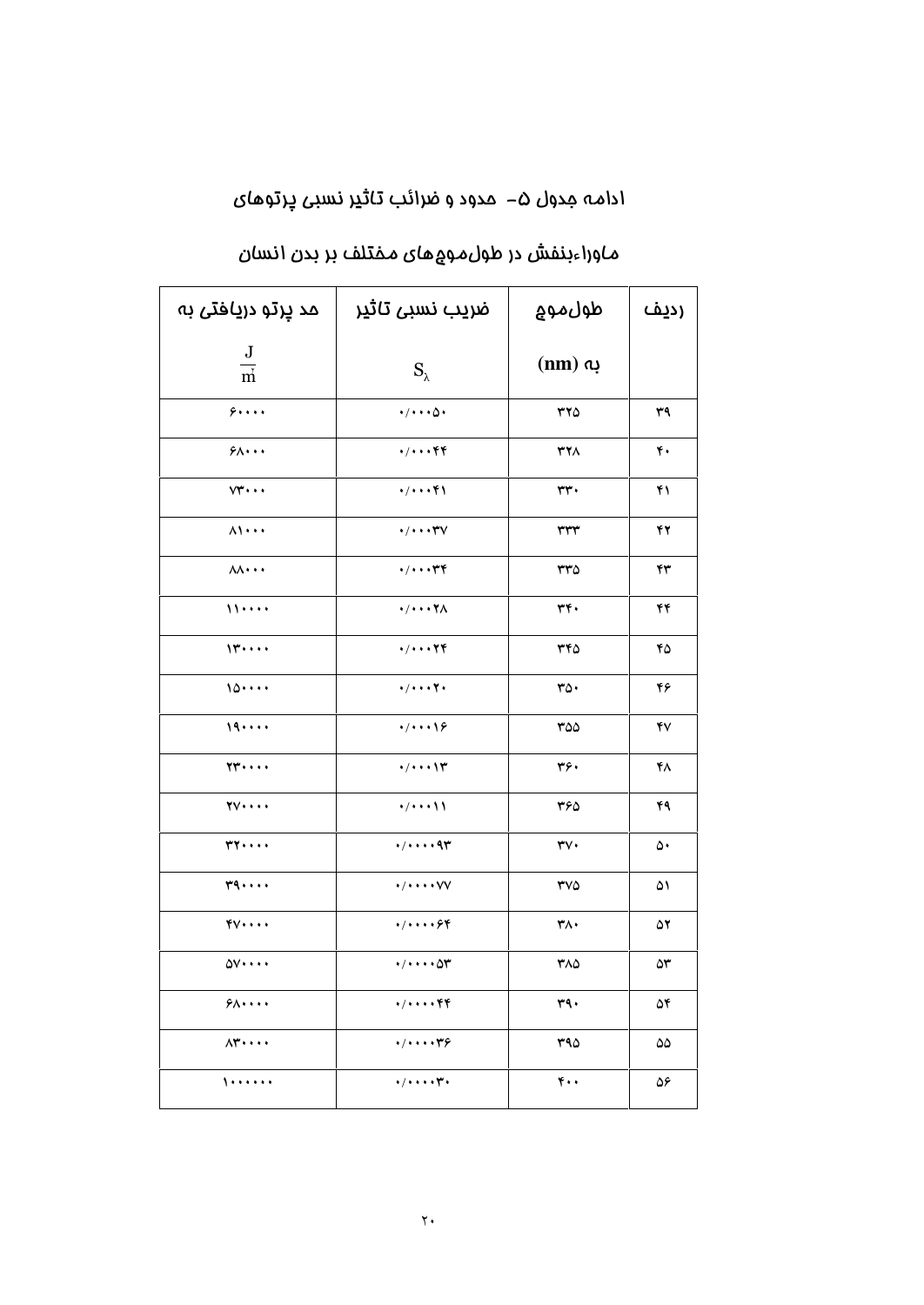## ادامه جدول ۵– مدود و ضرائب تاثیر نسبی پرتوهای

م)وراءبنفش در طول،موههای مـفتلف بر بـدن انسان

همچنین لازماست که در طول.موجهای ۳۱۵ الی ۴۰۰ نانومتر علاوه بر رعایت حد چگالی مؤثر پرتو، انرژی تابشی (منظور انرژی دریافتی نیست) پرتو ماوراءبنفش در محل چشم در هر شبانه روز کمتـر از ۱۰<sup>۴</sup> ژول برمترمربع شود.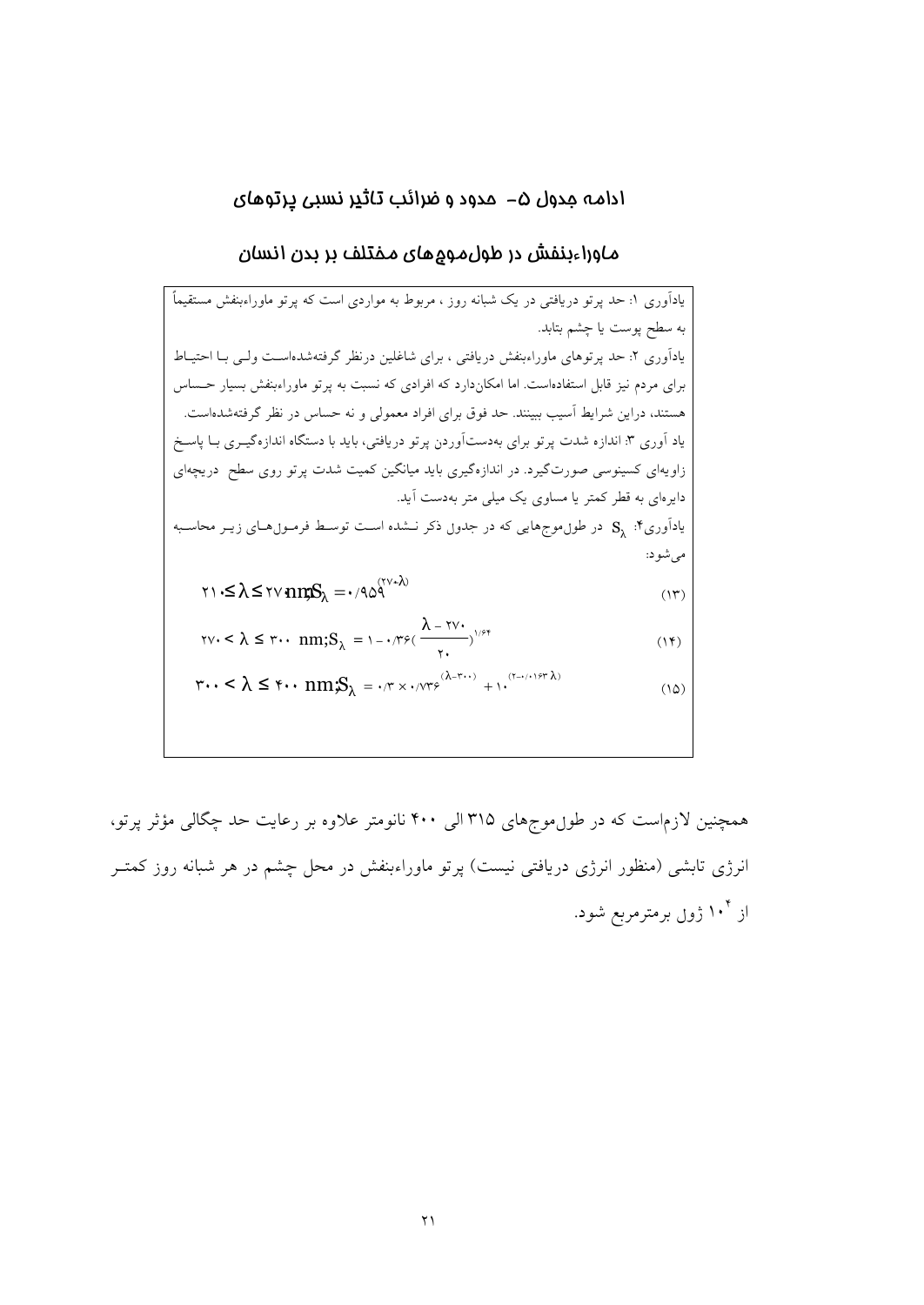#### مدود پرتوگیری برای پرتوهای مرئی و مادون قرمز (منابع غیرلیزری) トーた

بهمنظور جلوگیری از خطرات پرتوهای مرئـی و مـادونقرمـز (غیرلیـزری) بـرای چـشم لازم اسـت بندهای ۴-۴-۱ و ۴-۴-۲ و ۴-۴-۳ و ۴-۴-۴ همزمان رعایت شود.

### مد پرتوگیری پر اساس تاثیر گرمایی نور پر شبکیه  $1 - K - K$

تابندگی موثر یک منبع نور در محدودهٔ طول موجهای ۳۸۰ الی ۱۴۰۰ نانومتر باید از حد تابندگی موثر ۔<br>اَن منبع کمترباشد .حد تابندگی برای هر منبع نور از فرمول زیر به دست میآید:

 $L_{HAZ} = \frac{\Delta \times 1.44}{\Delta t^{1.15}}$  $1 - \delta \leq t \leq 1$  $(19)$ 

که در آن: = حد تابندگی مؤثر برحسب وات بر مترمربع بر استرادیان" t = مدت زمان پر تو گیری پر حسب ثانیه؛ و زاویه رویت منبع بر حسب رادیان است و از فرمول زیر بهدست میآید:  $\alpha$  $\alpha = \frac{D_L}{P}$  $(1V)$ 

که در آن: جا جعد متوسط منبع نور آست.  $\Gamma$ اگر منبع نور کروی باشد،  ${\rm D} _{{\rm L}}$  مساوی قطر آن است و اگر منبع نور به شکل استوانهای یا غیرکروی باشد،  ${\rm D} _{{\rm L}}$  مساوی میانگین حسابی کوتاهترین و بلندترین ابعاد قابل دیدن منبع است. r = فاصلهٔ چشم از منبع نور است.

<sup>1-</sup> Limit for hazardous radiance

<sup>2-</sup> Mean light source dimention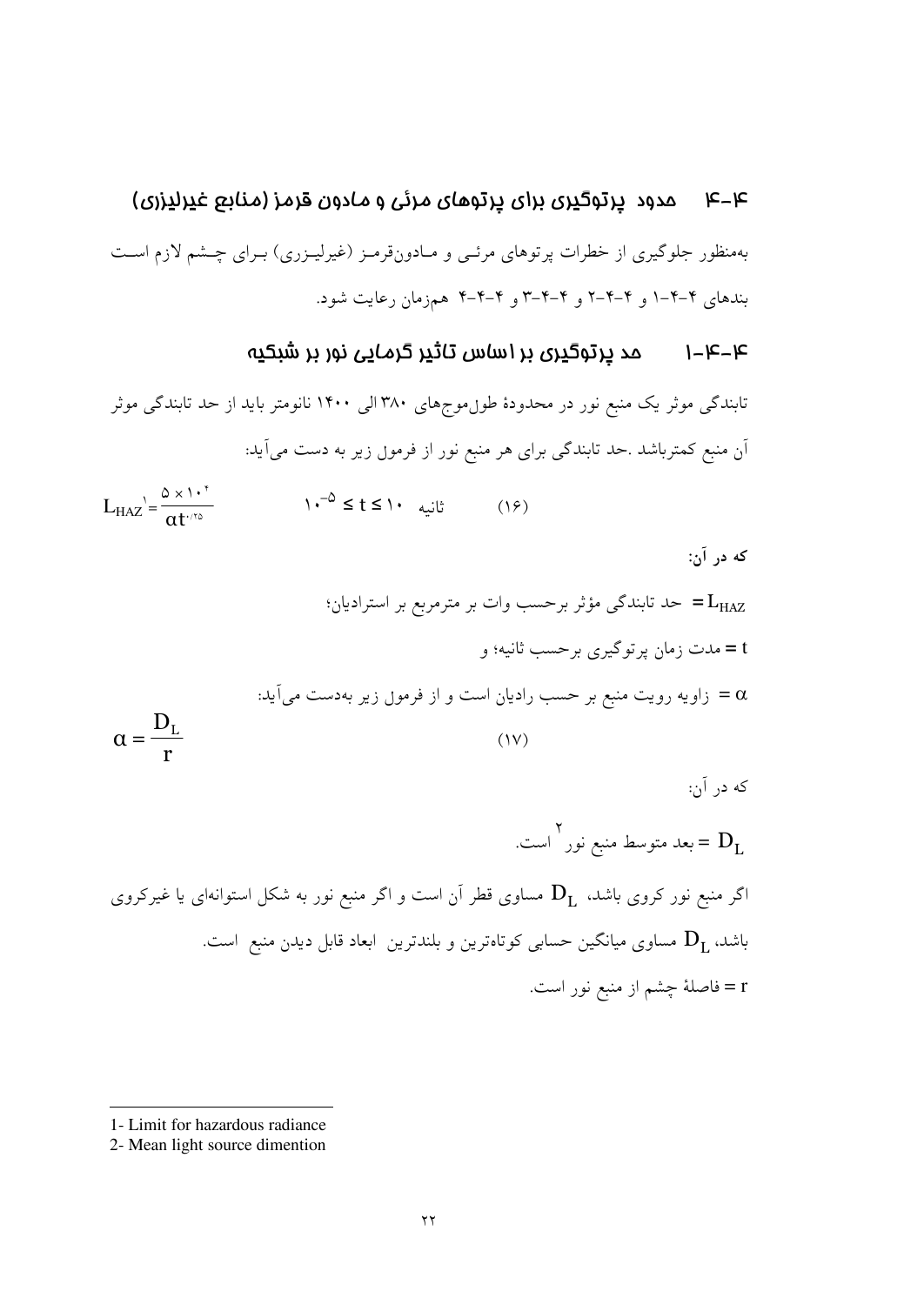یادآوری ۱– اگر  $\alpha$  بیشتر از ۰/۱ رادیان باشد، در فرمول (۱۶) بهجای $\alpha$  مقدار ۰/۱ قرار می گیرد. اگر ۱/۷×۱۰<sup>-۳</sup> ۱/۷ رادیان (۱/۷ میلی رادیان) باشد، در فرمول (۱۶) بهجای ۵ مقدار<sup>۳-۱</sup>/۷×۱ راديان قرار مي گيرد. یادآوری ۲– اگر t کمتراز s <sup>۵–</sup>۱۰ (۱۰ میکروثانیه) باشد در فرمو<sub>ل</sub> (۱۶) بهجای t مقدار (s <sup>۵–</sup>۱۰) قرارمی گیرد. اگر t بیشتر از ۱۰ ثانیه باشد، در فرمو<sub>ل</sub> (۱۶) بهجای مقدار s ، t ، ۱۰ قرارمی گیرد. جدوں ۶ مطالب فوق را بهطور خلاصه نشان میدهد.

| ( به (ثانیه) t                                      | (ادیان) $\alpha$ (بادیا                                                     | مد تابندگی موثر در ممدودهٔ<br>،۳۸ الی ۱۴۰۰ نانومتر                                      | رديف   |
|-----------------------------------------------------|-----------------------------------------------------------------------------|-----------------------------------------------------------------------------------------|--------|
| $\sqrt{1-t}$ $\leq t \leq \sqrt{1-t}$               | $\cdot$ / $\cdot$ $\cdot$ $\cdot$ $\vee$ $\lt$ $\lt$ $\lt$ $\cdot$ $\wedge$ | $0 \times 1 \cdot$ <sup>*</sup><br>$\alpha t^{\cdot/\tau_{\varphi}}$                    | ١      |
| $t > \mathcal{V}$                                   | $\cdot$ / $\cdot$ $\cdot$ $\vee$ < $\alpha$ < $\cdot$ / $\wedge$            | $Y/\Lambda$ 17 $\times$ 1. <sup>4</sup><br>$\alpha$                                     | ٢      |
| $t<\cdots$ <sup>-<math>\circ</math></sup>           | $\cdot$ / $\cdot$ $\cdot$ $\vee$ < $\alpha$ < $\cdot$ / $\wedge$            | $\Lambda/\Lambda$ 91 $\times$ 1. <sup>0</sup><br>$\alpha$                               | ٣      |
| $\left  \right  \cdot \right $ $\leq t \leq \infty$ | $\alpha < \cdot$ / $\cdot \cdot \cdot \vee$                                 | $\mathbf{Y}/\mathbf{Q}\mathbf{Y}\mathbf{1} \times \mathbf{1}\bullet ^{\vee}$<br>$+1.70$ | ۴      |
| t > 1                                               | $\alpha < \cdot$ / $\cdot \cdot \cdot \vee$                                 | $1/504 \times 1.$                                                                       | ۵      |
| $t < \sqrt{1-\frac{1}{\alpha}}$                     | $\alpha < \cdot$ / $\cdot \cdot \cdot \vee$                                 | $Q/7T \cdot x \cdot \cdot$                                                              | ۶      |
| $v^{-\delta} \leq t \leq v$                         | $\alpha > \cdot/1$                                                          | $\frac{\Delta \times 1 \cdot ^{\circ}}{t^{1/10}}$                                       | $\vee$ |
| $t > \mathcal{V}$                                   | $\alpha > \cdot/1$                                                          | $Y/\Lambda Y \times 10^{0}$                                                             | Λ      |
| $-\Delta$<br>$t \leq 1$                             | $\alpha > \cdot/1$                                                          | $\Lambda/\Lambda$ 91 $\times$ 1. <sup>8</sup>                                           | ٩      |

مدول ۶– مد تابندگی موثر بر اساس تاثیر گرمایی نور بر شبکیه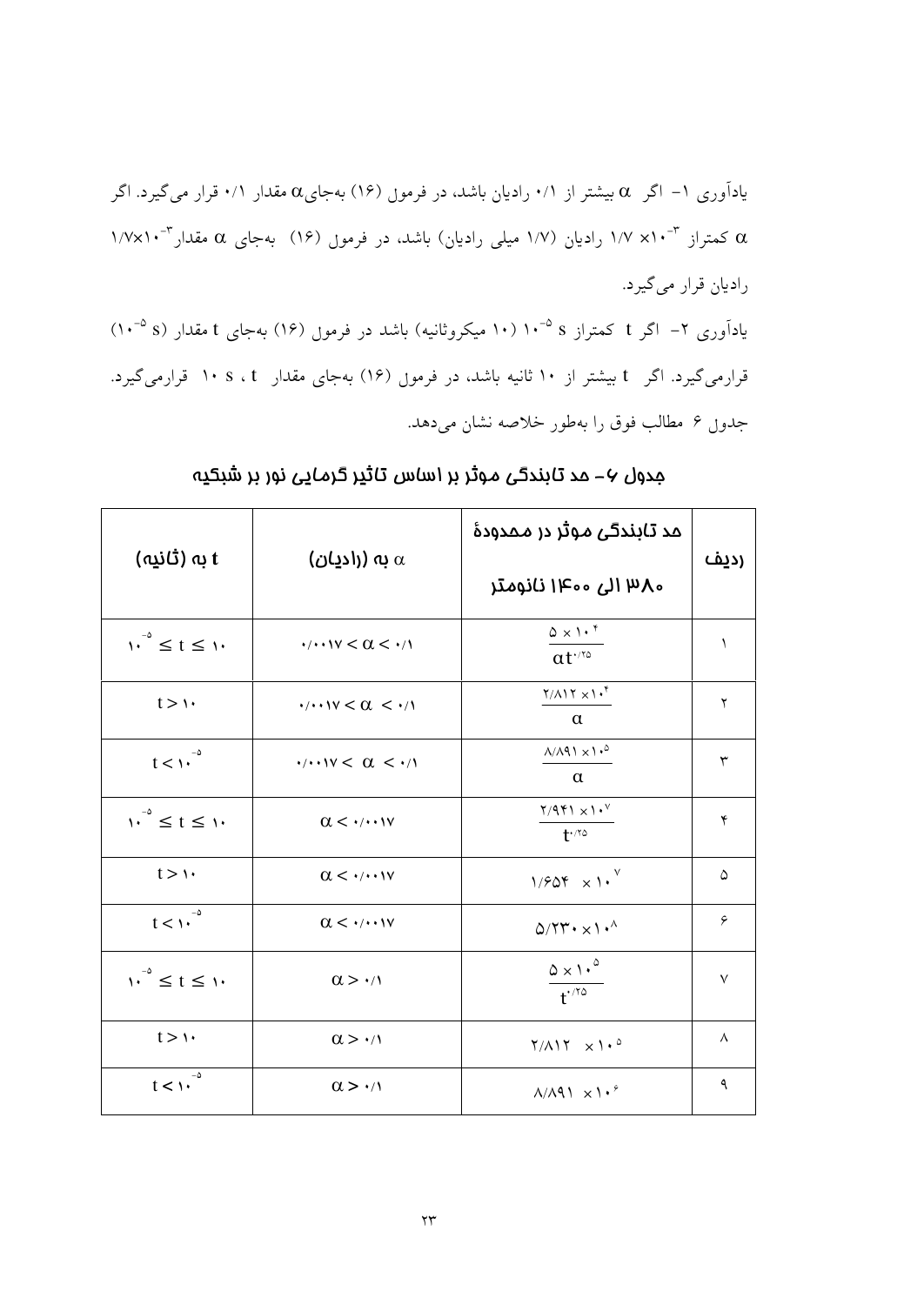براساس شرایط رویت منبع و مدتزمان پرتوگیری شبکیه، حدود جدول ۷ باید رعایت شود.

| زاویه رویت منبع       | مدت زمان پرتوگیری              | Δد                                |
|-----------------------|--------------------------------|-----------------------------------|
| کمتر از ۰/۰۱۱ رادیان  | کمتر از ۱۰ <sup>۴</sup> ثانیه  | $E_B.t \leq \sqrt{\frac{J}{m^2}}$ |
| کمتر از ۰/۰۱۱ رادیان  | بیشتر از ۱۰ <sup>۴</sup> ثانیه | $E_B \leq \frac{W}{m^{\gamma}}$   |
| بیشتر از ۰/۰۱۱ رادیان | کمتر از ۱۰ <sup>۴</sup> ثانیه  | $L_{B}.t \leq \sqrt{m^{2}/s}$     |
| بیشتر از ۰/۰۱۱ رادیان | بیشتر از ۱۰ <sup>۴</sup> ثانیه | $L_B \leq \frac{W}{m^2 \cdot ST}$ |

جدول٧– مدود پرتوگیری براساس تاثیر فتو شیمیایی نور بر مِشم

۰. E<sub>B</sub> چگالی موثر پرتو برای اثر فتوشیمیایی|ست و از فرمول زیر بهدست میآید.

$$
E_B = \sum_{r} \sum_{r} W \cdot E_{\lambda} B(\lambda) . \Delta \lambda \tag{1A}
$$

۲. L<sub>B</sub> تابندگی موثر برای اثر فتوشیمیاییاست و از فرمول زیر محاسبه میشود.

$$
L_B = \sum_{\tau \cdot \cdot}^{\nu \cdot \cdot} L_{\lambda} . B(\lambda) . \Delta \lambda \tag{14}
$$

که در فرموړهای ۱۸ و ۱۹: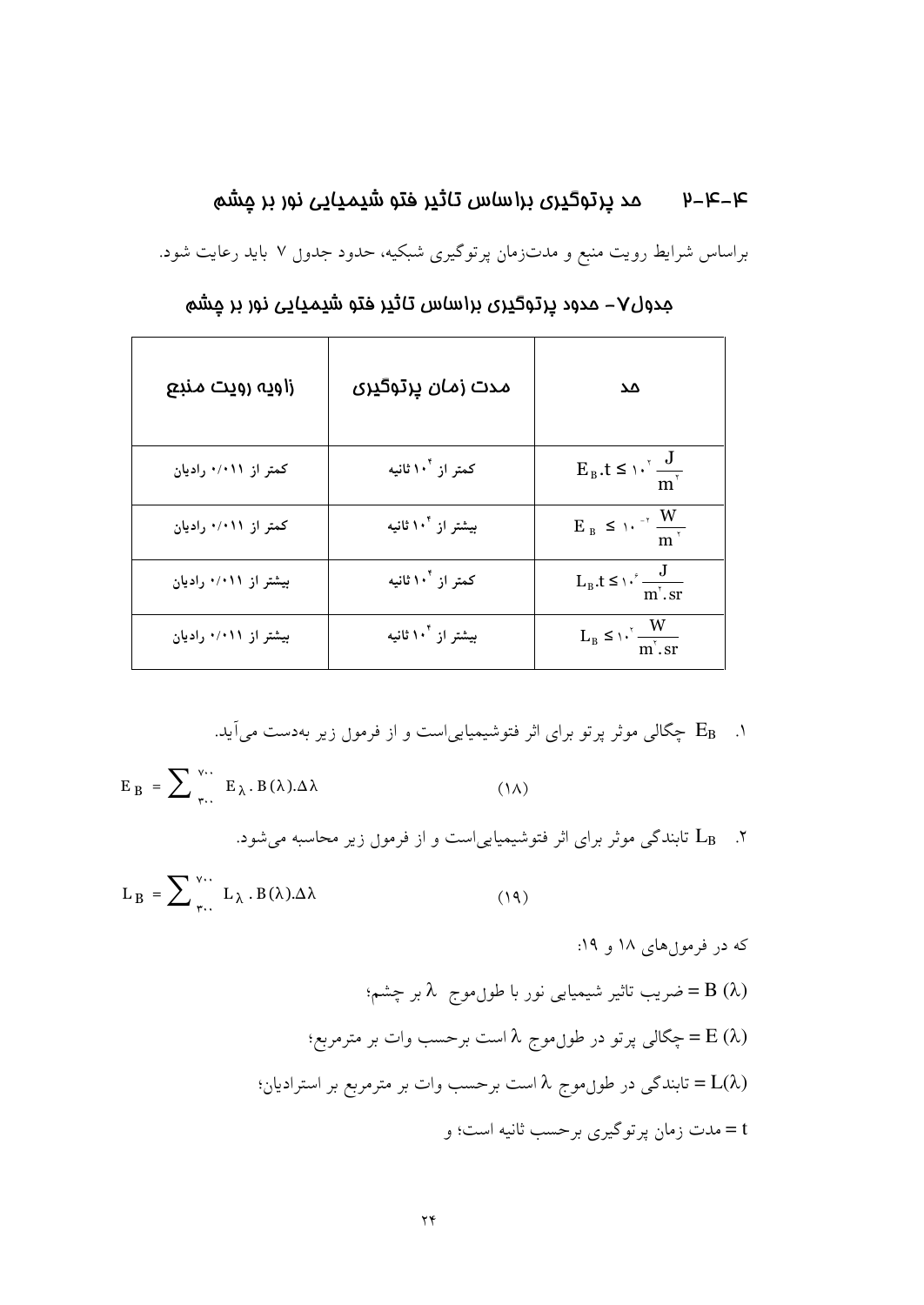ختلاف دو طول $\epsilon$ وج متوالی است که  $E_\lambda$  یا  $L_\lambda$  در آن $\epsilon$ ا اندازهگیری میشود و یکای آن $\simeq \Delta \lambda$ نانومتر است.

یاداَوری – در پرتوگیری کودکان و یا افرادی که عدسی چشم اَنها مصنوعیاست، بهدلیل حساسیت بالا باید مقادیر  $\mathrm{B}(\lambda)$  با مقادیر  $\mathrm{A}(\lambda)$  جایگزین شود.

در جدوں ۸ ضرایب تاثیر شیمیایی $A(\lambda)$  و  $B(\lambda)$  در طوںموج های مختلف بر چشم انسان و نیز ضرایب خطرناکی طول.موج برای شبکیه R(λ) أوردهشدهاست.

| $R(\lambda)$      | $B(\lambda)$    | $A(\lambda)$            | طول موج به<br>(nm)       | رديف                  |
|-------------------|-----------------|-------------------------|--------------------------|-----------------------|
| —                 | $\cdot/\cdot$ \ | ۶                       | $\mathbf{r}$ .           | $\sqrt{2}$            |
| —                 | $\cdot/\cdot$   | ۶                       | $r \cdot \Delta$         | $\mathbf{\bar{y}}$    |
|                   | $\cdot/\cdot$   | ۶                       | $\mathbf{r}\cdot$        | $\mathbf{\breve{r}}$  |
|                   | $\cdot/\cdot$   | ۶                       | $Y\setminus\vartriangle$ | ۴                     |
| -                 | $\cdot/\cdot$   | ۶                       | $rr \cdot$               | $\pmb{\Delta}$        |
|                   | $\cdot/\cdot$   | ۶                       | rr0                      | ۶                     |
|                   | $\cdot/\cdot$   | ۶                       | $rr \cdot$               | $\checkmark$          |
|                   | $\cdot/\cdot$   | ۶                       | $rr\rho$                 | $\boldsymbol{\wedge}$ |
|                   | $\cdot/\cdot$   | $\Delta/\Lambda\Lambda$ | rr.                      | ٩                     |
|                   | $\cdot/\cdot$   | $\Delta/V$              | ٣۴٥                      | $\mathbf{\hat{}}$     |
| -                 | $\cdot/\cdot$   | $Q/\mathfrak{F}$        | ro.                      | $\mathcal{N}$         |
| $\qquad \qquad -$ | $\cdot/\cdot$   | Q/YY                    | rao                      | $\mathbf{y}$          |
|                   | $\cdot/\cdot$   | $Y/\mathcal{F}Y$        | ٣۶٠                      | $\mathcal{N}$         |
| —                 | $\cdot/\cdot$   | Y/YQ                    | ٣۶۵                      | ۱۴                    |

 $\mathbf{R}(\lambda)$  محدول ۸ – ضرایب  $\mathbf{A}(\lambda)$  ،  $\mathbf{A}(\lambda)$  و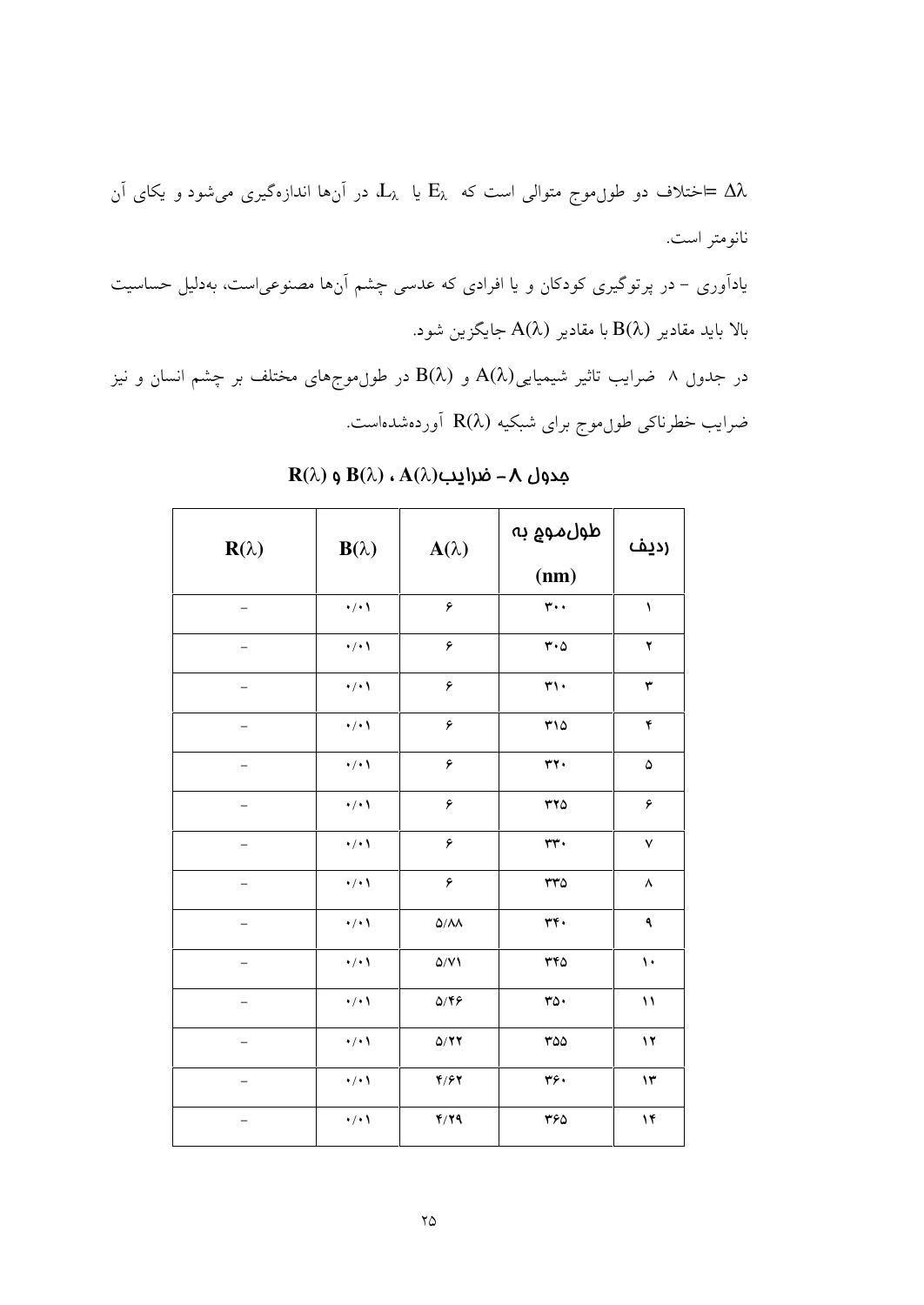| $R(\lambda)$<br>$B(\lambda)$<br>$A(\lambda)$                               | (nm)                                          |  |
|----------------------------------------------------------------------------|-----------------------------------------------|--|
|                                                                            |                                               |  |
| $\cdot/\cdot$<br>$\mathbf{Y}/\mathbf{V}\boldsymbol{\Delta}$<br>-           | $\mathsf{rv}\cdot$<br>۱۵                      |  |
| $\mathbf{r}/\mathbf{r}$<br>$\cdot/\cdot$<br>$\overline{\phantom{0}}$       | ۱۶<br>$\mathsf{rv}\mathsf{o}$                 |  |
| $\mathbf{r}/\mathbf{19}$<br>$\cdot/$<br>$\cdot/\cdot$                      | ۳۸۰<br>۱٧                                     |  |
| $\cdot/\prime$<br>$\cdot/\cdot$ \\<br>Y/Y                                  | ۳۸۵<br>۱۸                                     |  |
| $\cdot$ /۲۵<br>$\cdot$ / $\cdot$ $\tau$ $\circ$<br>$1/\lambda\lambda$      | ٣٩.<br>۱۹                                     |  |
| $\cdot$ / $\Delta$<br>$\bullet/\bullet\Delta$<br>$1/\Delta\Lambda$         | 440<br>$\mathbf{y}$                           |  |
| $\blacklozenge$<br>$\cdot/$<br>$1/\mathfrak{r}$                            | $\mathbf{r}$ .<br>۲۱                          |  |
| ۲<br>$\bullet$ / $\blacktriangledown$<br>$1/\Upsilon$                      | $\mathbf{r} \cdot \mathbf{r}$<br>$\mathbf{y}$ |  |
| ۴<br>$\bullet/\mathfrak{F}$<br>1/70                                        | $f \wedge$<br>$\mathbf{Y}\mathbf{Y}$          |  |
| ٨<br>$\boldsymbol{\cdot} / \boldsymbol{\Lambda}$<br>$1/\Upsilon$           | ٢١٥<br>24                                     |  |
| ٩<br>$\bullet$ / ٩<br>1/10                                                 | ۴۲.<br>۲۵                                     |  |
| 9/0<br>$\cdot$ /90<br>1/11                                                 | 470<br>۲۶                                     |  |
| 9/1<br>$\cdot$ /٩ $\wedge$<br>$1/\cdot V$                                  | rr.<br>$\mathbf{Y}\mathbf{V}$                 |  |
| $\mathbf{\hat{}}$<br>$1/\cdot 7$<br>١                                      | ۴٣٥<br>۲۸                                     |  |
| $\mathbf{v}$<br>$\pmb{\backslash}$<br>١                                    | ۴۴۰<br>۲۹                                     |  |
| 9/1<br>$\cdot$ /9 $\vee$<br>$\cdot$ /۹۷ $\cdot$                            | ۴۴۵<br>٣٠                                     |  |
| 9/5<br>$\cdot$ /94.<br>$\cdot$ /94.                                        | ۴۵۰<br>٣١                                     |  |
| ٩<br>$\cdot$ /9 $\cdot$ $\cdot$<br>$\cdot$ /9 $\cdot$ $\cdot$              | ۴۵۵<br>٣٢                                     |  |
| $\pmb{\wedge}$<br>$\cdot/\Lambda \cdot \cdot$<br>$\cdot/\Lambda\cdot\cdot$ | ۴۶۰<br>٣٣                                     |  |
| ٧<br>$\cdot/\vee\cdot\cdot$<br>$\cdot/\mathsf{V}\cdot\cdot$                | ٣۴<br>۴۶۵                                     |  |
| 4/84<br>9/7<br>4/94.                                                       | $\gamma$<br>$\tau\varphi$                     |  |

 $\mathbf{R}(\lambda)$  دامه مدول ۸ – ضرایب $\mathbf{A}(\lambda)$  ،  $\mathbf{A}(\lambda)$  و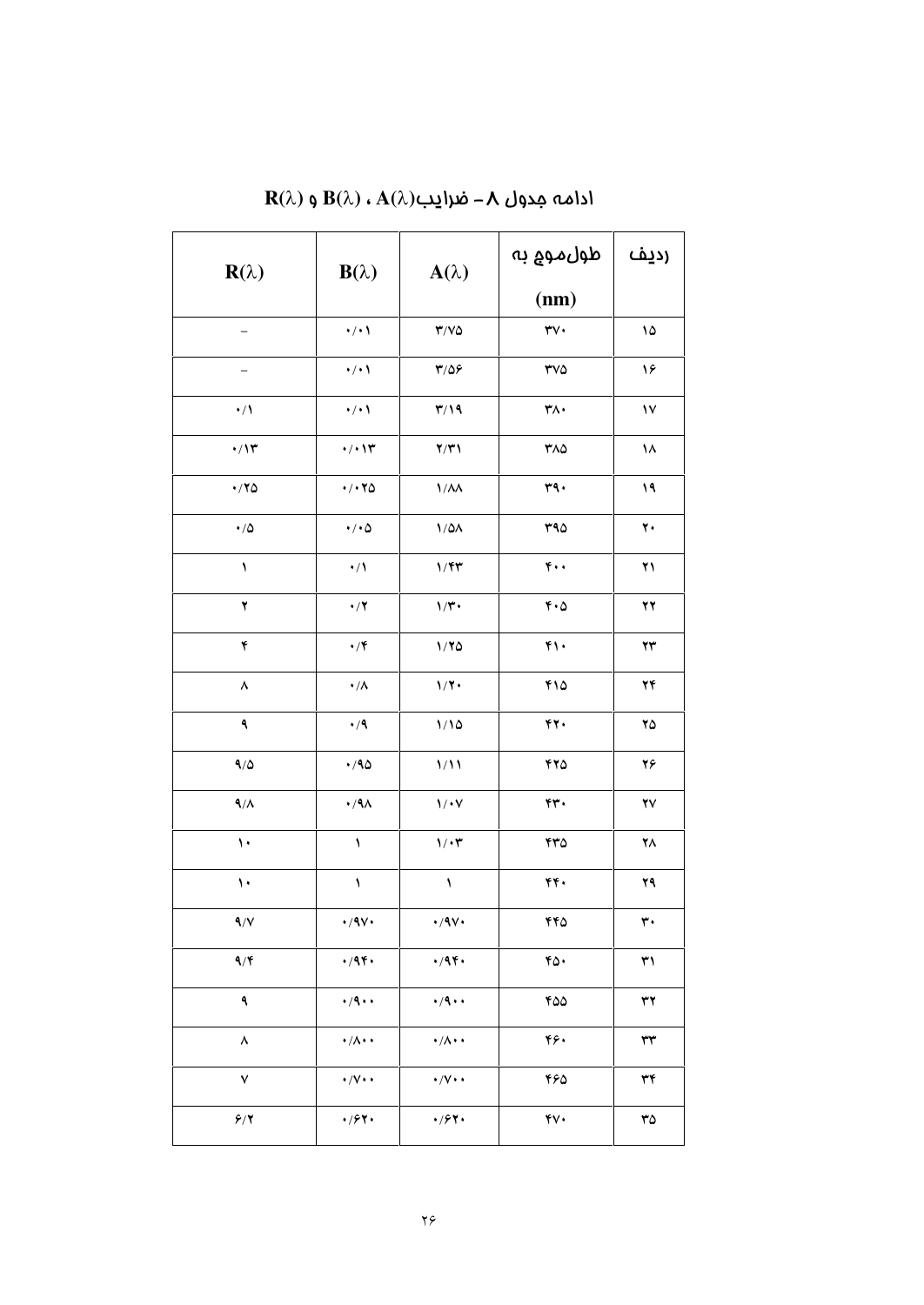| $R(\lambda)$       | $B(\lambda)$                     | $A(\lambda)$                     | طول موج به                 | رديف                   |
|--------------------|----------------------------------|----------------------------------|----------------------------|------------------------|
|                    |                                  |                                  | (nm)                       |                        |
| $\Delta/\Delta$    | $\cdot$ /00 $\cdot$              | $\cdot$ /00 $\cdot$              | <b>YVQ</b>                 | ٣۶                     |
| 4/0                | $\cdot$ /۴۵ $\cdot$              | $\cdot$ /۴۵ $\cdot$              | ۴۸۰                        | $\mathbf{Y}\mathbf{V}$ |
| ۴                  | $\cdot$ /۴ $\cdot$               | $\cdot$ /۴ $\cdot$               | ۴۸۵                        | ٣٨                     |
| Y/Y                | $\cdot$ /۲۲ $\cdot$              | $\cdot$ /۲۲ $\cdot$              | 49.                        | ٣٩                     |
| 1/9                | $\cdot / \sqrt{2}$               | 4/19.                            | 490                        | ۴٠                     |
| ١                  | $\cdot/\rangle \cdot \cdot$      | $\cdot/\wedge\cdot\cdot$         | $\Delta \cdot \cdot$       | ۴۱                     |
| $\lambda$          | $\cdot$ / $\cdot$ vq             | $\cdot$ / $\cdot$ vq             | $\Delta \cdot \Delta$      | ۴۲                     |
| $\lambda$          | 4/494                            | $\cdot/\cdot$ ۶۳                 | $\omega \cdot$             | ۴۳                     |
| $\lambda$          | $\cdot/\cdot \Delta \cdot$       | $\cdot/\cdot \Delta \cdot$       | $\Delta \backslash \Delta$ | ۴۴                     |
| $\lambda$          | $\cdot/\cdot$ ۴۰                 | $\cdot/\cdot$ ۴۰                 | $\Delta Y \cdot$           | ۴۵                     |
| ١                  | $\cdot/\cdot$ ۳۲                 | $\cdot$ / $\cdot$ ۳۲             | 070                        | ۴۶                     |
| ١                  | $\cdot$ / $\cdot$ $\tau$ $\circ$ | $\cdot$ / $\cdot$ $\tau$ $\circ$ | $\delta r$ .               | ۴٧                     |
| ١                  | $\cdot/\cdot$ $\mathbf{Y}$       | $\cdot/\cdot$ Y $\cdot$          | $\Delta r \Delta$          | ۴۸                     |
| ١                  | 4/19                             | 4/19                             | $\Delta f$                 | ۴۹                     |
| $\pmb{\backslash}$ | $\cdot$ / $\cdot$ / $\tau$       | $\cdot/\cdot$ \r                 | 040                        | ۵۰                     |
| ١                  | $\cdot/\cdot$ \ $\cdot$          | $\cdot/\cdot$ \ $\cdot$          | $\omega \cdot$             | ۵۱                     |
| ١                  | $\cdot/\cdot\cdot\wedge$         | $\cdot/\cdot\cdot\wedge$         | ۵۵۵                        | ۵۲                     |
| ١                  | $\cdot/\cdot\cdot$ ۶             | $\cdot/\cdot\cdot$ ۶             | ۵۶۰                        | ۵٣                     |
| ١                  | $\cdot/\cdot\cdot\Delta$         | $\cdot/\cdot\cdot\Delta$         | ۵۶۵                        | ۵۴                     |
| ١                  | $\cdot/\cdot\cdot f$             | $\cdot/\cdot\cdot$ ۴             | ۵۷۰                        | $\Delta\Delta$         |
| ١                  | $\cdot/\cdot\cdot \tau$          | $\cdot/\cdot\cdot\tau$           | 0 <sub>N</sub>             | ۵۶                     |

 $\mathbf{R}(\lambda)$  دامه مدول ۸ – ضرایب $\mathbf{A}(\lambda)$  ،  $\mathbf{A}(\lambda)$  و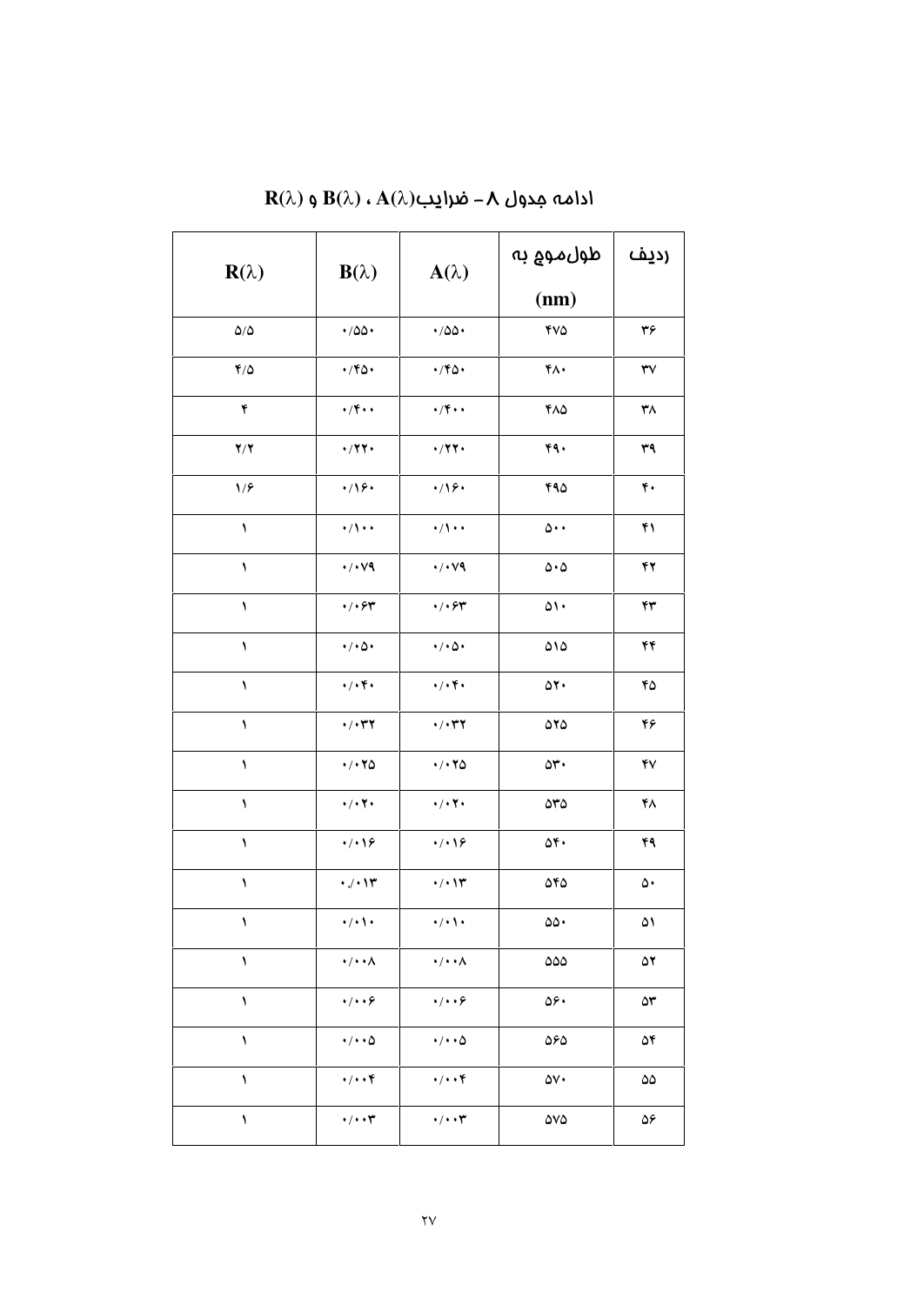| $\mathbf{R}(\lambda)$                                                | $B(\lambda)$         | $A(\lambda)$                     | طول موم به                     | رديف |
|----------------------------------------------------------------------|----------------------|----------------------------------|--------------------------------|------|
|                                                                      |                      |                                  | (nm)                           |      |
| ١                                                                    | $\cdot/\cdot\cdot$ Y | $\cdot$ / $\cdot$ $\cdot$ $\tau$ | ۵۸۰                            | ۵٧   |
| ١                                                                    | $\cdot$ / $\cdot$    | $\cdot$ / $\cdot$                | ۵۹۰                            | ۵۸   |
| $\lambda$                                                            | $\cdot/\cdot\cdot$   | $\cdot$ / $\cdot$                | ۵۹۵                            | ۵۹   |
| ١                                                                    | $\cdot$ / $\cdot$    | $\cdot$ / $\cdot$                | $9 \cdot \cdot -1 \cdot \cdot$ | ۶۰   |
| $\left[\left(\mathsf{v}\cdots\lambda\right)/\mathsf{v}\cdots\right]$ |                      |                                  | $V \cdot - \cdot \Delta$       | ۶۱   |
| $\cdot/7$                                                            |                      |                                  | $1.0 - 110.$                   | ۶۲   |
|                                                                      |                      |                                  | $110 - 17$                     | ۶۳   |
| $\cdot$ / $\cdot$ $\cdot$                                            |                      |                                  | 1715                           | ۶۴   |

 $\mathbf{R}(\lambda)$  دامه مدول ۸ – ضرایب $\mathbf{A}(\lambda)$  ،  $\mathbf{A}(\lambda)$  و

مد پرتوگیری براس*ا*س اثرات گرمایی پرتو مادون قرمز بر  $\mu$ - $k$ - $k$ 

عدسی و قرنیه چشم (مـمدوده طول $\lambda$ موهـای ۷۸۰ الی ۱۳۰۰۰ نانومـتر)

براساس مدت زمان پرتوگیری (t) حدود جدو<sub>ل</sub> ۹ باید رعایت شود.

مِدول ۹– مد پرتوگیری بر اساس اثرات گرمایی پرتو مادون قرمز بر عدسی و قرنیه

مٍشَم

| مدت ز <i>مان</i> پرتوگیری | مد <u>م</u> گال <i>ی</i> پرتو                     |
|---------------------------|---------------------------------------------------|
| به (ثانیه)                | به (وات بر متر مربع)                              |
| $t \leq$ $\cdots$         | $1/\lambda \times 1 \cdot 1^{2} t^{-\frac{1}{r}}$ |
| $t > 1$                   | ۰۰۱                                               |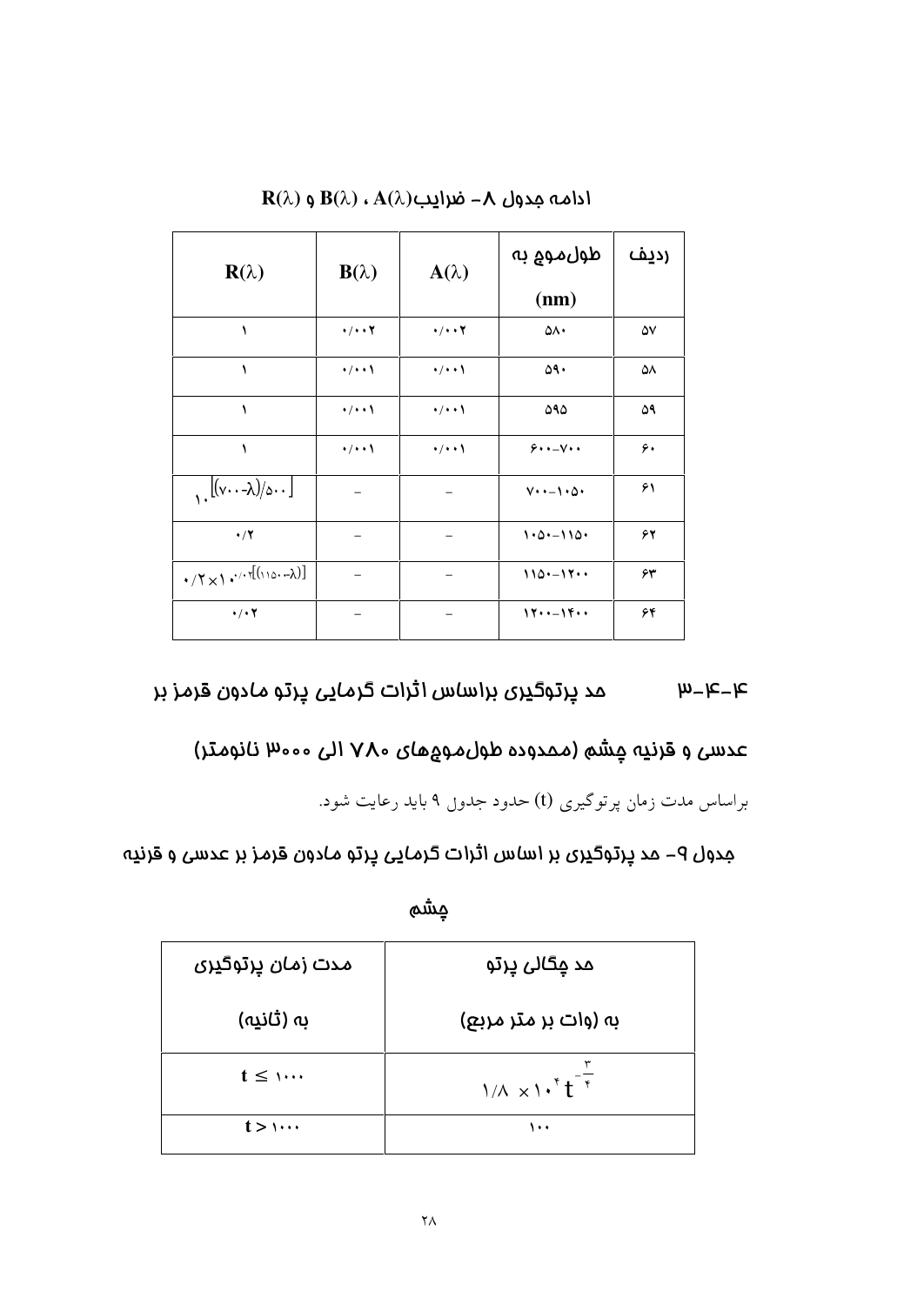یادآوری – آنچه دمای محیط خیلی کم باشد، حدود فوق قابل افزایشاست .مثلاً در دمای صفر سانتیگراد حد چگالی پرتو را میتوان  $\frac{\text{w}}{\text{m}^2}$  ۰۰۰ درنظر گرفت.

مد پرتوگیری براساس اثرات گرمایی پرتو مادون قرمز بر  $k-k-k$ شىكىە

اگر منبع فقط تولیدکننده پرتوی مادون قرمزنزدیک (محدوده طول،وجهای ۷۸۰ الی ۱۴۰۰ نانومتر) است و نور مرئی قابل توجهی تولید نمیکند، حدود جدول ۱۰ به شرح زیر باید رعایت شود .

| مدت زمان          | زاویہ رویت منبع                              | مد تابندگی موثر در ممدوده                          |
|-------------------|----------------------------------------------|----------------------------------------------------|
| ڀرتوگڀري          | به (رادیان)                                  | طول مومِهای ۷۸۰ الی ۱۴۰۰ نانومتر                   |
| به (ثانیه)        |                                              | W<br>$(\overline{\text{m}^{\prime} \text{sr}})$ به |
| $t > \vee$        | $\alpha \cdot \prime \cdot \prime \prime$    | $\sigma$ /FOF $\times$ 1. <sup>0</sup>             |
| $t > \cdots$      | $\cdot$ / $\cdot$ 11 < $\alpha$ < $\cdot$ /1 | $\hat{\mathbf{z}}$<br>$\alpha$                     |
| $t > \vee$        | $\alpha > \cdot$                             | 9                                                  |
| $t \leq \gamma$ . |                                              | تابندگی مؤثر باید طبق بند ۴-۴-۱ محدود شود.         |

مدول ۱۰– مد پرتو بر اس*ا*س اثرات گر*ما*یی پرتو *ما*دون قرمز بر شبکیه

# ۴–۴–۵ مد پرتوگیری مادون قرمز برای پوست

اگر مدت زمان تابش پړتوی مادون قرمزبه پوست کمتر از ۱۰s باشد ، باید انرژی تابشی به واحد سطح پوست کمتر از مق $\overline{\mathfrak{t}^*}$  ۲۰۰۰۰ ژوڼ بر مترمربع باشد.